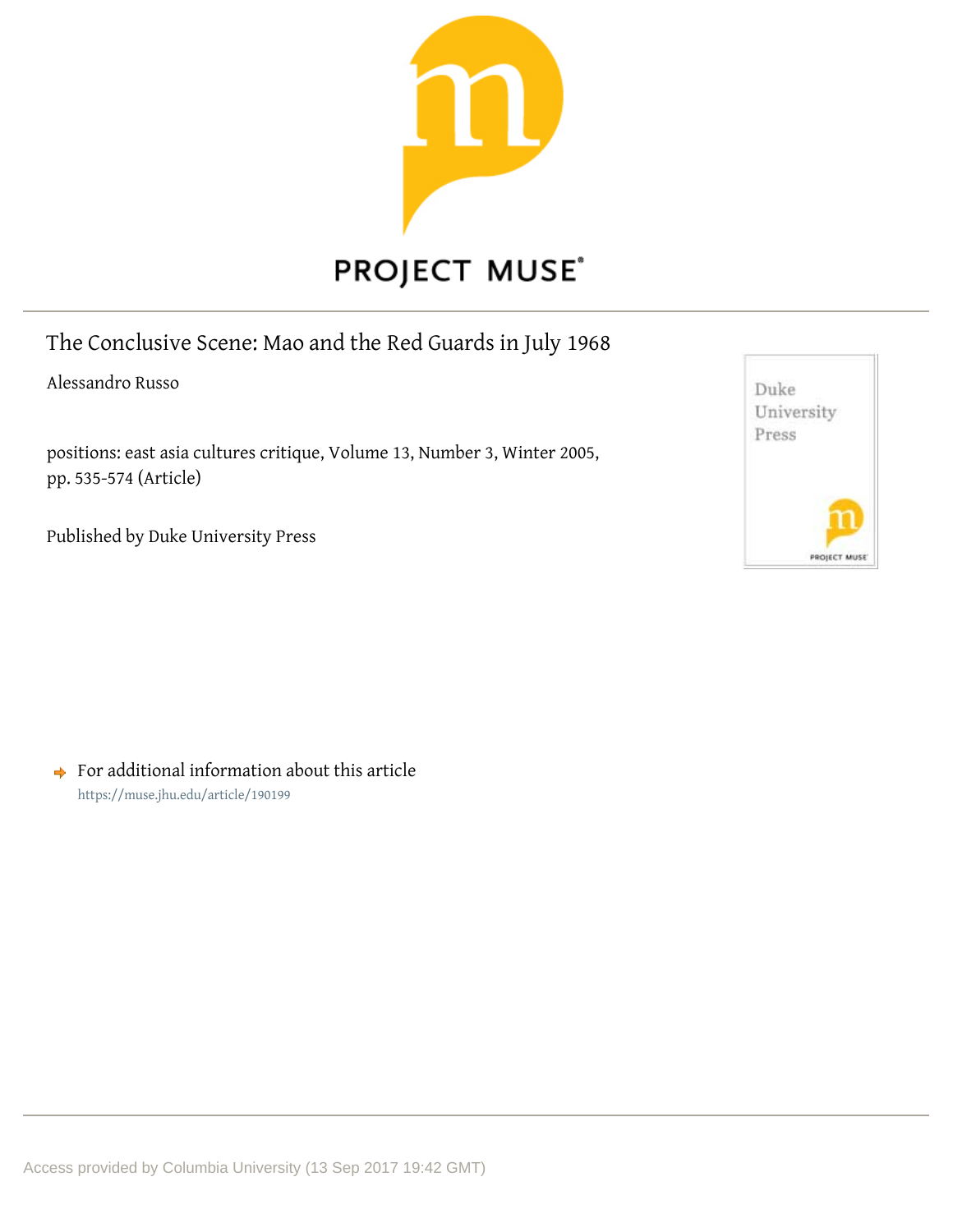

### **The Conclusive Scene: Mao and the Red Guards in July 1968**

Alessandro Russo

In the very early hours of July 28, 1968, some of the most famous figures of the subjective turbulence that in the two previous years had invested the fundamental conditions of politics in China—the Red Guards and the Maoist leaders—met in a long and dramatic face-to-face meeting, a transcript of which was kept in such a deliberately meticulous way that even the emotional tones of the dialogue were recorded.<sup>1</sup> The result, thanks to compilers endowed with a remarkable literary culture (probably one or more of Mao's secretaries), is much more than the bare proceedings of the meeting. One would be inclined to call it rather a theatrical *pièce* whose "authors" are the "characters" themselves. These characters were subjective figures who met in the final moment of the political situation in which their existence is grounded. As of the next day, the situation would be totally different—the Red Guards would not exist anymore as independent organizations, and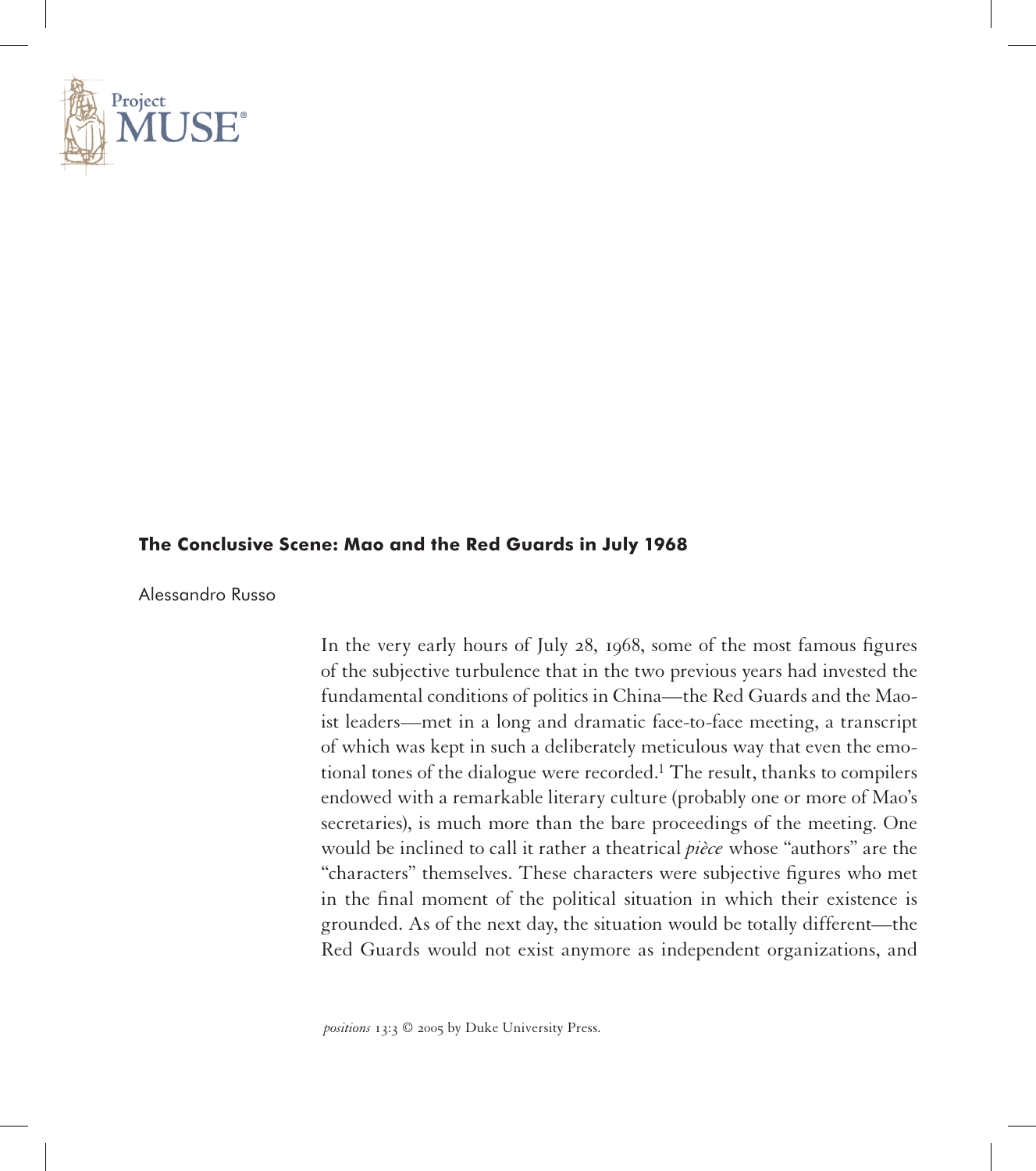in the following months they would be dissolved, with consequences that would unavoidably rebound on Mao and on his allies.

The meeting was held in a hall at Zhongnanhai, the small lake in the center of Beijing, around which the headquarters of the party-state are situated. On one side were Mao and the "Central Group for the Cultural Revolution," the restricted group of central leaders that had remained politically active in the last two years (most of the high ranks of the party-state had been paralyzed since the summer of 1966). On the other side were the five most important leaders of the Red Guards in the Beijing campuses. The meeting's main topic was the consequences of the political exhaustion of the Red Guards. In August 1966 they had been greeted as "new forms of organization created by the masses" that were to have a "permanent character" of political and institutional innovation (as declared in the *Decision in Sixteen Points*, the main programmatic document of the Cultural Revolution). However, especially during the last year, they had decomposed into small paramilitary groups lacking any political distinction, engaged in increasingly grotesque brawls to establish the absolute supremacy of their own faction.

In the last few months most of the militants, bewildered by the political crisis of their organizations, had quit all forms of activism and swelled the ranks of the so-called faction of the disengaged (*xiaoyaopai*), which in fact was not a real "faction." On the other hand, the more the number of militants decreased, the more the clashes became violent on some Beijing campuses, in particular at Qinghua University, where with crude, but equally deadly, weapons, the "hardliners" of the two factions (a few thousand people altogether) continued to fight.

The day before, July 27, on Mao's initiative, and following crowded meetings in several factories, tens of thousands of disarmed workers invaded the Qinghua campus peacefully, shouting slogans against the armed struggle, with lines of demonstrators standing between the two factions to prevent them from fighting.<sup>2</sup> The workers had been violently attacked by the students (five workers were killed and hundreds wounded), but, with an extraordinary sense of self-discipline, the workers' only reaction was to continue to shout slogans against the armed struggle. The workers finally were able to disarm the two factions and occupy the key spots of the campus. At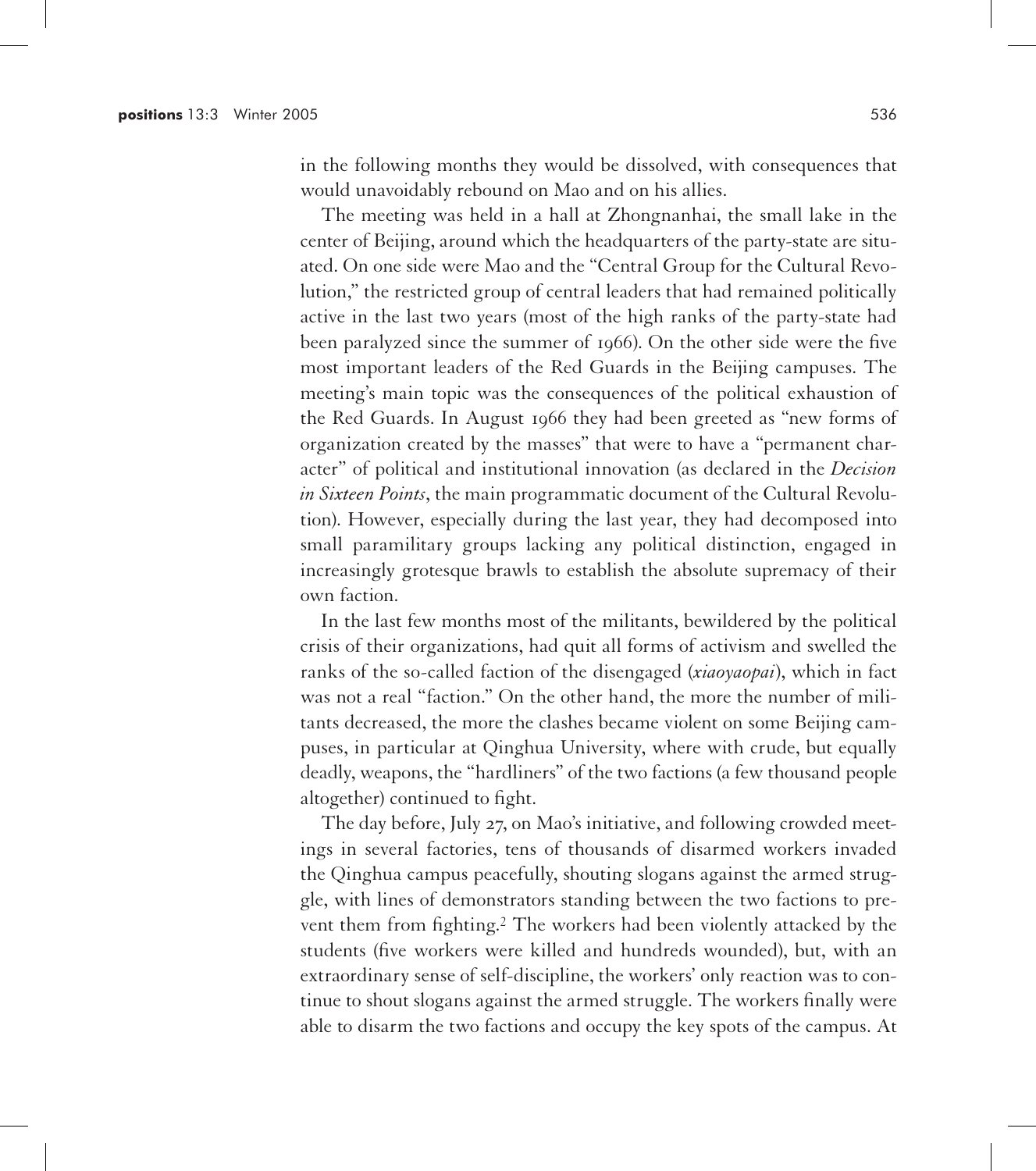the moment of the meeting in Zhongnanhai, which began at 3 a.m. and lasted until 8 a.m. (the preferred working hours for Mao and other Chinese leaders), the fighting at Qinghua had just ended.

The exceptional archival condition of the meeting's transcript, which allows a close reflection on that event, crystallizes a singular political intervention. Mao himself had required the recording and had also decided to distribute its contents on a large scale, for a reason that he clearly explained to the Red Guard leaders: "Otherwise, at your return, you will interpret what I have said today as you like. If you do so, I will have this tape be listened to."3 The issue at stake was how to deal politically with the end of the political sequence that had begun two years before. The public diffusion of the exact terms of that meeting, held at the apex of a month of crucial initiatives from the Central Group for the Cultural Revolution (July 1968 is a decisive month for the years 1966–76), was therefore considered essential for the success of Mao's initiatives.

#### **The Black Hand and the Red Guards**

The accuracy was hence a prerequisite, but not the only quality of the document. Sensitive to the subjective details, the transcript is, from the first sentences, an accurate record of the style of the various figures' enunciations and reciprocal interactions.<sup>4</sup> Although it deserves to be reproduced in full, at least some passages of this dense and long piece of "documental theater" should be quoted extensively. To follow the interlacing of the dialogues is a good introduction to the tangle of the matter. Here is the starting point of the document, witnessing and at the same time integrating part of the conclusive scene.

*(Nie Yuanzi, Tan Houlan, Han Aijing, and Wang Dabing [four leaders of the Red Guards] walk into the meeting room. The Chairman stands up and shakes hands with each one of them.)*

Chairman: All so young!

(*Shaking hands with Huang Zuozhen [a military leader].*) Are you Huang Zuozhen? I have never met you before; were you not killed?

Jiang Qing (*addressing the four leaders of the Red Guards*): Have not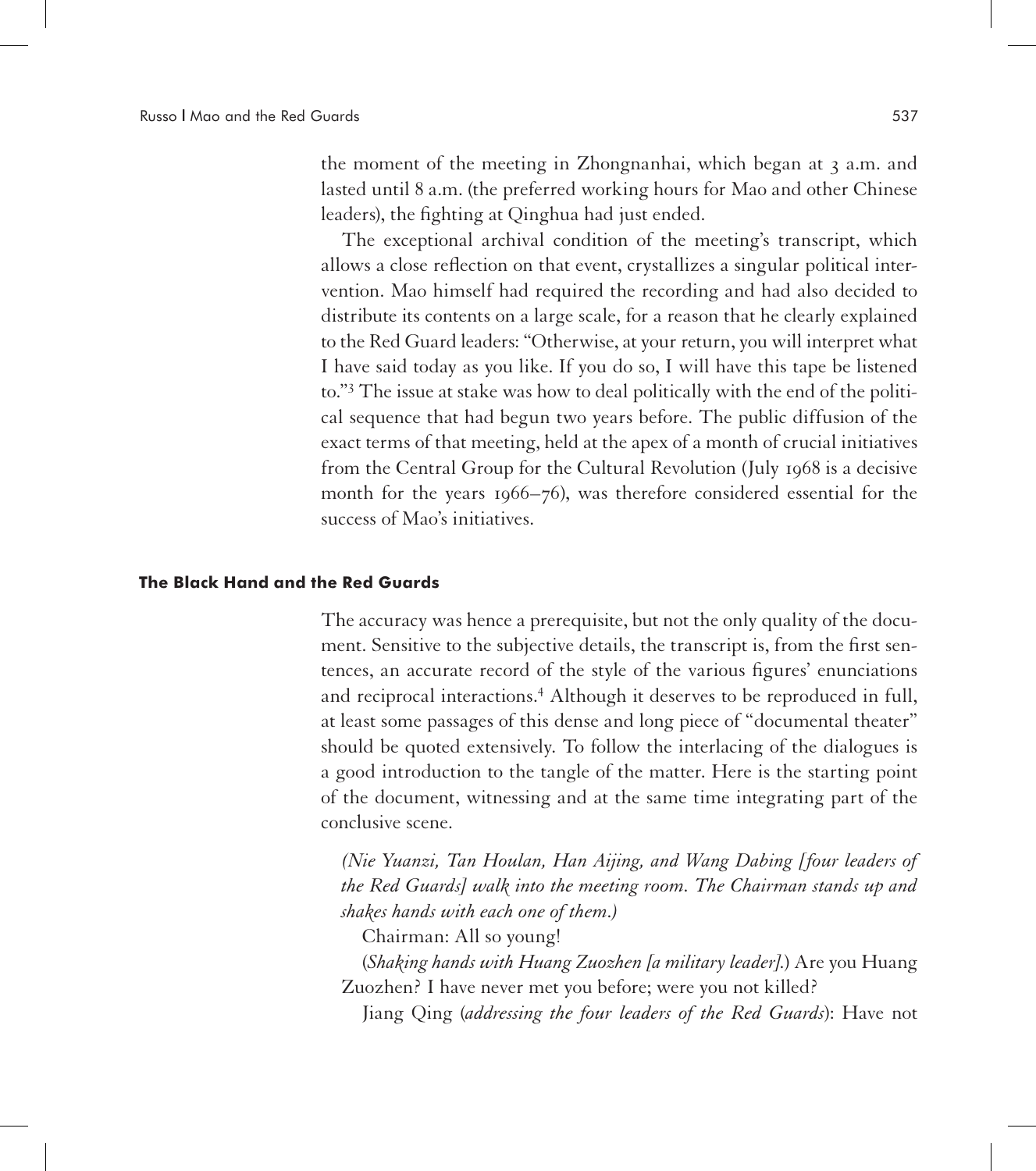seen you for a long time. You certainly are not putting up big characters posters anymore.

Chairman (*addressing the four Red Guards*): We only met at Tiananmen [in the summer of 1966], but we did not talk. This is not good. You do not come up to the Triratna Palace unless there is important business [*wu shi bu deng Sanbaodian*, "you never come to see me"]; but I have read all your newspapers and I know your situation. Kuai Dafu [another student leader] has not come. Is he unable to come [from Qinghua campus] or unwilling?

Xie Fuzhi [vice-premier]: I am afraid that he is unwilling.

Han Aijing: Impossible. In this moment, if Kuai knew that there is a meeting with the Cultural Revolution Group of the Central Committee and could not meet the president, he would cry. For sure, he is unable to come.<sup>5</sup>

With the exception of Nie Yuanzi, a cadre of the philosophy department at Beida and the author of the famous first *dazibao* of the Cultural Revolution, who was in her forties, all the other Red Guard leaders who attended the meeting were in their early twenties. The seventy-five-year-old Mao, who stands up and shakes hands, begins with "All so young!" almost amazed at something that he is surely aware of but that, nonetheless, he shall take into serious consideration in addressing them. The "Triratna palace" (*Sanbaodian*, from the name of a Buddhist "trinity"—the three jewels: the Buddha, the Law, and the Community of monks) is one of those learned references pronounced with a popular tone with which Mao loved to color his spoken style, especially when he meant to be polemical. Here he seems to use a joke to attenuate hierarchical relationships. The words spoken to Huang Zuozhen ("were you not killed?"), a military leader who accomplished the difficult task of keeping in touch with the leaders of the Red Guards as well as organizing their coming to Zhongnanhai, may exemplify the climate fights at Qinghua had been bloody and even an "ambassador" like Huang had taken serious risks. Mao's remark is probably intended to dedramatize, exaggerating.

Jiang Qing opens with sarcasm. "You certainly are not putting up big characters posters anymore" implies: "Now all you do is fight." She will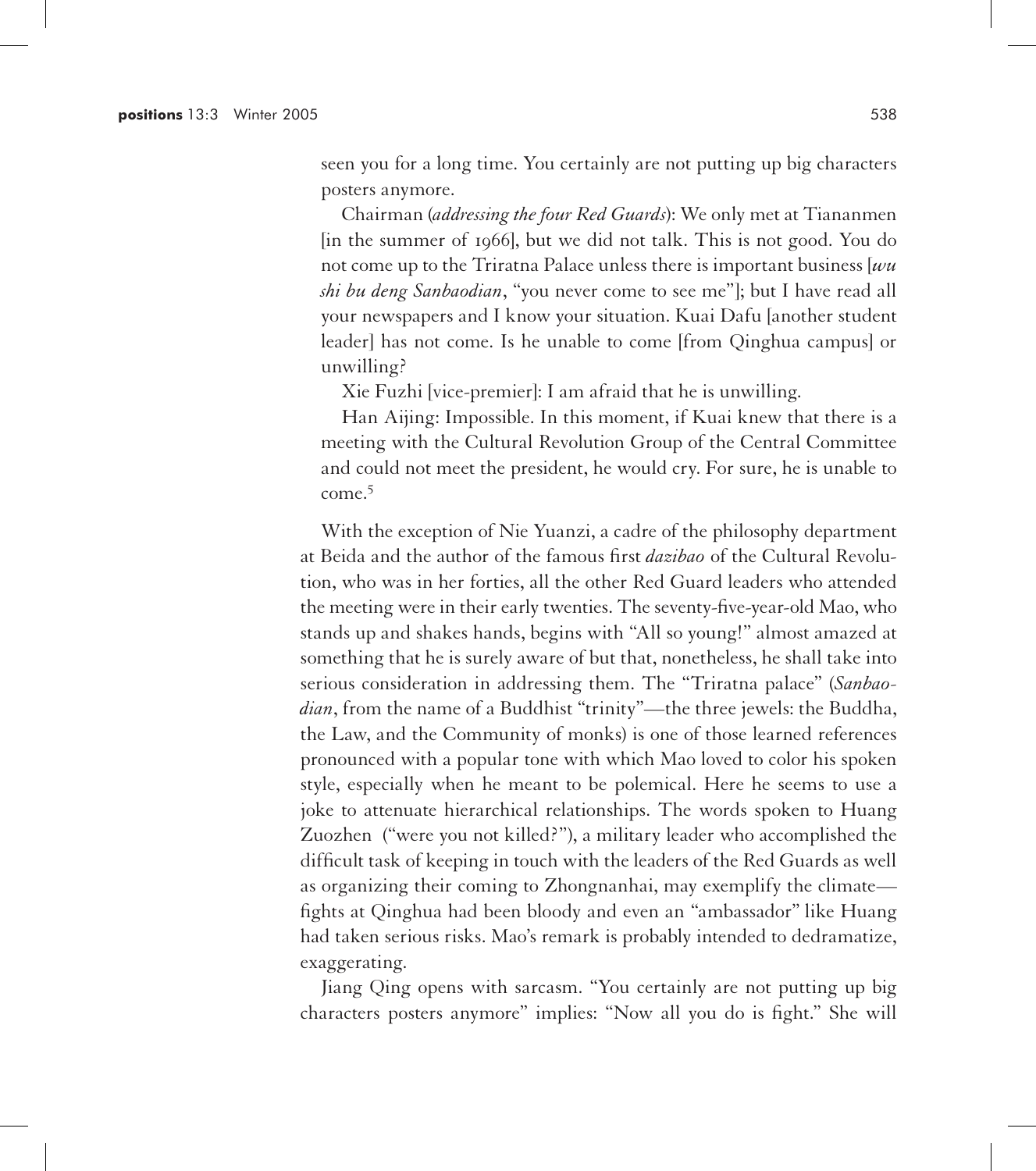keep this tone also in her following interventions, showing much anguish and disappointment, too. She says to them: "We are all in great anguish," "I am deeply grieved for you," and even "I have spoiled you," "spendthrifts" (*baijiazi*). Mao will interrupt her several times, admonishing her not to translate her anxiety into hierarchical superiority ("do not get so puffed up," he tells her at one moment, almost revealing a small *scène de ménage*). He will do the same with the other Central Committee leaders, often insisting that they should not underestimate their interlocutors because of their youth and not to suffocate them with criticism: "Do not give yourselves airs like veterans."

Together with Nie Yuanzi, the leader of the majority faction of the Beijing University, called "New Beida (Commune)," three other "little generals," as the student leaders are affably called during the meeting, enter the hall. They belong to the two opposite factions ferociously struggling for "power" in the Beijing University campuses: the "Earth" faction (*Dipai*) and the "Sky" faction (*Tianpai*). These names, which sound so imaginative, were in fact rather bureaucratic: two university institutes (Sky was based at the Institute of Aeronautics, Earth at the Institute of Geology) whose majority factions wove a complex tangle of opposite alliances in other campuses, by then lacking any difference in principles. At a certain point Mao will admit, "All this Sky and Earth stuff is not clear to me." Moreover, the names of the organizations symptomatically overlapped each other, creating bizarre homonymies.<sup>6</sup>

Wang Dabing, a student of the Institute of Geology, heads the Earth faction: he is fully absorbed in his "little general" role, like the others, after all. Mao will address him with good-natured irony, which remains, however, completely unperceived.

Tan Houlan leads the majority faction at the Normal University, which belongs to the Earth faction, too. She is quite young, but rather feared by her adversaries: "Comrade Tan Houlan has two small braids," says Lin Biao. But "she has cannons pointed against Nie Yuanzi [of the opposite Sky faction]," Mao says, commenting also: "Two of you are women [Tan and Nie]—extraordinary indeed!"

During most of the meeting, one among the invited student leaders, whom Mao is impatient to meet, is absent: Kuai Dafu, the most famous Red Guard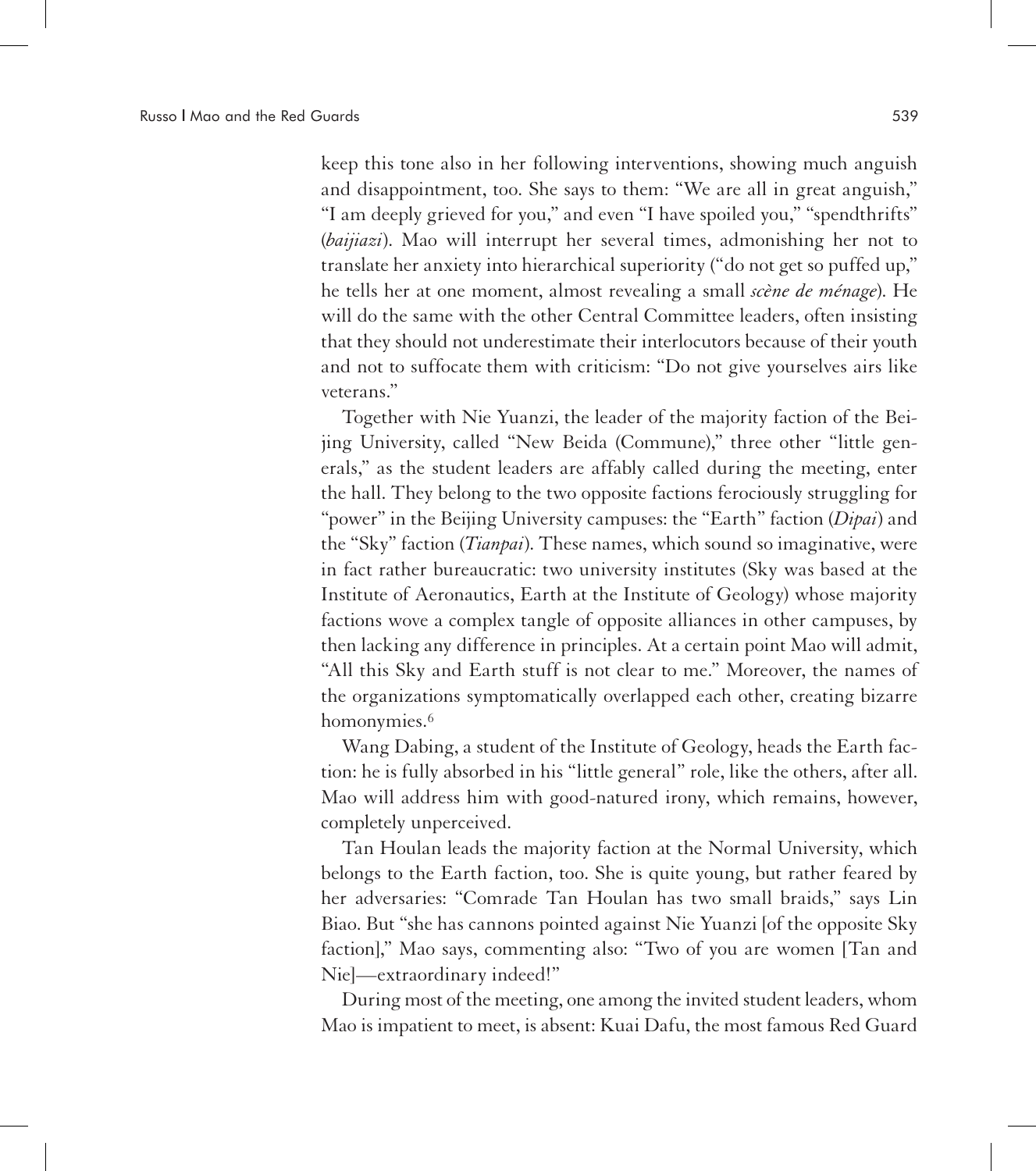in the country, leader of the Jinggangshan faction of Qinghua University that led a deadly attack on the workers (the opposite faction, by contrast, welcomed them). Kuai Dafu will arrive at the meeting after a long delay, and this increases the already considerable tension: "Is Kuai Dafu unable or unwilling to come?" Mao and the others of the Central Group ask repeatedly.

It is often Han Aijing who speaks in Kuai Dafu's place, defending Kuai in heroic-dramatic overtones. Han, a student at the Institute of Aeronautics and leader of the Sky faction, is the only one, among the four "little generals," who intervenes with some determination and often with an overflowing pathos, although with weak arguments. He says: "I love Kuai Dafu. Since we have done many things together, I know that I will be compromised; I feel that I must do everything to protect him and not allow him to be overthrown. His destiny is linked to that of the country's Red Guards."

With the exception of Mao, who addresses Han both strictly and sympathetically, the others of the Central Group show him their impatience: "You always think you are right," "Kuai is the commander and Han the political commissary" are their ironic comments.

Kuai Dafu enters the scene in a theatrical way, toward the end of the meeting, crying out as predicted since the very beginning by his friend and ally. But even if Kuai is absent at the start of the meeting, he is the one whom Mao addresses first. The day before, Kuai had sent an urgent telegram to Mao and to the Central Group to denounce that the workers, "unconsciously manoeuvred by a Black Hand" (that is, by a hidden power that planned to quench the Cultural Revolution), "had surrounded and invaded Qinghua University."<sup>7</sup>

Chairman: Kuai Dafu wants to capture the Black Hand. All these workers sent to "repress" and "oppress" the Red Guards. Who is the Black Hand? He has not been captured yet. The Black Hand is nobody else but me! And Kuai has not come yet. He should have come to take me! It was I who sent the Security Guards of the Central Committee and the workers of the Xinhua Printing Plant and of the General Knitwear Mill. I asked them how to solve the armed fighting in the universities, and told them to go there to give a look. As a result thirty thousand of them went.<sup>8</sup>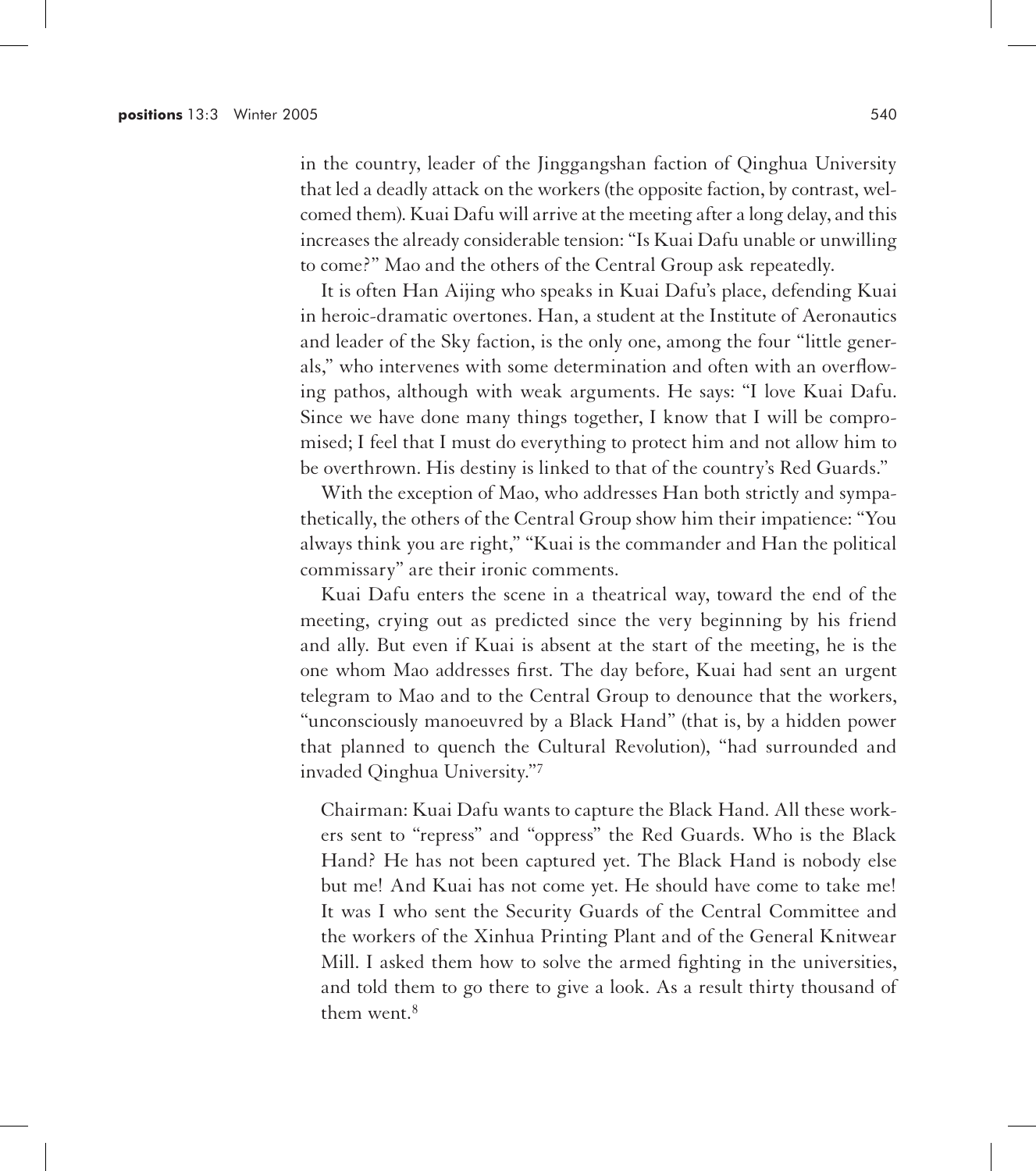It is also obvious that this meeting with the student leaders was the only one in which Mao spoke to them directly. When he says that at Tiananmen they had only met without talking, he refers to the great mass manifestations of the Red Guards held in Beijing in the summer of 1966. It is well known that Mao did not deliver any speech but only pronounced a laconic "long live the comrades" (*tongzhimen wansui*), in reply to the numberless "long live the Chairman Mao" cheers cried out in the square.<sup>9</sup>

This "last meeting" of July 1968 shows also that the relationships between the Central Group for the Cultural Revolution and the Red Guards had been rather discontinuous and contradictory. During the meeting Mao regrets not having spoken directly with the students before, but he also says that he has tried to avoid any interference with the situation. The mobilization of the workers was decided on after taking into account other possibilities, among which was the opportunity to let the students solve their own problems.

What do you think?—Mao continued—What should be done with the armed struggle in the universities? One way is to withdraw completely and have nothing to do with the students; if someone wants to fight, let him. So far, the revolutionary committees and garrison commands have not been afraid of disorder caused by armed struggle in universities. They have not exerted any control or any pressure, and all considered this was right. Another way is to give them [the students] a bit of help. The workers, the peasants, and the majority of the students have praised this method. There are more than fifty institutions of higher learning in Beijing, but only in five or six there were fierce clashes and your ability was put to the test. As far as solving the problem is concerned, some of you should go live in the South, and some of you in the North. All of you are called "New Beida," with "Jinggangshan" or "Commune" between parentheses, just like the Soviet Communist Party calls itself "Bolshevik." $10$ ... If you cannot solve the problem, we may resort to military control and ask Lin Biao to take command. We also have Huang Yongshen [the chief of general staff]. The problem has to be solved, one way or the other!<sup>11</sup>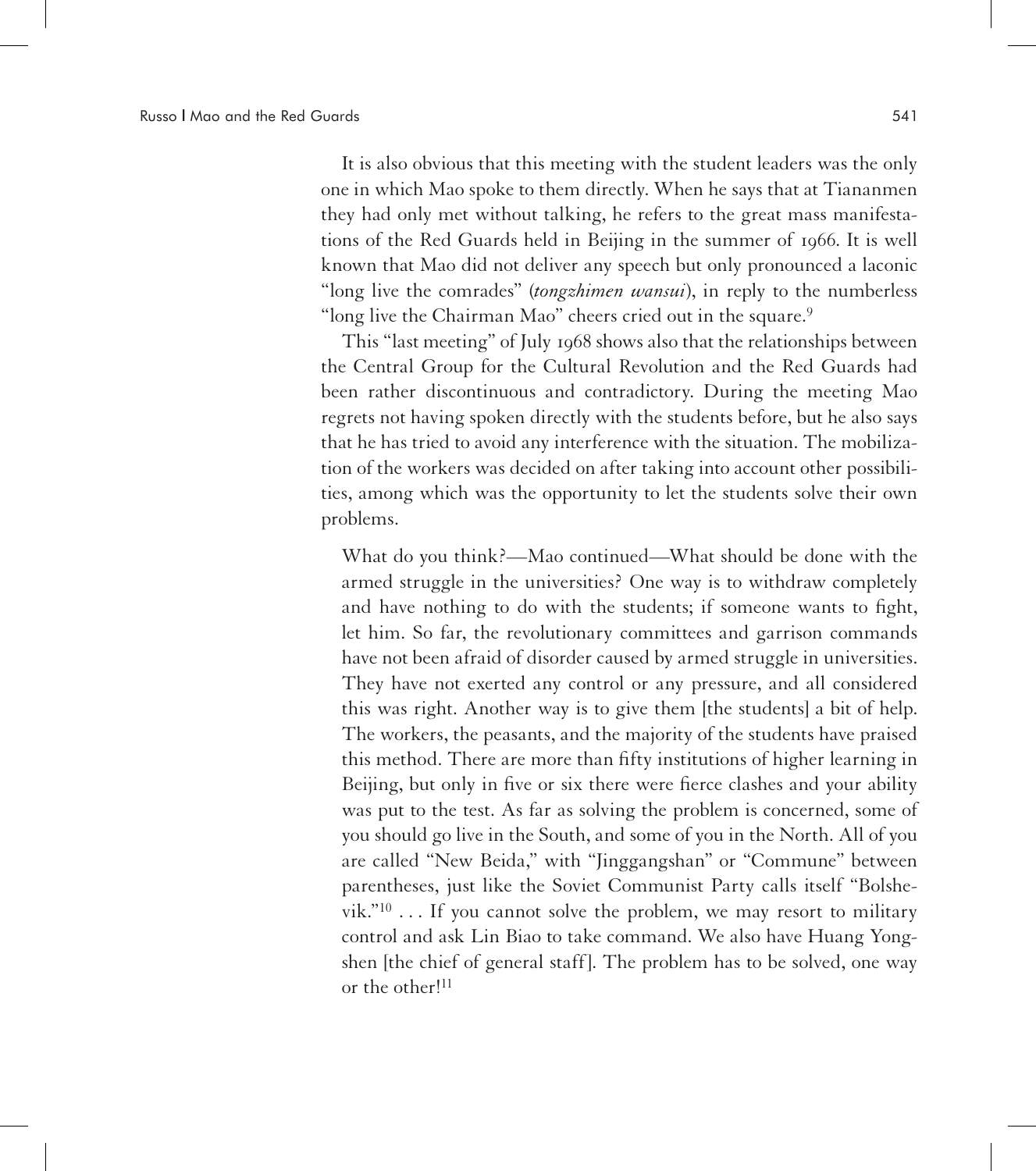On the first solution (some go South, others North), Mao will presently explain the meaning: the factions had to be dispersed. Personal animosity had become so exacerbated that the two factions could not remain in the same college or the same city without being involved in new fighting. (This was one of the main reasons why "educated youths" and cadres were sent to the countryside as of the following year.) Far worse, the violence was inversely proportional to any serious distinction of principle between factions. Mao was quite ironic on the formalism with which the opposite student factions obstinately quarreled over the ownership of the great revolutionary names, mutually treating each other as counterrevolutionaries. On the second possible solution, it was obvious that, in Beijing, it was quite easy to resort to military control, considering the reduced number of students effectively involved in the fights. However, the difficulty was how to deal with the problem as a political situation, that is to say, not just in terms of law and order—it was, in fact, a rare example of a nonmilitary solution for a crisis of that kind—but as an outcome of a subjective process that Mao described as follows:

You have been involved in the Cultural Revolution for two years: strugglecriticism-transformation [*dou-pi-gai*]. Now, first, you are not struggling; second, you are not criticizing, and, third, you are not transforming. Or rather, you are struggling, but it is an armed struggle. The people are not happy, the workers are not happy, the peasants are not happy, city residents are not happy, students in most schools are not happy, most of the students in your schools are also not happy. Even within the faction that supports you, there are unhappy people. Is this the way to unify the world? [*tongyi tianxia*, "unify everything under the sky."]

(*Addressing Nie Yuanzi*): In the "New Beida," you have the majority, you "Old Buddha" (*Laofoye*). You are a philosopher; do not tell me that in the "New Beida (Commune)" [the majority faction] and in the Revolutionary Committee of the University [under Nie's control] there is nobody against you. I do not believe it at all! They will not say anything to your face, but then they make snide remarks behind your back.<sup>12</sup>

The two student leaders purposely addressed by Mao with sarcasm had been central figures in the last two years. The one whom he called "Old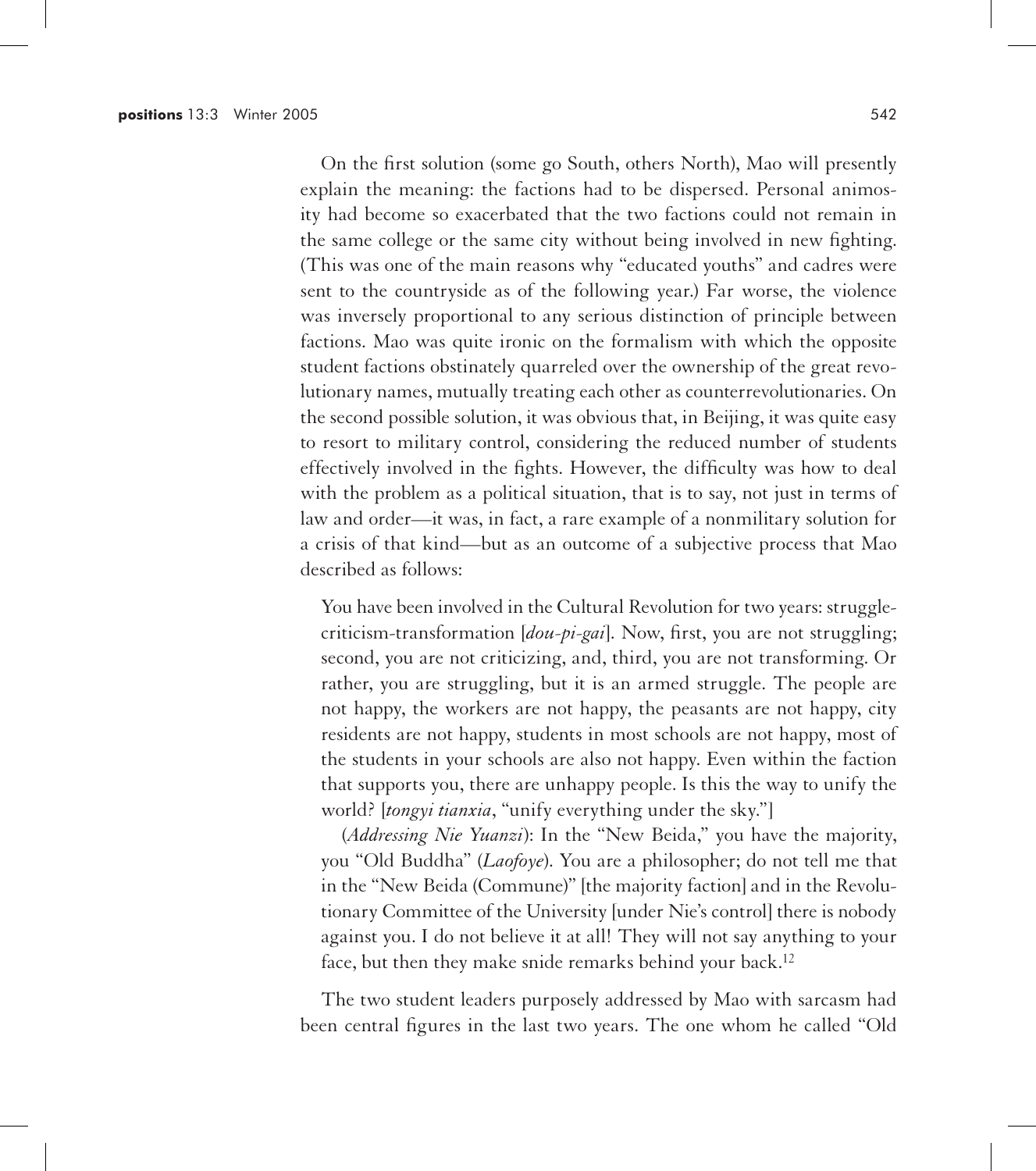Buddha," in the sense of "a person who gives himself/herself an air of higher authority," was Nie Yuanzi, whose *dazibao* had sparked the student movement at Beida and had been exalted by Mao in 1966 as a crucial political declaration, praising it as "the first Marxist-Leninist *dazibao* of China," or even "the declaration of the Chinese Commune of Paris of the sixties of the twentieth century."<sup>13</sup> Two years later, Nie was, among the five "little generals" present at the meeting, the one who irritated Mao the most, maybe because she lacked any extenuating circumstance because of young age.

The one to whom Mao mockingly revealed himself as the Black Hand was Kuai Dafu, the Qinghua student who led the resistance to the "work teams" sent by Liu Shaoqi and Deng Xiaoping to liquidate the newborn student movement in the Beijing campuses in 1966. Kuai had shown personal courage that Mao continued to esteem ("Kuai—said Mao—is the one who takes personal risk"). However, the situation was radically different as compared with two years before: the Red Guard organizations were at an impasse from which no one among their leaders was able to find a way out.

Despite the irritation expressed by Mao and the other members of the Central Group, the discussion was carried out in conditions of extraordinary equality. Mao deals with the issues with strictness, but, in many moments, he shows himself to be rather affable, given the circumstances. He addresses his young interlocutors with severe criticisms, but he treats them all as comrades with whom he has shared many positions in the last two years and with whom he continues to sympathize. Mao accuses them of having become petty militarist politicians incapable of any original thought about the singularity of the situation. However, during the meeting, Mao refuses any role of "master" or "higher authority" possessing the solution of subjective dilemmas ("Do not say that I am giving 'instructions,'" he says, addressing his colleagues).

The current images of this turning point in the relationship between Mao and the Red Guards, found in historiography as well as in the memoirs of the former Red Guards, speak of a charismatic chief who used the mystical infatuation of ingenuous adolescents to overthrow his adversaries at court.14 At some time, it is said, he decides to get rid of those uncomfortable supporters, liquidating their radicalisms in the name of the reason of state. However, the record of the meeting we are discussing, thanks to the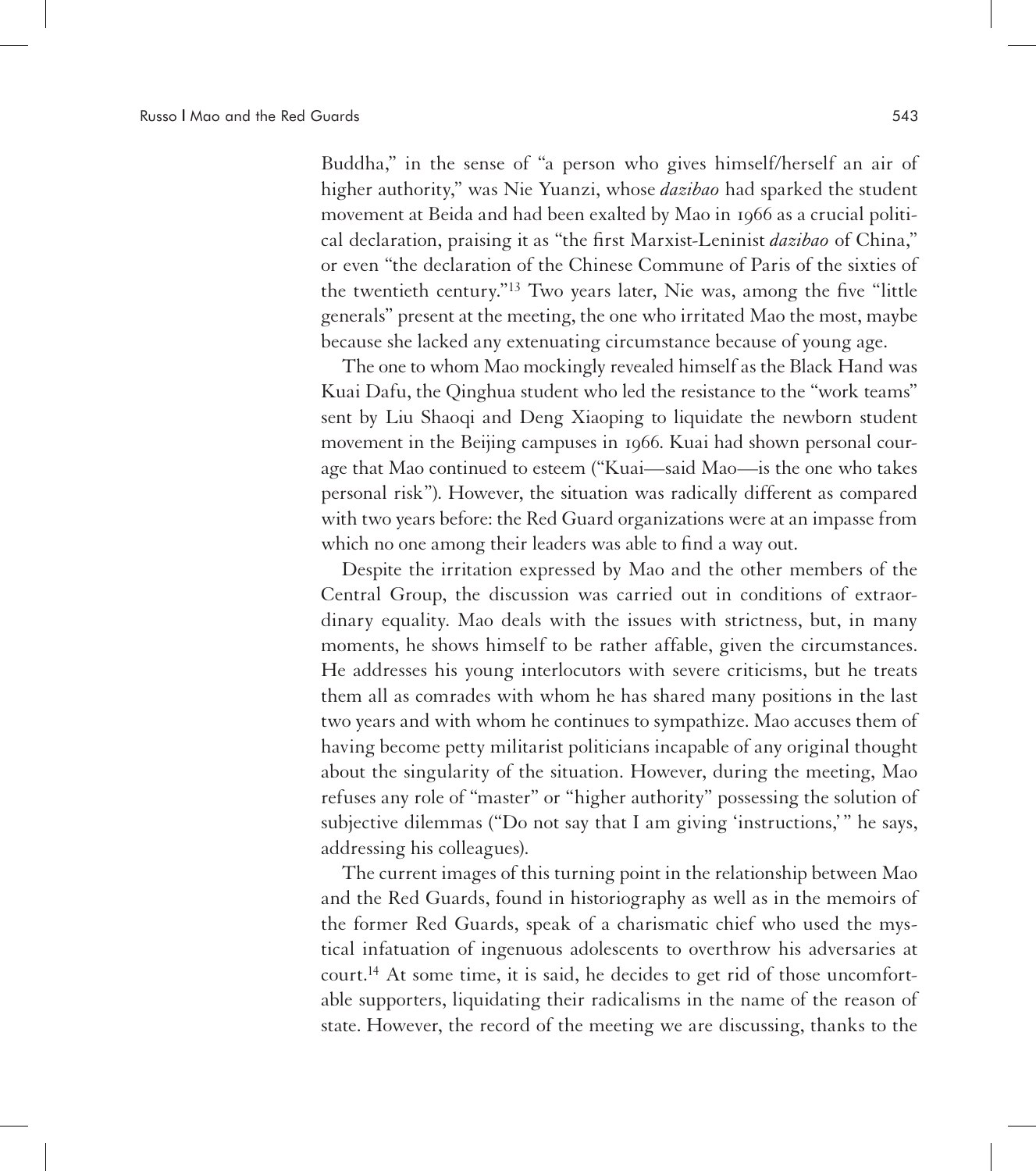realism of its unknown writer, shows that their relationships were infinitely more real.

The student leaders, all well versed in public speech and redoubtable polemicists, could offer only inconclusive excuses in response to Mao's criticism—not because of hierarchical inferiority but because, in the pursuit of an imaginary armed struggle for "power," they had politically exhausted the organizations that they had been able to constitute two years before. They prove themselves unable to understand the meeting's ultimate meaning, considering that some of them continue, more or less directly, to ask for an army intervention on their behalf in order to overwhelm the opposite faction. The "little generals," stiff and dazed, are not even able to perceive the friendly skepticism with which Mao deals with the so-called contrasts between Left and Right, and the way he replies to them when they pretend not to be involved in fighting at all. Here they are in a scene where the dialogues are particularly dense.

Chairman: Wang Dabing, is your situation easier [compared with that of Nie Yuanzi]?

Wang Dabing: There were some who opposed Xie Fuzhi, but they fled. [He means that in his university the fighting is over, and he probably also wants to show his allegiance to Xie Fuzhi, of the Central Group, who, however, reacts sarcastically].

Xie Fuzhi: His second-in-command wants to seize power, and says he is a rightist.

Chairman: Is he [Wang's second in command] then so much of the Left? So Marxist?

Wang Dabing: They are trying to sow discord between us. He is a good comrade, with good social origins. He suffered bitterly and nurses deep hatred. This man is very straightforward, and full of revolutionary energy, with a strong revolutionary character. He is only a bit impatient, he is not capable of uniting people, and his methods are a bit rigid.

Chairman: Could you unite with him? One is Left, the other Right, it should be easy for you to unite. Come here; sit by my side.

Lin Biao: Come over!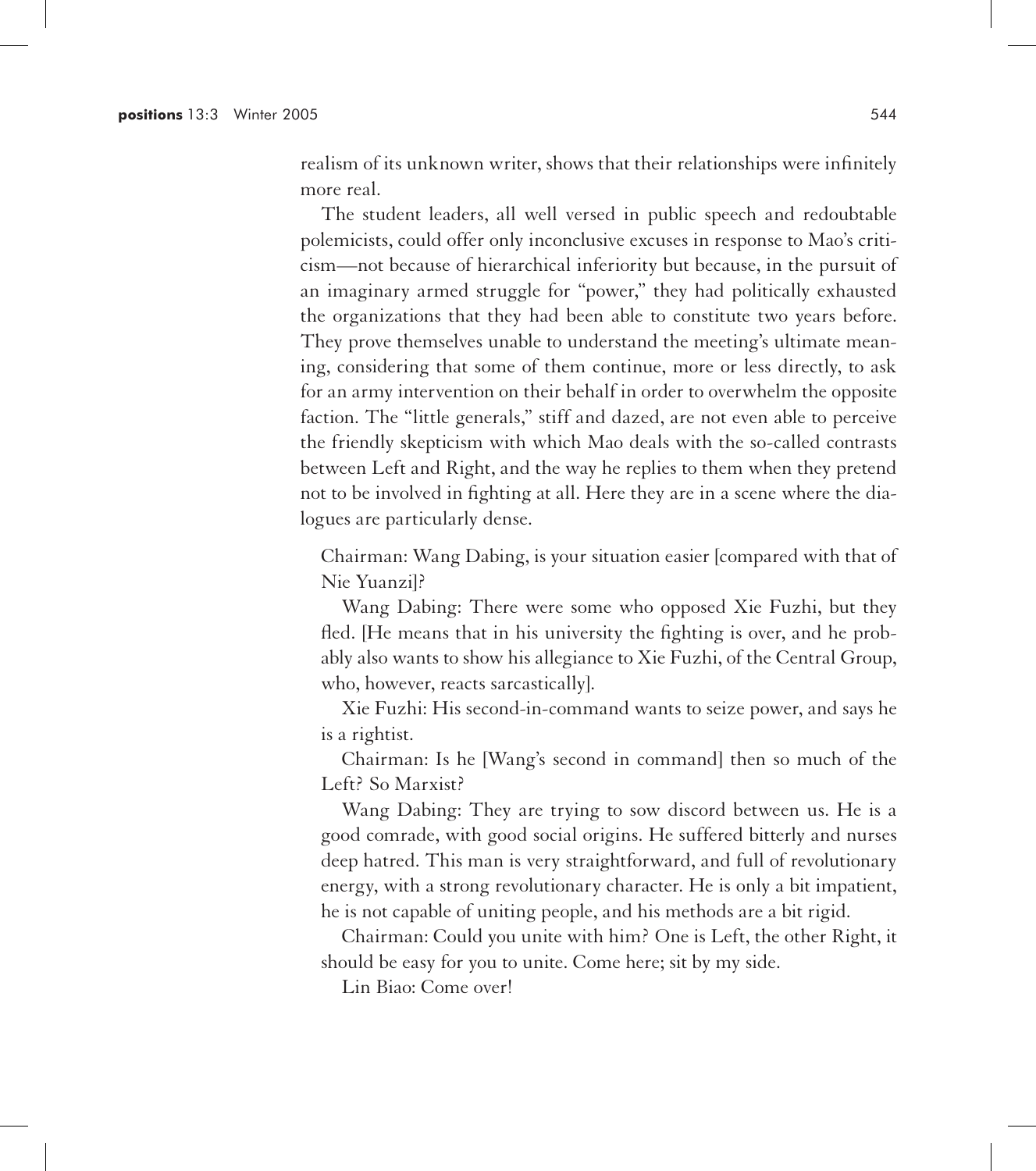Xie Fuzhi: Go! Go! (*Wang goes to sit down by the side of the Chairman*.) Chairman: Sit down; sit down.

In these matters, we should have some leeway. After all, they are students, not criminal gangs. . . . The key point is the two factions that are totally engaged in armed struggle have given all their heart to armed struggle. Such a struggle-criticism-transformation does not work, perhaps struggle-criticize-quit [*dou-pi-zou*]. Are not students talking about struggle-criticize-quit or struggle-criticize-disperse [*dou-pi-san*]? There are so many students in the faction of the disengaged. Increasingly unpleasant words are said publicly about Nie Yuanzi and Kuai Dafu. Nie Yuanzi does not have so much cannon fodder, nor does Kuai Dafu. Sometimes 300, other times 150 men. How can this be compared with the troops of Lin Biao or Huang Yongshen? This time, in one shot, I sent in 30,000.<sup>15</sup>

The formula "struggle-criticism-dispersion" parodied the slogan of the two previous years, "struggle-criticism-transformation" (*dou-pi-gai*), that identified the targets of the Red Guards in the universities. It was never officially quoted, but it was the one actually adopted after the meeting: the factions were "dispersed" and the Red Guard organizations, which most of the students had already abandoned, were dissolved. As for the transformation of universities, a different path was tried.

Very remarkable in this meeting, where a political and not a simply military solution is attempted (the power of the repressive machine is obviously exorbitant), is that Mao often emphasizes the subjective relations at stake in that moment, including those expressed within the meeting itself. Several times he puts a stop to the most irritated comments of the other members of the Central Group, reminding them that they are facing students who have shown themselves unable to go beyond a heroic and militaristic imagery of politics but who should not be disregarded just because of their young age. The severity they deserve should be limited to the solution of the impasse in which that imaginary drift has brought them to. However, to all the meeting's participants, finding an adequate solution is in that moment equally hazardous. Neither the hierarchies founded on age nor those founded on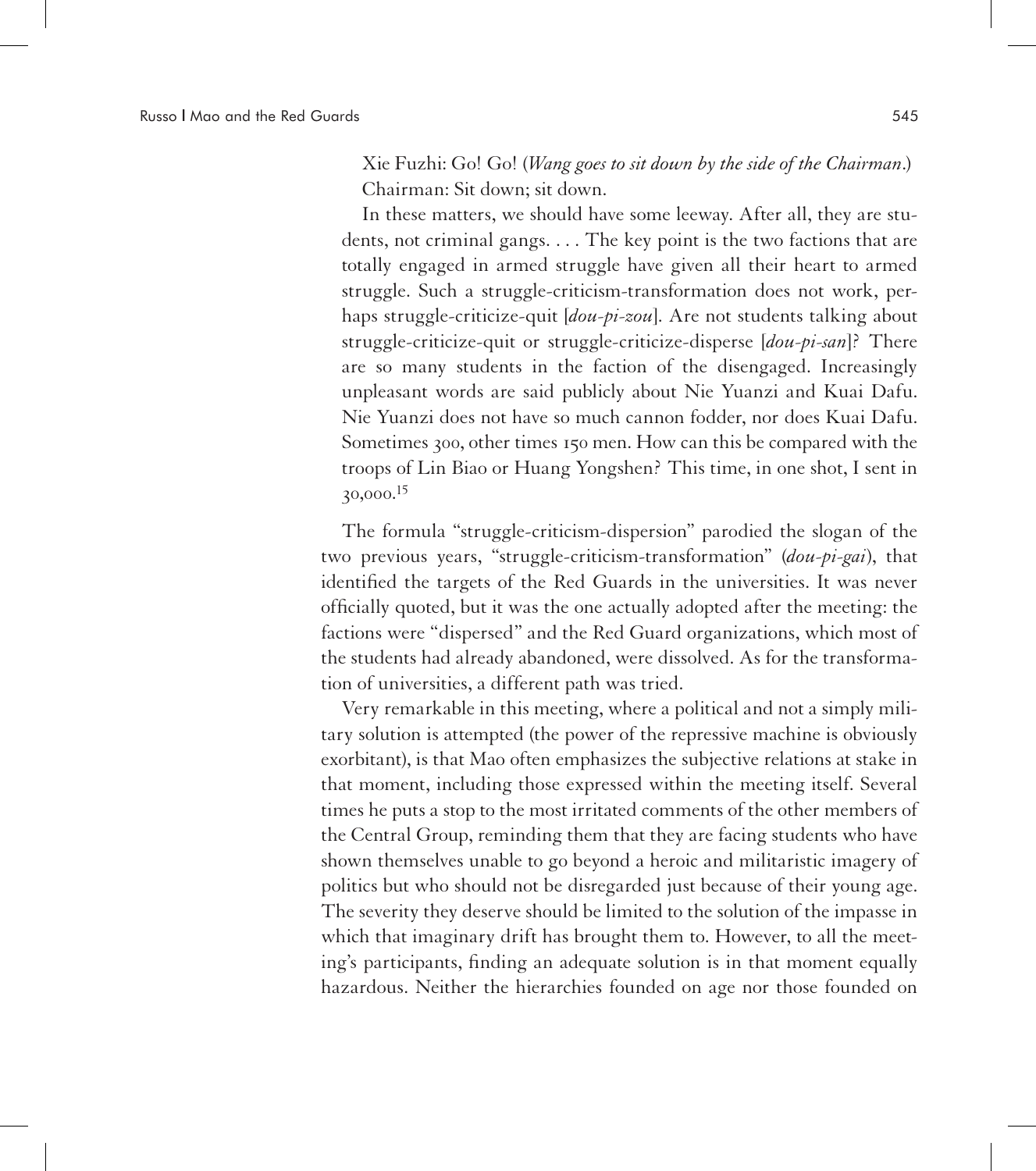state functions would have been enough to warrant a set of right decisions to face the situation's singularity.

Here is another passage during which this kind of tension is manifest. Mao asks himself, absolutely perplexed, what really led to that impasse, how to explain ("historically," he says) the degeneration into factions.

Chairman: What has happened must have historical reasons; it should have a history. These things do not happen accidentally. They do not come suddenly.

Chen Boda: Follow the Chairman's instructions closely; act resolutely in accordance to them.

Chairman: Do not say instructions.

Yao Wenyuan: The Chairman's words today are sincere and earnest.

Chen Boda: The first half of 1966 was relatively good. The colleges and the universities of the capital did fan the flames throughout the country. Touching off the revolutionary storm was right. Now, they have swelled up in their heads, they think they are extraordinary. They want to unify the world [*tongyi tianxia*, as above, but likely in a sarcastic sense: they want to keep everything under their control]. The hands of Kuai Dafu and Han Aijing reach everywhere, but they are ignorant.

Chairman: They are only twenty years old. Do not despise young people. Zhou Yu [AD 175–210, famous general of the Kingdom of Wu] started as a cavalryman, he was only sixteen years old. Do not give yourselves airs because you are veterans.

Jiang Qing: We took part in the revolution when we were teenagers.

Chairman: Do not swell up; when the body swells, one has dropsy.

Chen Boda: Han Aijing, you have not reflected duly on the thought of the Chairman Mao and on the opinions of the Central Committee, you have not pondered them. You have called secret meetings relying on hearsay. Placing yourself first, you are on a dangerous road.

Chairman: The first point is my own bureaucratism; I have never met you before. If they had not wanted to capture the Black Hand I would not have asked you to come. Let Kuai Dafu wake up.

Lin Biao: Kuai Dafu, wake up, stop your horse at the edge of the cliff. Admit your mistakes!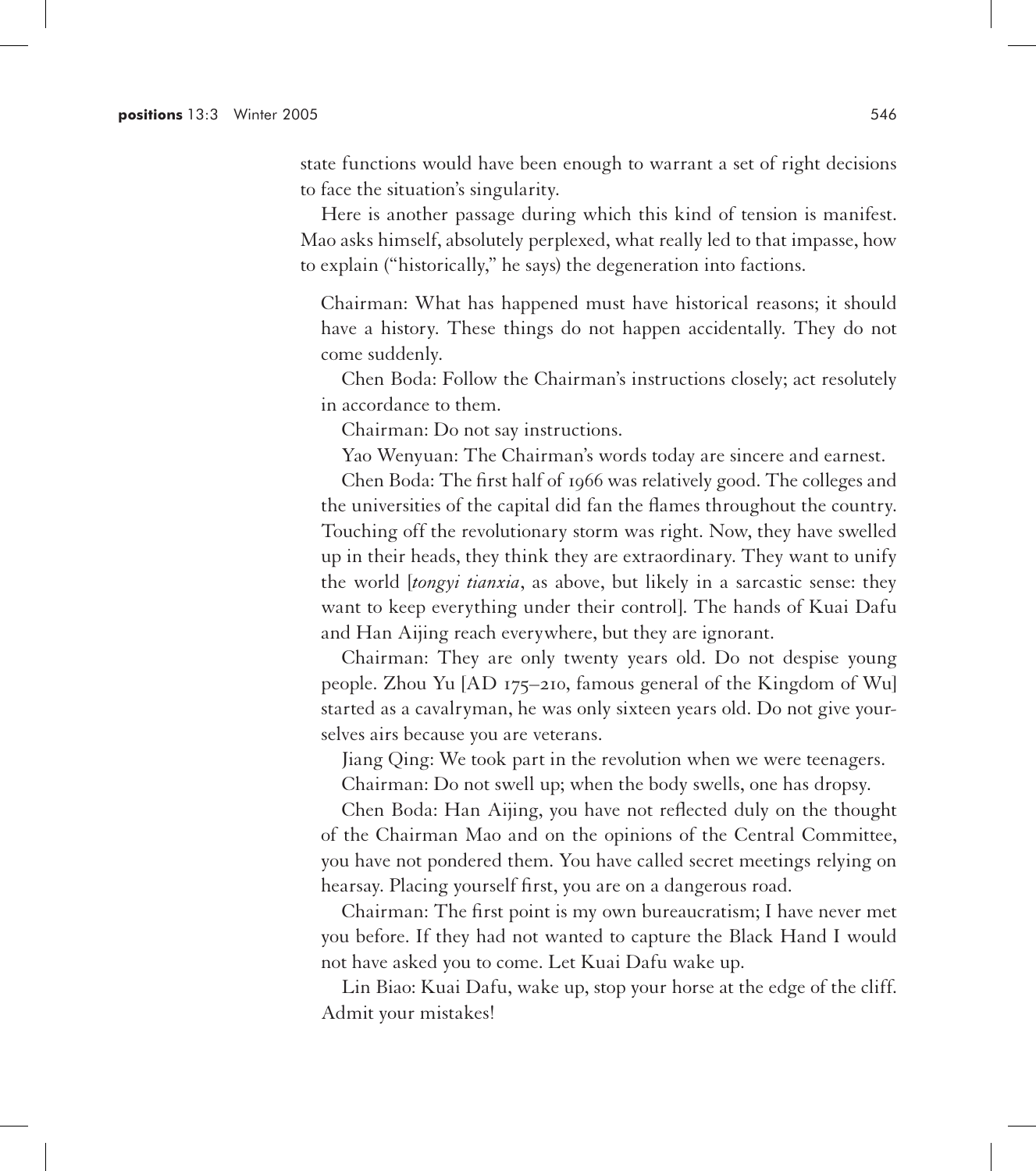Chairman: Do not say, "Admit mistakes."

Chen Boda: Kuai Dafu does not respect the worker masses. If he still refuses to listen to us, it will mean that he disrespects the Central Committee, that he disrespects Chairman Mao. This is a dangerous road.

Chairman: Quite dangerous. Now is the time for the little generals to make their mistakes.

Zhou Enlai: The Chairman has been saying "now is the time for the little generals to make their mistakes" for a long time. [This seems to mean, now it is time to help them correct those mistakes].

. . .

Chairman: Tan Houlan's opponents are only two hundred people, but one year later she has not subdued them yet. In other schools, opponents are even more, how can they be subjugated? Cao Cao tried to use force to conquer Sun Quan but was defeated. Liu Bei used force to conquer Sun Quan; he lost Jieting and was defeated. Sima Yi failed to conquer Zhuge Liang by force. The first battle lasted a long while, but Zhang He had only one horse left at the end.

Ye Qun: That was the loss of Jieting.<sup>16</sup>

In the discontinuous flow of the dialogues, several passages echo remote references. The last sentences contain a dense series of historical references (about the collapse of the Han dynasty and the rivalries among the Three Kingdoms at the beginning of the third century), surely known to the participants, quoted as examples of military tactics that failed because they were centered on attack. In his military writings of the 1930s Mao had subtly argued the strategic superiority of defense over attack—a line of thought shared by other great dialecticians of the war like Sun Zi and Clausewitz and such a theory had been effectively pursued in the Liberation War. However, political situations are unique and unrepeatable. Further evidence of this general rule is given by the fact that, although the names chosen by the Red Guards bannered the glories of the "people's war" that had characterized its founding moment (like the Jinggangshan red bases), their "military" style reproduced an insurrectional imagery based on attack. Instead, the Jinggangshan bases were made possible only when, at the end of the 1920s, Mao abandoned the insurrectionary vision, by then dominant in the Chi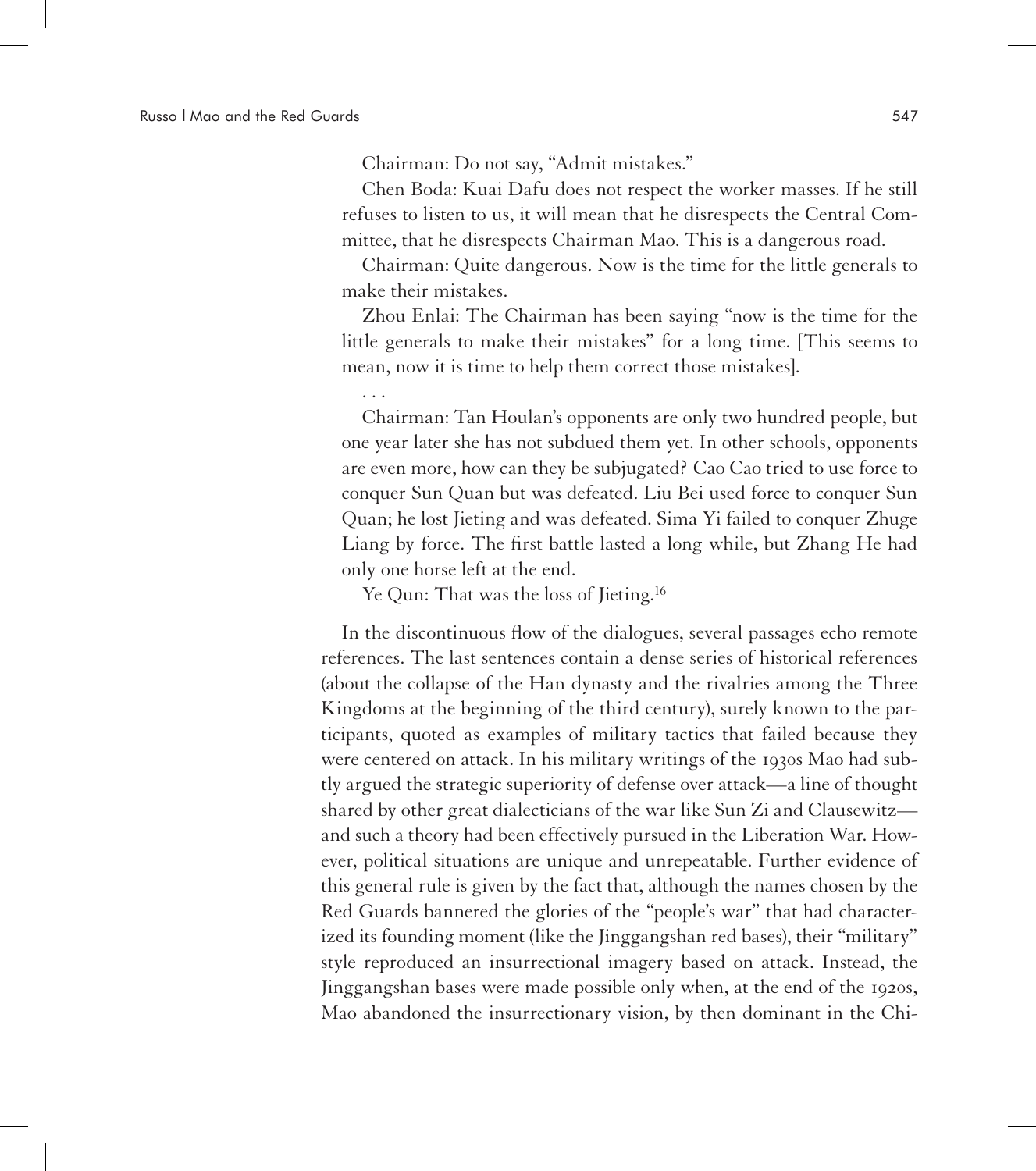nese Communist Party (CCP), and elaborated a military strategy based on the supremacy of defense.

Here it seems that Mao was musing on the situation and that he did not mean to give a lesson of military history to the Red Guards; he considered the fighting in Beijing campuses totally absurd even on the military plane: "What kind of war are you fighting? It is nothing! You only have homemade weapons." Mao tells the students: "If you are capable of it, you should lead the war on a large scale," but it is clear that they are only mimicking a revolutionary military heroism that is completely imaginary and that they are being allowed to do so just because the military apparatus has decided, so far, not to intervene. "This little civil war is not a serious thing," concludes Mao, and even more so it must be stopped soon.

Lin Biao argues in a classical dialectic Chinese style, to confirm the nonnegotiable demand to stop the armed struggle: "In all the great events in the world, it should be unity after long disunity and disunity after long unity. All your defenses aimed at armed struggle must be dismantled. All hot weapons, cold weapons, knives and rifles should be put in storage."<sup>17</sup>

The discussion involved several details about the situation that would require elaborate annotations. I therefore limit myself to the two main concerns that animated the meeting: the urgency to stop the fighting between the factions and, parallel to that, the even more uncertain problem of the destinies, both political and intellectual, of the university.

#### **"We Do Not Want Civil War"**

"These are our reasons: first, we want cultural struggle, we do not want armed struggle"; "the masses do not want civil war at all." These are the two main arguments that Mao and the other members of the Central Group address to the students. Mao admits that there are different points of view between the factions and that, in the final analysis, he agrees more with one faction than with another; however, he notes that none of this justifies the absurd war fought by the students in the campuses.

He quotes, for example, the "theory of the 'certain victory,'" formulated by the "April 14th" faction hostile to Kuai Dafu, according to which the faction was sure to achieve victory in the struggle for "power" on the basis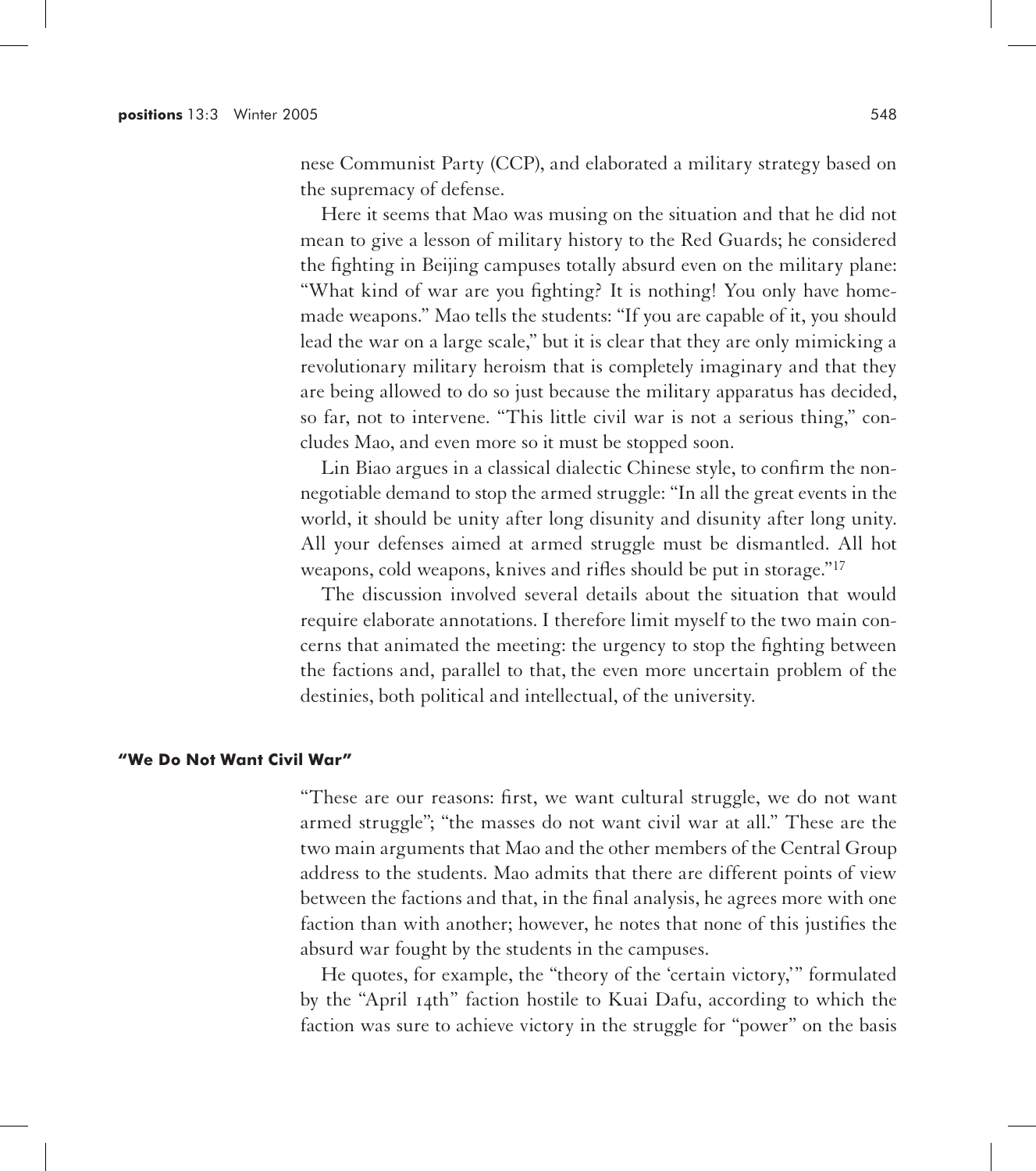of the principle that "those who conquer the power are not capable to govern." In other terms, Kuai, who had overthrown the former authorities and "conquered power" at Qinghua, could do nothing but hand over power to April 14th, because the latter had been formed later. As for the value of the arguments supporting the "historical law" expressed by April 14th,<sup>18</sup> it was apparently a rather instrumental "theory," aiming only to justify the April 14th's opposition to Kuai. Mao declares, in fact, that he does not feel any special sympathy for that doctrine of the "certain victory" while stressing nonetheless that it should to be free to exist exactly because it intends to be a "political theory": " 'April 14th' has a theorist called Zhou Quanying. Why should we arrest a theorist? He is a theorist of a school of thought. He writes articles. Why should you arrest him? Release him. He has his opinions. Let him write again! Otherwise, they will say that there is no freedom."<sup>19</sup>

It should be recalled that freedom of political thought, here openly defended by Mao even in the case of a rather poor "theory," was the key issue in constituting the Red Guards since the second half of 1966. These arose as a multiplicity of organizations that self-authorized their own existence while supporting their own capacity to formulate political declarations in places external to the party-state, and at the same time prescribing the latter to admit and to promote their existence. The decline and militaristic degeneration of these organizations were marked by very different intentions. In the expanding phase of the pluralization process (roughly from the first *dazibao* at Beida to Shanghai January Storm), the main issue at stake was how far the multiplicity of self-authorized and independent political places could be extended. In the declining phase, the so-called factionalism was increasingly marked by mutual harassment by organizations involved in the struggle to cut each other short. These eventually considered the annihilation of their opponents as the prime condition for their own existence, each of them regarding itself as the "nucleus" of the regeneration of the partystate. This was the main motive that led to the present sticking point.

I say—Mao continued in his colorful polemic register, while addressing Nie Yuanzi—that you, Old Buddha, should be a little more generous. There are several thousand people in Beida's Jinggangshan [the faction adverse to her]. If they are released like a torrential flood, they will wash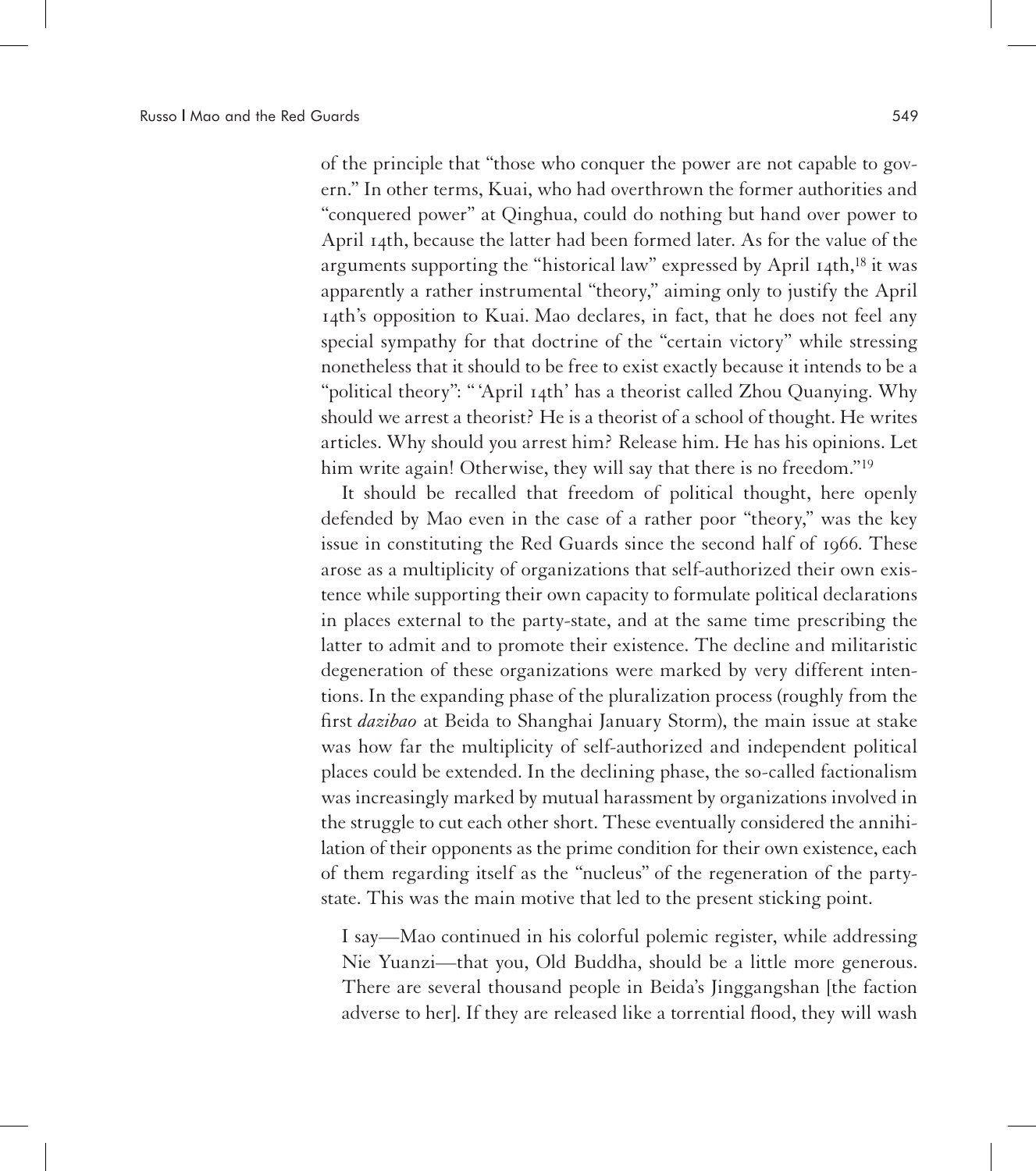out the Dragon King's Temple [Nie's headquarters]. How will you stand that? Otherwise, Old Buddha, we will impose military control. The third method is to act according to dialectics: you do not live in the same city, one divides into two, either you or Jinggangshan moves to the South. If one is in the South and the other in the North, you will not see each other and you will not be able to fight. Each one puts its own affairs in order and then the entire world will be united [*yi tong tianxia*]. Otherwise, you also will be afraid. If they launch an attack on the nest of the Old Buddha [another sarcastic name for Nie Yuanzi's headquarters] you will not be able to sleep. You are afraid, and they are afraid too. It is necessary to hold back a little. Why should you be so tense?<sup>20</sup>

Mao and the others of the Central Group repeatedly expressed their great indignation for the gratuitous cruelties the factions inflicted on each other and for the complacent slogans that threatened "to slaughter" and "to cook" the adversaries. Furthermore, the arguments that each faction used to accuse their opponents of being counterrevolutionary and to treat them as war enemies were ludicrous. When Mao asked Nie Yuanzi why she regarded the adverse faction as counterrevolutionary, she answered: "They organized a reactionary block that viciously attacked Chairman Mao and Vice-Chairman Lin." Mao sharply replied: "What is the matter if they slander us a bit?" The evidences Nie produced about the "political crimes" of her adversaries were null: "Let them criticize us," Mao said several times, "how would it be possible not to have opponents?"

On the tortures inflicted on their opponents by the "little generals" who claimed to emulate the glories of the "people's war," Mao reminded them how far more civilized was the style of the People's Liberation Army, despite the fact that it was composed of soldiers and even generals with very poor formal education. "Two rough fellows" (*tupaozi*), Mao said, jokingly referring to the chairman and the vice- chairman of the general staff present at the meeting, who had attended only a couple years of primary school, compared with the long curricula of the Red Guard leaders, who could definitely be considered "intellectuals" (*zhishifenzi*). Whereas in the army, Mao said, deserters were not put under arrest anymore and isolation was no longer used as a punishment, in the student factions arrest was frequently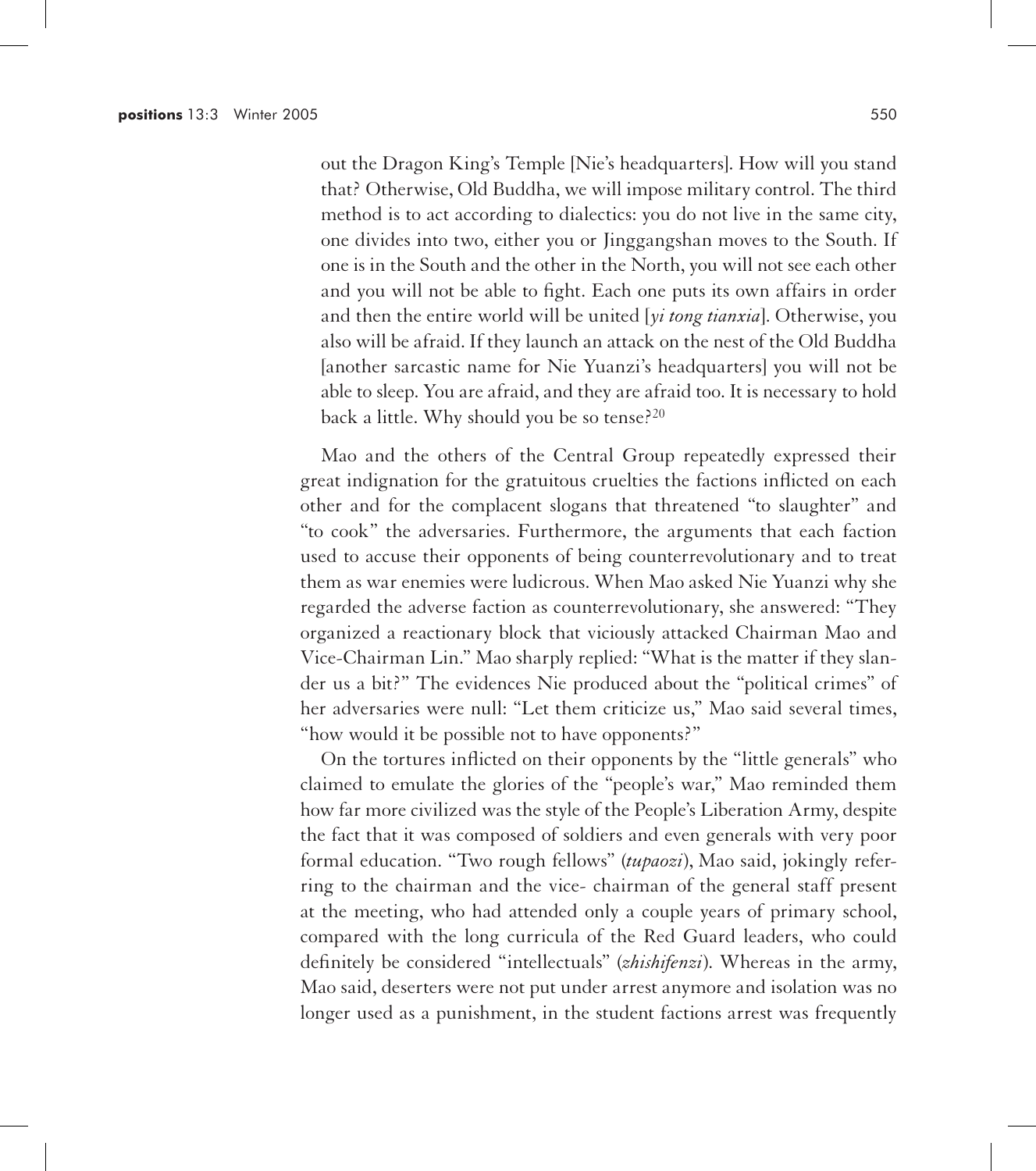used and the opponents treated as "prisoners of war to be subjected to coercion and forced to confess"; those who refused to confess were beaten to death. "I think the intellectuals are the most uncivilized—commented Mao sourly—do you say that they are the most civilized. I do not think so. The less educated are the most civilized."

Among the members of the Central Group, Jiang Qing was the one who was the most distressed about the treatment of the opponents. At the Normal University, where Tan Houlan was in command, many students of the opposite faction had been put under arrest and imprisoned for several days in the dark with neither food nor drink:

Jiang Qing (*addressing Tan Houlan*): . . . How could you have done this? As soon as they told me, I could not help crying. These hundreds, or tens of persons, after all they are the masses . . .

I have no friendly feelings toward your opponents. It is said that [they] are against us. We are not speaking in their name, but release them! Proletarians should stress proletarian humanitarianism. These dozens of counterrevolutionaries are, after all, youths.

They want to strangle me to death. I am not afraid of being fried in oil. I have heard that Beida Jinggangshan wants to fry Jiang Qing.

Yao Wenyuan: Frying is just so to speak.

Chairman: They even say to strangle Kuai Dafu to death.

. . .

Jiang Qing: Nie Yuanzi, have I still some right to speak? I am deeply grieved for all of you. Now you are all masses struggling against other masses, and the bad people are hiding. . . . "April 14th" says they are definitely going to win. "April 14th" is especially against the Central Group for the Cultural Revolution [that is, against the leaders present at the meeting]. They are also against the Premier [Zhou Enlai] and Kang Sheng [of the Central Group]. Nevertheless, they are a mass organization.

You know where I live. If you want to strangle me, go ahead. If you want to fry me, go ahead. We were in troubles and adversities together. If you cannot tolerate others, how can you rule the country and bring peace in the world [*zhi guo ping tianxia*; the same *tianxia* as above, but not sarcastic]? I think you are not studying the Chairman's works, and you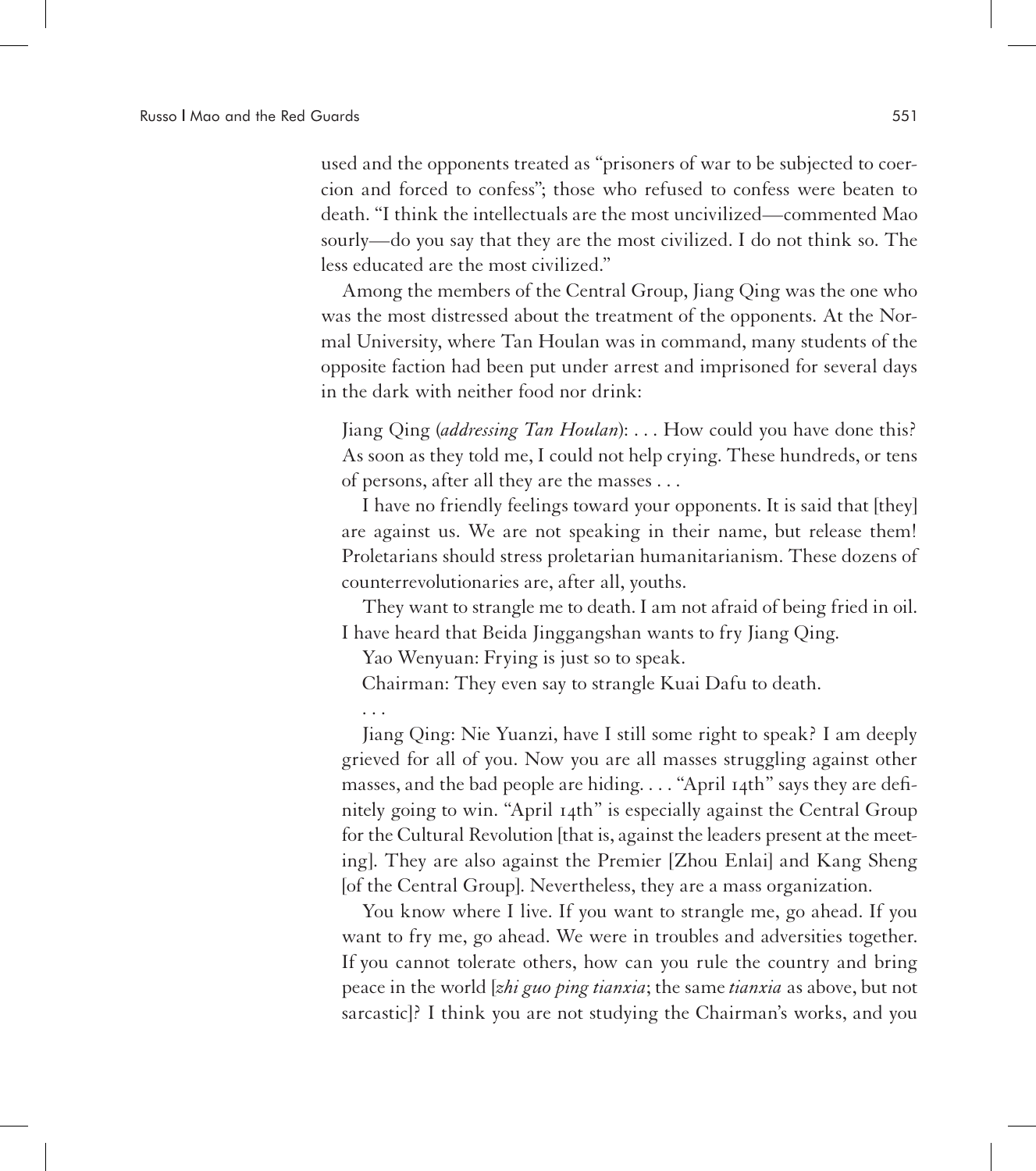are not learning his working style. The Chairman always makes unity with those who oppose him.

Chairman . . . (*addressing Nie Yuanzi*): What you cited [as the crimes of your opponents] are nothing but [their] attacks on Jiang Qing and Lin Biao. We can write them off at one stroke. They only talked among themselves privately, they did not go out to post *dazibao*.

Jiang Qing: Even if they post *dazibao*, I am not afraid . . .

Chairman (*addressing Nie*): . . . You cannot get rid of thousands of members of the Beida Jinggangshan . . .

Nie Yuanzi: More than one thousand left the Jinggangshan. They are holding study classes [she means that they are under the control of her faction].

Chairman: You cannot rely on those who leave Jinggangshan. Most of them are physically with Cao Cao, but, with the heart, they are with the Han.<sup>21</sup> Physically they are with the Old Buddha, but their mind is with Jinggangshan. Do not do anything to Niu Huilin [leader of the opposite faction], let him go with Jinggangshan, let him free. We should not compel or insult others, especially not beat people and not extort confessions. In the past, we committed many mistakes. You are making this mistake for the first time; we cannot blame you.<sup>22</sup>

Since the hostilities among the Red Guard factions were deeply entangled with the relationships that the student leaders held with individual members of the Central Group,<sup>23</sup> Mao and the other central leaders repeatedly emphasized that to be for or against some of them did not constitute any possible reason to continue the struggle.<sup>24</sup> The Central Group was united and resolute in its request for an immediate cessation of the fighting.

The intransigence of the Central Group on this point was augmented by the trend, worsening in the recent months, of an interlacing between student factionalism on one side and, on the other, a series of divergences among military commands that, if fully developed, could have turned the fighting among small student factions into conflicts among real warlords.<sup>25</sup> The student leaders, for their part, seemed not to be worried about that possibility. Some of them, during the meeting, indirectly advanced the request of the army's support to their factions for overwhelming their adversaries.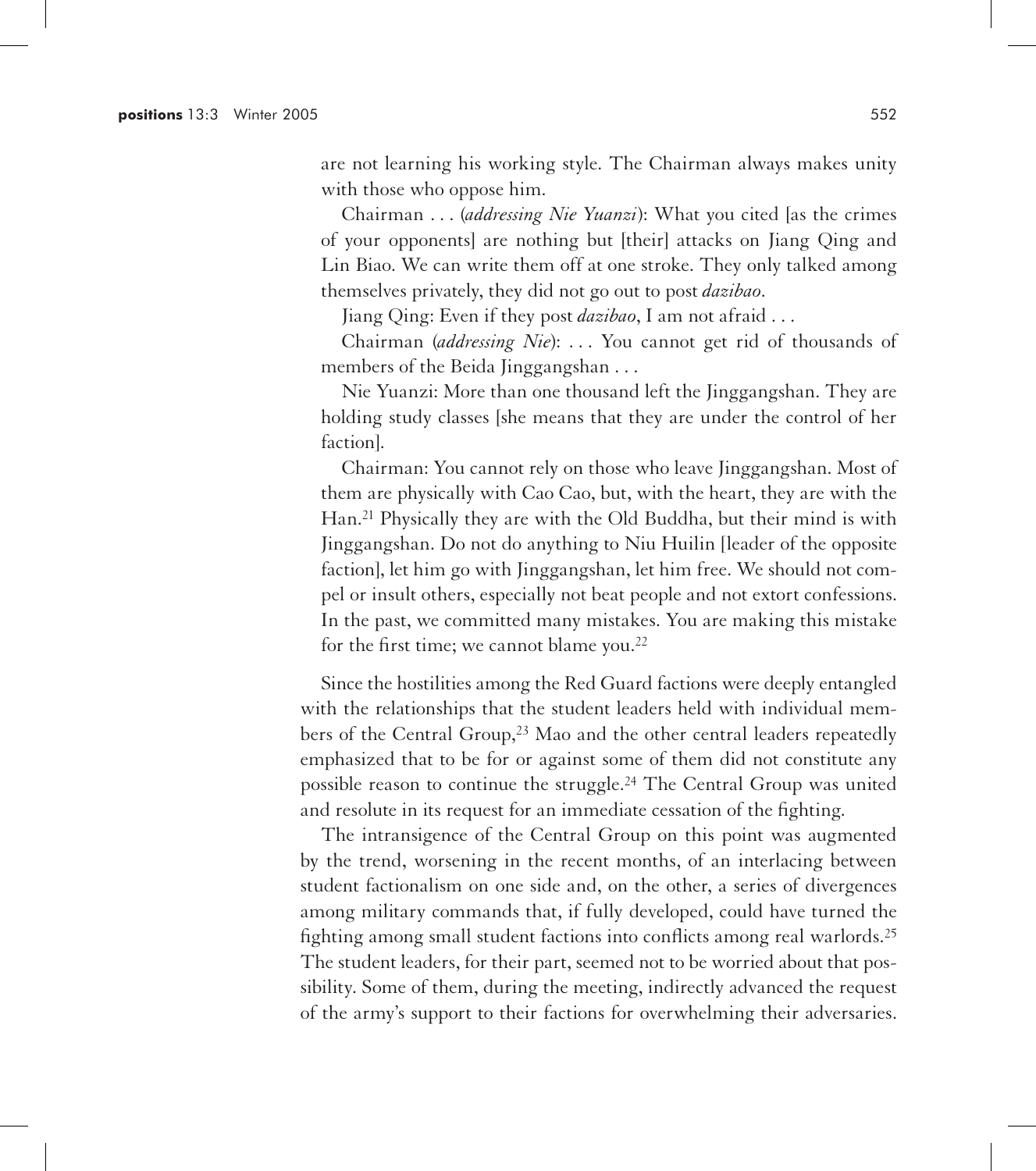Nie Yuanzi went further in asking the support of a particular army unit that she considered close to her faction. "You want that all be made according to your preference," Mao replied with anger.

The interference of student factionalism with the military was one of the meeting's hottest issues, and it emerged very excitedly when a worried Zhou Enlai intervened about a meeting of the Scientific Committee of National Defense that some student organizations had called at the Beijing Institute of Aeronautics. It is clear that the Scientific Committee was an organism situated at the institutional joint between military and academic-scientific apparatuses and that the Institute of Aeronautics was closely connected with the programs of national defense. "How did you dare to call that meeting?" Zhou Enlai thundered to Han Aijing. "You know that it deals with secrets of national defense." Han's long answer reveals the mix of complacence, adventurism, and tactical opportunism that led the "little generals" to an impasse disproportionate to their capacities.

Han Aijing: We did not call that meeting. You may investigate. Wu Zhuanbin of Guangdong called the meeting. I was ill, and before going to the hospital, I lived at the School of Physical Education. A telephone call came from the school asking me to receive two standing members of the provincial revolutionary committee. People say: "Up there is Heaven; down there is Beijing Aeronautical Institute." I did not enthusiastically welcome the leaders of the May 4th Students' Congress and the various leaders of the rebel factions from other provinces, so we were criticized for being conceited and arrogant; they even said that we were rich peasants and not revolutionary anymore. Thus I accepted to receive them. As they were leaving, they wanted to call a meeting to discuss the national situation. I told them that if they call such a meeting in Beijing it would be a black [that is, an illegal] meeting. In Beijing, the situation is very complicated—there is a Sky faction and an Earth faction. I agreed to have a chat with some reliable leaders of rebel factions and the responsible persons of revolutionary committees, just for talking about the situation, without discussing any specific measures. Both Kuai [Dafu] and I went to those talks; then I entered the hospital. As soon as the meeting started, everybody felt that things were going wrong. Those from the Geology Institute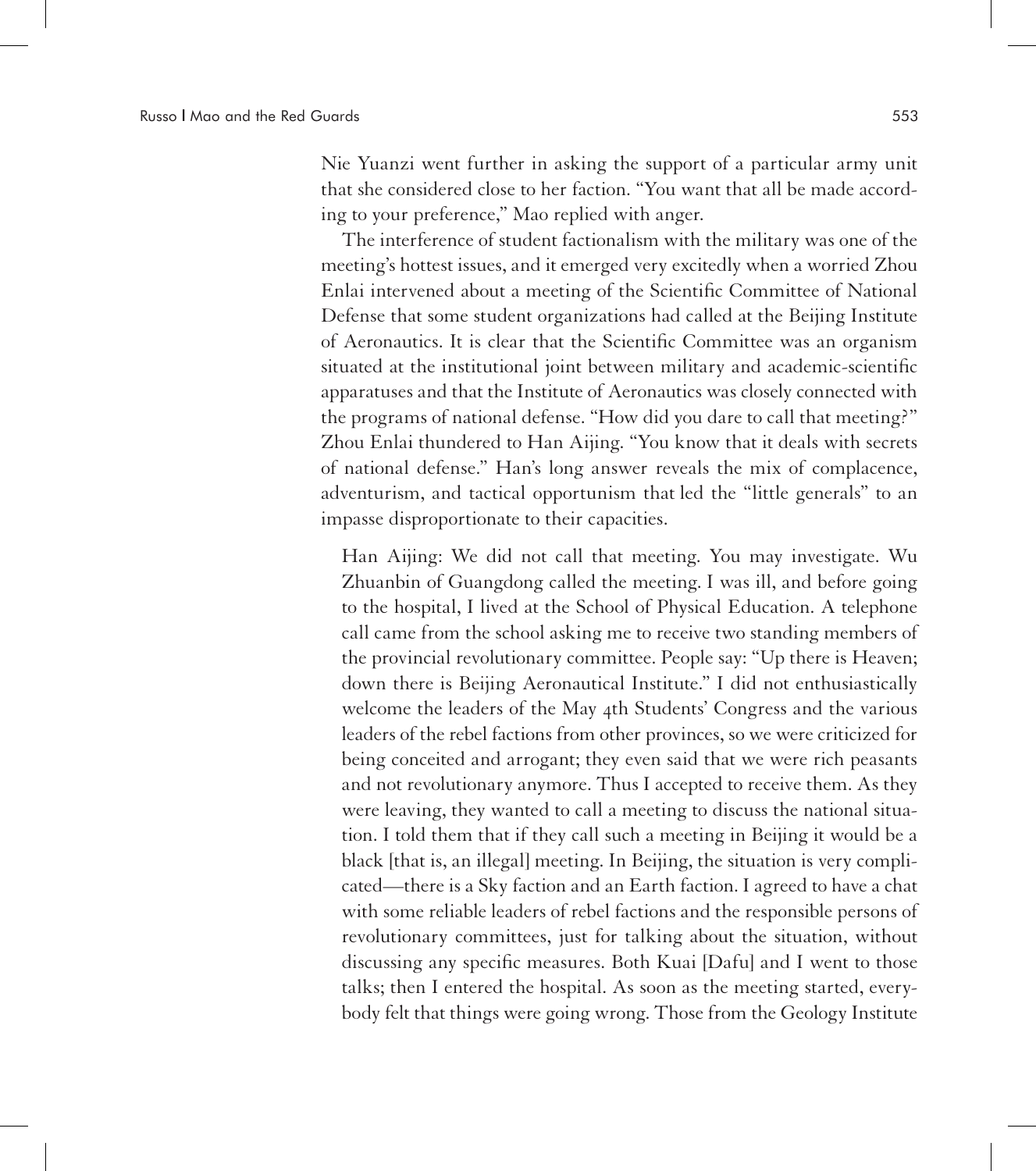after having attended the preparatory meeting did not attend the other ones. Kuai Dafu, after listening for a few minutes, ran away scared from the meeting, and the representatives of Jingganshan did the same. One after another, schoolmates informed me; I said we should hasten to write reports; who would have thought that we were already criticized.<sup>26</sup>

Another essential reason to ask the Beijing students' leaders for the end of the struggles between the factions was due to the national echo that the events unavoidably assumed. The fighting in Beijing was actually only a few thousand students in five or six campuses, but in the last months in some provinces, especially in Guangxi province, there had been much more serious fighting. In the face of the situation in Guangxi, the Central Group for the Cultural Revolution had issued an announcement on July 1, asking for the immediate cessation of the armed struggle.<sup>27</sup> The continuation of fighting in some Beijing campuses (the organization of Kuai Dafu stated that the announcement was applicable only in Guangxi, but not in Beijing) influenced the situation in the whole country, because of the prestige enjoyed by Beijing's Red Guard leaders. About the cessation of the armed struggle, Mao was intransigent. Whoever kept on fighting would be dealt with as a criminal.

Chairman: Somebody says that notices issued on Guangxi are applicable only in Guangxi and those on Shenxi are applicable only in Shenxi. Now, I issue another nationwide notice. If anyone goes on running counter and fighting the People's Liberation Army, destroying means of transportation, killing people, or setting fires, he is committing crimes. Those few who turn a deaf ear to persuasion and persist in not changing their behavior are bandits, Guomindang elements subject to capture. If they continue to stubbornly resist, they will be annihilated.

Lin Biao: At present, some of them are true rebel groups; others are bandits and Guomindang elements that are using our flag for rebellion. In Guangxi, one thousand houses have been burned down.

Chairman: In the notice it should be written clearly and explained clearly to the students that if they persist and do not change, they will be arrested. This for the light cases; in the serious cases, they will be surrounded and suppressed.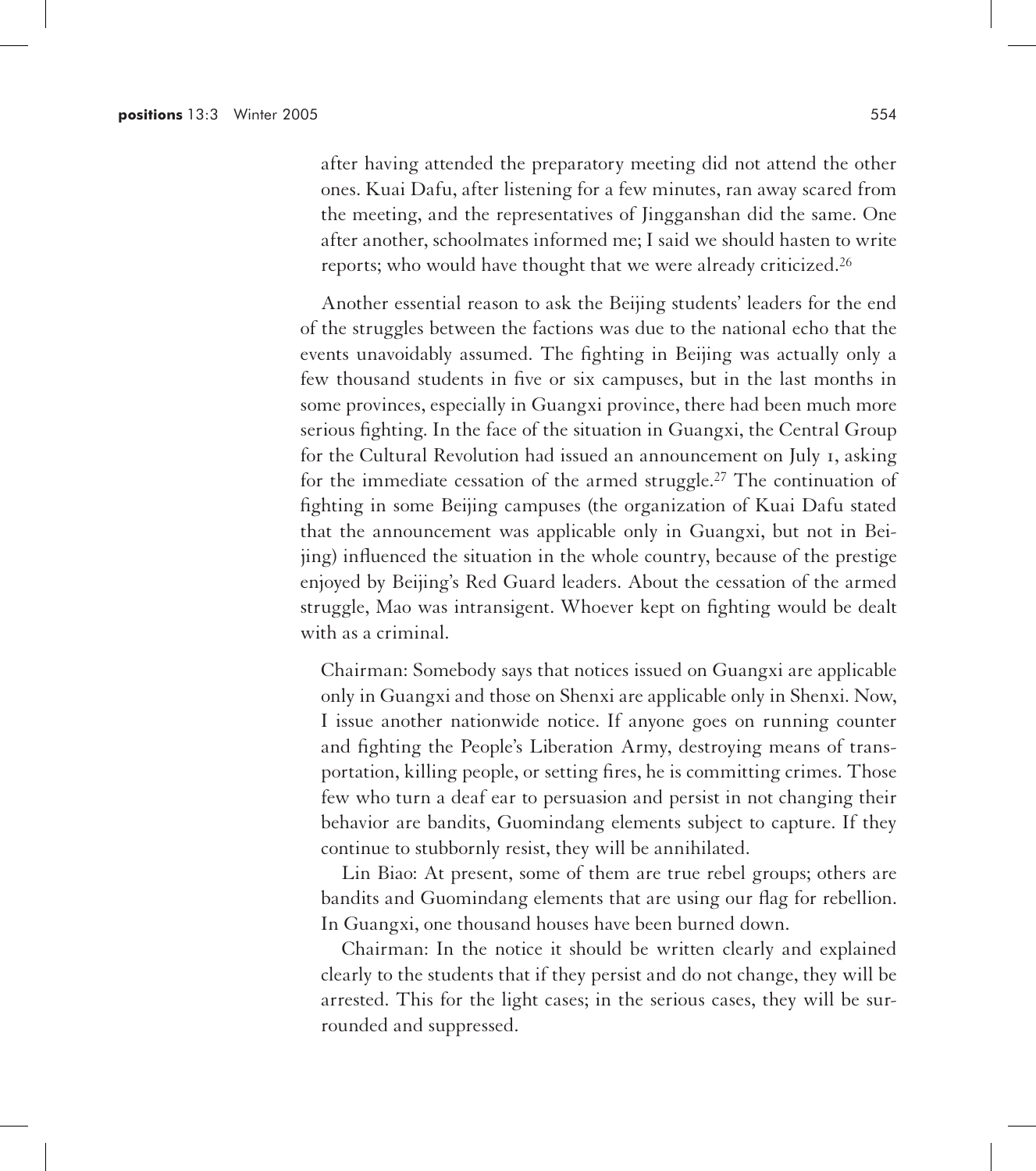Lin Biao: In Guangxi one thousand houses have been burned down and they were not allowed to put out the fire.

Chairman: Was not the Guomindang just like this? This is like the desperate agony of class enemies. Burning houses is a grave error.

Lin Biao: During the Long March I entered the Guangxi, where I defeated Bai Chongxi. He too used this method: he burned houses and tried to make believe that they were the Communists who did it. It is the same old tactic used again.

Han Aijing: Kuai Dafu is riding a tiger from which he cannot get down. Kang Sheng: It is not the kind of situation as you say.

Chairman: If he cannot get off the back of the tiger, then let us kill the tiger.<sup>28</sup>

"To kill the tiger" meant to declare the end of the Red Guards as politically independent organizations, which was in fact the main result of the meeting. The arrival of Kuai Dafu confirmed the subjective breakdown that the meeting was trying to deal with. Kuai broke into the hall twothirds through the meeting, sobbing theatrically, just as his friend Han Aijing indirectly had anticipated at the beginning. The tragicomic effect, as the transcript scrupulously recorded, clearly showed on Jiang Qing's face:

Huang Zuozhen reports that Kuai Dafu has arrived. Kuai enters crying out bitterly. The Chairman stands up, goes toward him and shakes his hand. Comrade Jiang Qing is laughing. Kuai, still crying, introduces his case [ *gaozhuang*, "introduces his complaints to superiors"]; he says that Qinghua is in extreme danger, that the workers, manipulated by the Black Hand, entered Qinghua to suppress the students, and that there is a big plot behind it all.<sup>29</sup>

To understand how different the situation was, one should consider that in June 1966 Kuai emerged as a brave leader of the student rebellion at Qinghua, writing an "open letter" to the "hesitant," whose general intonation was the following: "I sincerely hope that in this difficult and crucial moment you remain firm. The train of the revolution, which is running at very high speed, is entering a sharp bend. Keep yourself firm if you do not want to fall down and shatter."30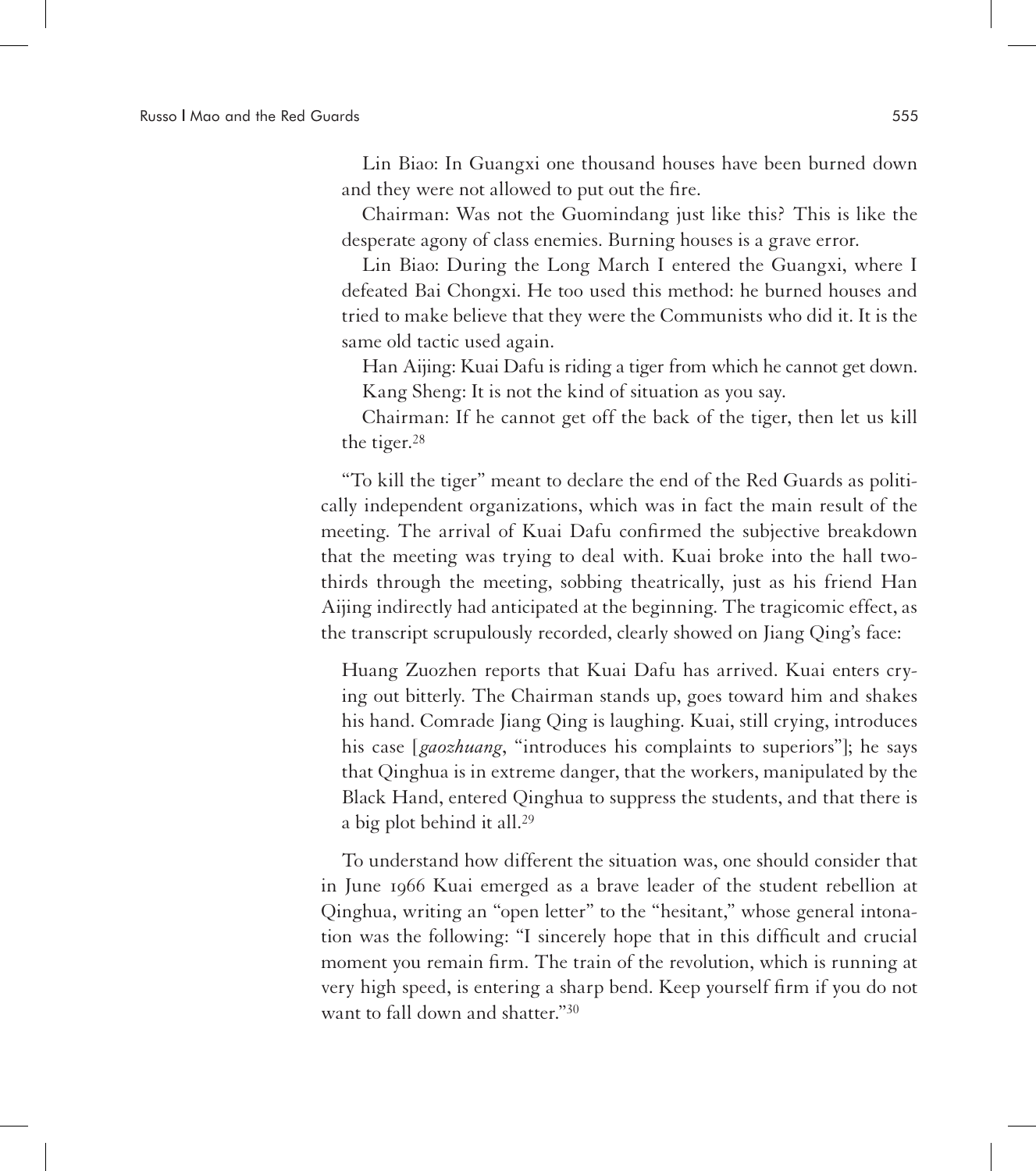Two years later, Mao met a whimpering Kuai Dafu, to whom he could not but repeat what he had already said to the others, adding serious criticism for the bloody attacks led by Kuai's faction against the workers at Qinghua the day before. The opposite faction, the April 14th, had in fact welcomed the workers, while the Jinggangshan of Kuai Dafu, with which Mao said he was more sympathetic, had launched a deadly attack against them:

Chairman: You want to arrest the Black Hand; I am the Black Hand. There was no other possible way to deal with you. We are more sympathetic with your faction, I cannot accept "April 14th's" idea of the sure victory, but we must win over their masses, including some of their leaders. The main idea of Zhou Quanying is that those who conquer power cannot rule, thus Kuai Dafu cannot but transfer the power to the April 14th.

We asked the workers to do some propaganda work, but you refused. You knew well how many people were coming for making propaganda—Huang Zuozhen and Xie Fuzhi had talked to you, there was nothing else to do. The workers were bare-handed, but you rejected, you have attacked, killing and wounding them. In the case of Beida also, we are more sympathetic to Nie Yuanzi. We are more inclined toward you, five great leaders, but did you not know what those tens of thousands of workers were coming to do at Qinghua University? If there was not a decision of the Central Committee, how could they have dared to come? You have been very passive. On the contrary, April 14th has welcomed the workers, you of the Jinggangshan, instead, did not welcome them, and you were wrong.<sup>31</sup>

Unable to reply, Kuai was so confused that Mao, after criticizing his "passive" (in the sense of politically inert) behavior, did not insist too much, and eventually he just suggested Kuai find a place to rest. Zhou Enlai, for his part, recommended Han Aijing take care of his ally and help him find a way out. The attitude of the Central Group for the Cultural Revolution with Kuai and the other student leaders was very patient, notwithstanding the gravity of the situation.

Mao had also expressed a precise evaluation of the paroxysm of student rebellion during the previous months: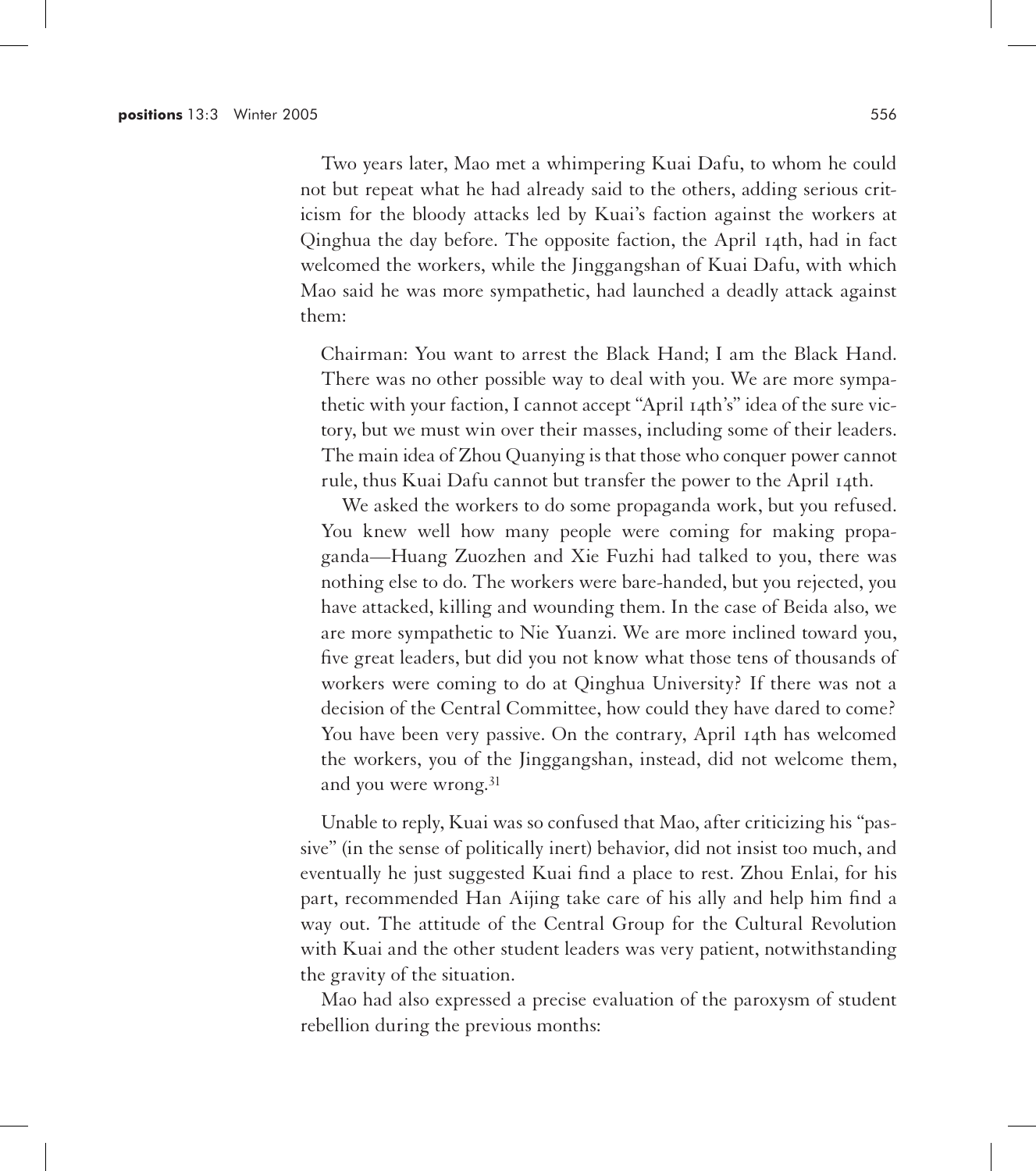There is quite a bit of anarchism. In this world, anarchism [*wu-zhengfu*, "no government"] is correlative with government. As long as there is government in the world, anarchism cannot be eliminated. [Attitudes of] servility and "docile tool" that in the past have been told [to youth] now turn in their contrary. This is the punishment of the right opportunism, the punishment for the right opportunism of the Central Committee.<sup>32</sup>

It could be said that, after all, any "censorship" has always a corresponding "return of the repressed." However, against the backdrop typical of Mao of a general philosophical fatalism about the unavoidable countereffects of the very existence of "government," what he was proposing was a properly political judgment on the situation. Did not the party-state disseminate and impose, especially among the youths, acquiescence and even servility as qualities of a "good Communist"?<sup>33</sup> The present "anarchism" was the opposite result, commented Mao. It was a sort of Dantesque *contrappasso*, or the "retaliation" that the "right opportunism of the Central Committee" had fully deserved.

The meticulous methods, in no way inferior to those of the Jesuit colleges in the European Renaissance, for disciplining schools and university students in the early sixties would deserve specific research.<sup>34</sup> Many actions of brutality and even cruelty of the Red Guards—this was the sense of Mao's bitter remark—were the tragic result of a basic failure of the "pedagogy" of the party-state and of the program of moral "perfecting" of the youth in which the Chinese educational apparatuses were engaged during the previous two decades.

#### **"Should We Still Be Running Universities?"**

Besides the fighting in Beijing universities, the other important topic discussed that day unavoidably regarded the institutional and intellectual destinies of the university. The issue, about which the uncertainty was probably greater than that about how to stop the armed struggle, was crucial for several reasons: the central place occupied by the university system in the Chinese state apparatus in the 1950s and 1960s; the obvious failure of any attempt to reform university education through the Red Guards' activism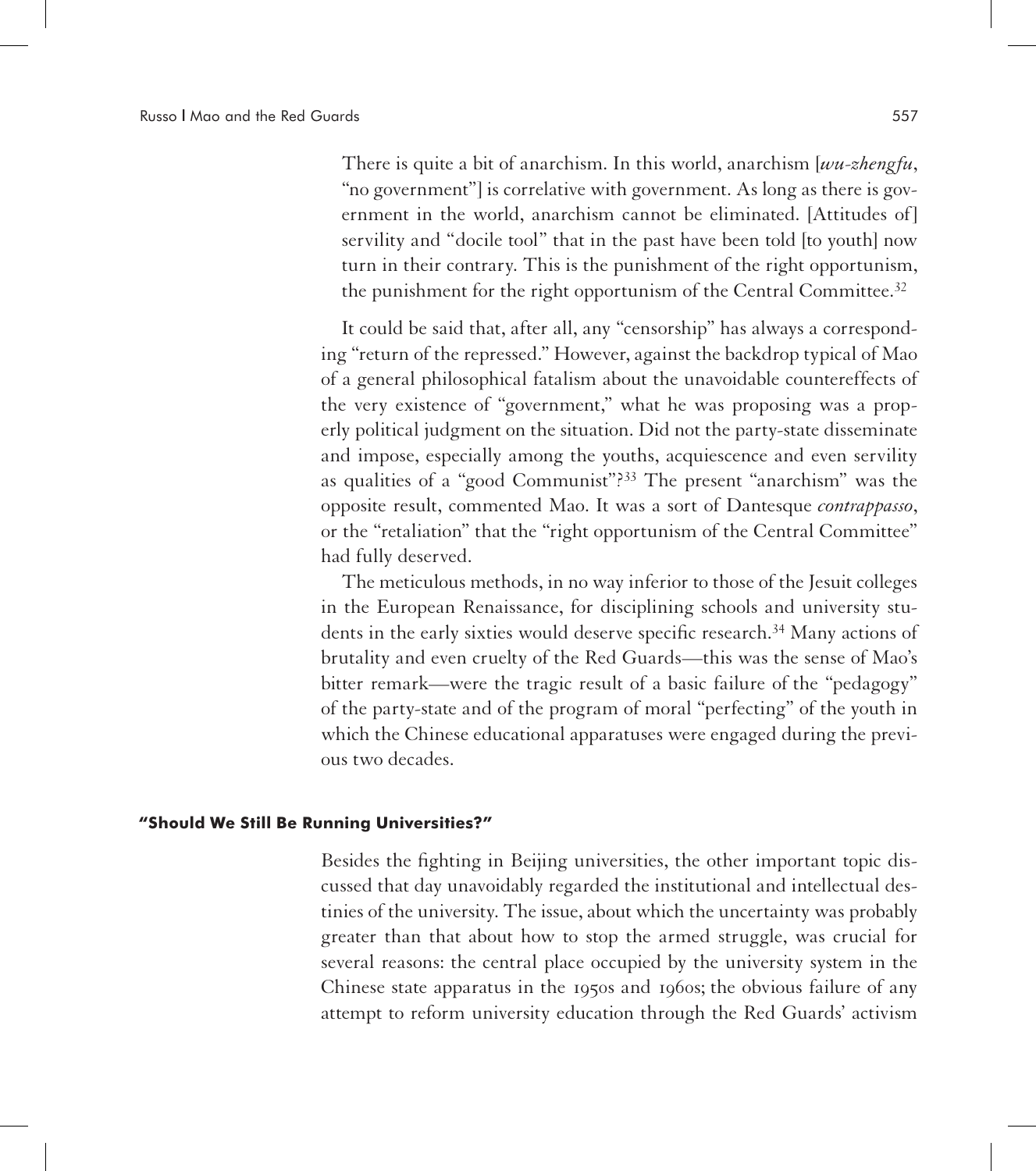(the "struggle-critic-transformation" degenerated into brutal brawls); and, not the least, the 1968 worldwide university crisis that the Chinese university system largely anticipated and finally concentrated in itself, through a prolonged institutional paralysis. It was July 1968, the moment of maximum uncertainty for the modern university education, when Mao asked:

Should we still be running universities? Should universities enroll new students? Not to enroll students will not do. I left some leeway in my remarks. We should still run universities: I have mentioned science and engineering colleges, but I did not say that humanities colleges should not be run. If these latter are unable to make any achievement, then forget about it. As far as I can see, colleges offer more or less the same basic courses as those offered in junior and senior middle schools and in the last years of primary school. One should go to school only for six years, at most ten years. In senior middle school, the courses repeat those in junior middle school, university courses repeat those in senior middle school. As for the basic courses, they are all repetitious. As for the specialized courses, even teachers do not understand.

Philosophers are unable to talk about philosophy. What is studying for? Nie Yuanzi, are you not a philosopher?

Nie Yuanzi: No, I am not a philosopher.

Jiang Qing: She is an Old Buddha.

Chairman: For what is the study of philosophy worth? Is the philosophy something that one can learn in the college? If one has never been a worker or a peasant and goes to study philosophy, what kind of philosophy is that?<sup>35</sup>

Questions like these could horrify some philosophy teachers bound too much to school programs, but not necessarily all philosophers. Is it possible to learn how to philosophize inside the university only? Lin Biao, who during the meeting showed from time to time a certain humor, answered with a fierce joke: it was not *zhexue*, "philosophy," but *zhaixue*, "shrinking study": "The more one studies the more [the mind] shrinks."

Mao posed the same question for literature: is it possible to learn how to write literature in the university? This time it was Zhou Enlai who bitterly commented: "When they go to university their brain petrifies," citing the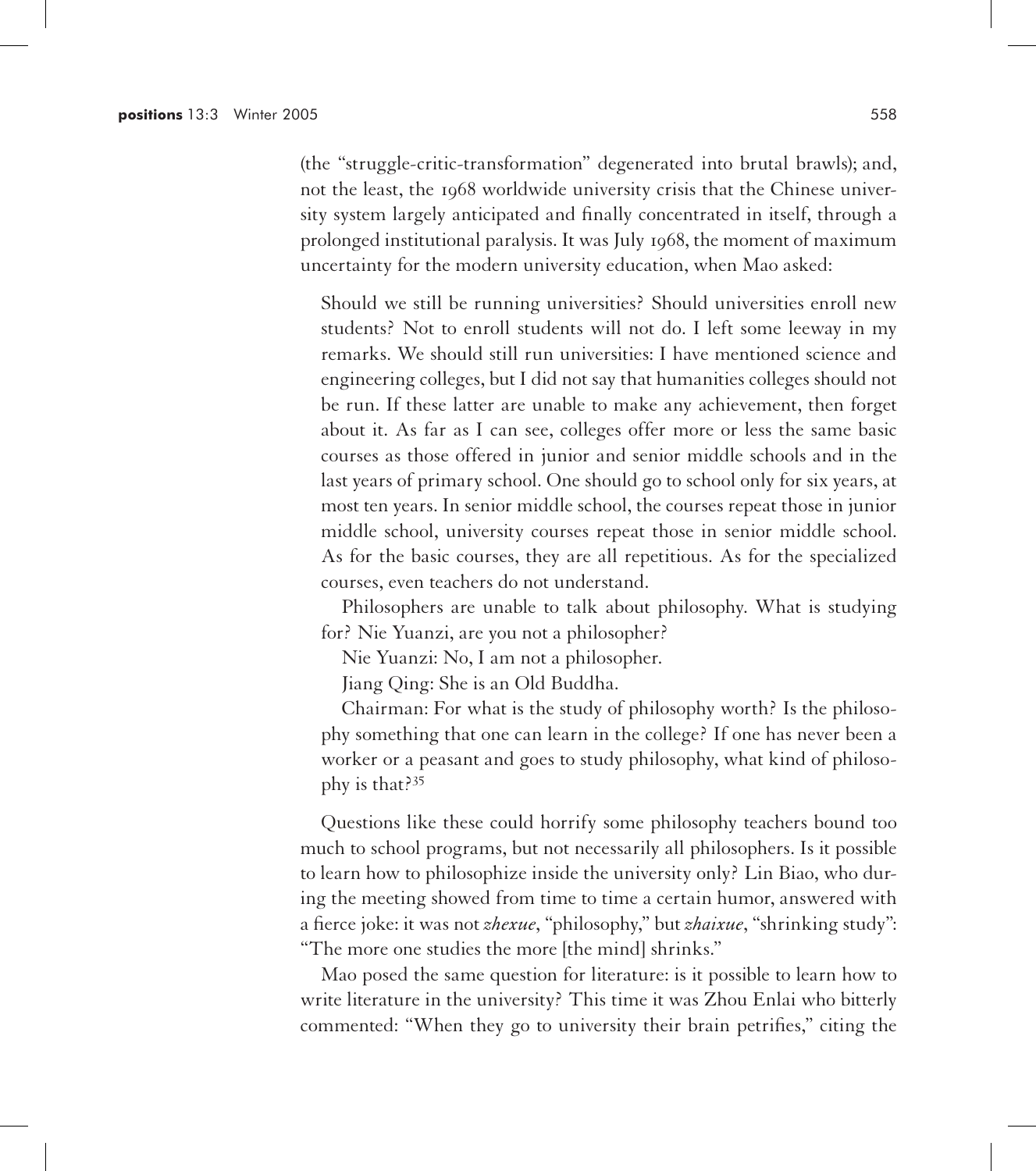case of a self-taught writer of peasant origin, Gao Yubao, who had been rewarded and sent to university. His case was the object of a large propaganda effort as the result of the democratization of the Chinese school, but as soon as Gao entered university, he stopped writing altogether.<sup>36</sup>

The skepticism about the results of previous educational policies was almost total. "Look at some of our boys who attended school for more than ten years—said a disheartened Mao—they are so physically destroyed as to be unable to sleep. A boy studies history, but he does not understand the class struggle." In other terms: is to philosophize, to write novels, to make politics in a thoughtful way, intellectually homogenous to the system of university knowledge and its transmission? In the summer of 1968, these were key intellectual questions worldwide. According to Mao:

When studying literature, one should not study the history of literature, but should rather learn to write novels. Write me a novel per week. If one is unable to do it, go to a factory to work as apprentice. During his apprenticeship, he should write about his experience as an apprentice. Nowadays those who study literature are unable to write novels.<sup>37</sup>

Besides showing an intense aversion, not groundless indeed, to the "history of literature," Mao here talked about going to factories and to the countryside to become an apprentice or a peasant in order to be able to write novels: certainly a thorny problem, open to various misunderstandings. However, which writer has really learned more for his art from university education than from living the reality of the relationships among people? "Factories and countryside" designated here that principle of reality that is the existential horizon of 90 percent of people in China at that moment. On the other hand, looking at the Chinese literary blossoming of the 1980s and 1990s, it is significant that great poets like Bei Dao, Mang Ke, and Yang Lian, or narrators like Han Shaogong,  $38$  began to write at the end of the 1960s, when they had been sent as "young educated people in the countryside" and that nobody among them ever attended the university. Can we assert that the interruption of the university teaching of literature during those years has been so harmful to contemporary Chinese literature?

What was at stake, after all, was the role of the modern university in the relationship between the intellectuality—of art, politics, or philosophy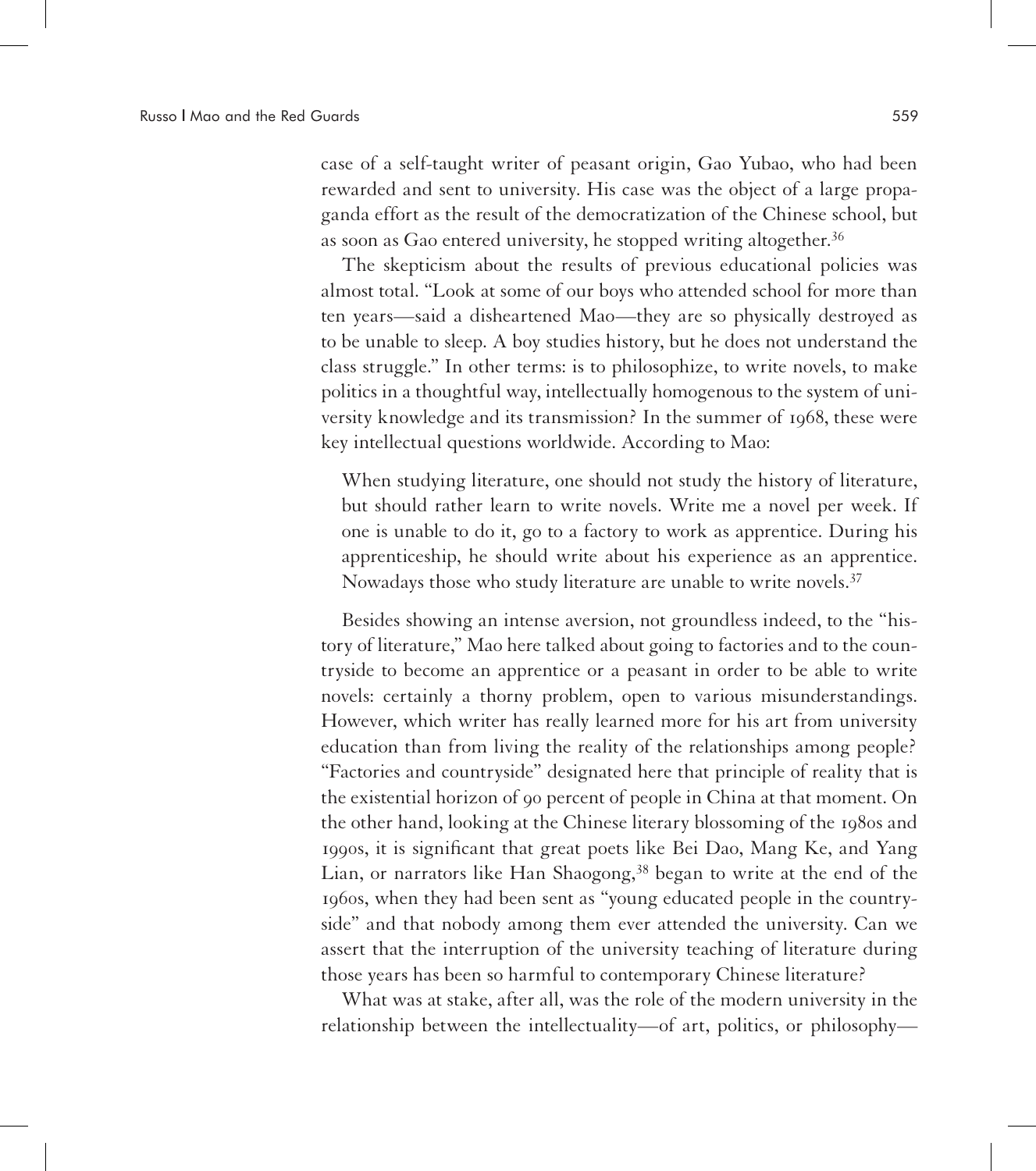and its didactic transmissibility. University apparatuses of the socialist state, which in those years in China were modeled on the Soviet system, had pretended to embody the perfect balance between thought and knowledge, but this was exactly what the current crisis was radically refuting, impelling China to find new paths. For this reason Mao, who was far from being persuaded of the superiority of the socialist university, emphasized that Marxism—that was the core of the Chinese university knowledge of that time, and in particular of the philosophical ones—had not been formed in the university. No one among the great Marxists had graduated, except Marx, who to be sure did not follow an academic career. As for the school records of the others, as Mao recalled, Engels began to make inquiries on workers while he was a bookkeeper in his father's factory and studied by himself at the British Library. Lenin attended university for two years; Stalin only some years at a secondary school ("run by the church," Mao specified, maybe not without irony). Gorky went only two years to a primary school, less than Jiang Qing, who attended some years more, and less than Lin Biao, who, having attended some years of middle school, could be defined an "intellectual," as Mao jokingly commented.

Mao said he had not been a good student ("I have only tried not to be thrown out of school"), but this should not be taken too literally. As a student and later as a teacher of the Normal School of Changsha, he was for several years a young militant educationalist who took part in important initiatives in the most advanced currents of educational reform of the "May Fourth" movement. Traces of those experiences emerge in this meeting, as for example the Hunan self-study university (*zixiu daxue*) that Mao founded in 1921 and that then produced a significant echo at the national level (Mao will in fact repropose a self-study system).<sup>39</sup> Peculiar to those experiences, as well as to the school policies of Yan'an in the 1930s and 1940s, was to consider school and university policies as a crucial terrain of political and intellectual experimentation, and not only as elements of the modern state system to be taken for granted. They in fact created remarkably inventive forms of school.<sup>40</sup>

Other leaders present at the meeting had been protagonists of those experiences, like Zhou Enlai, who in his youth was active in the vanguard intellectual and educational reform currents of the May Fourth, and Lin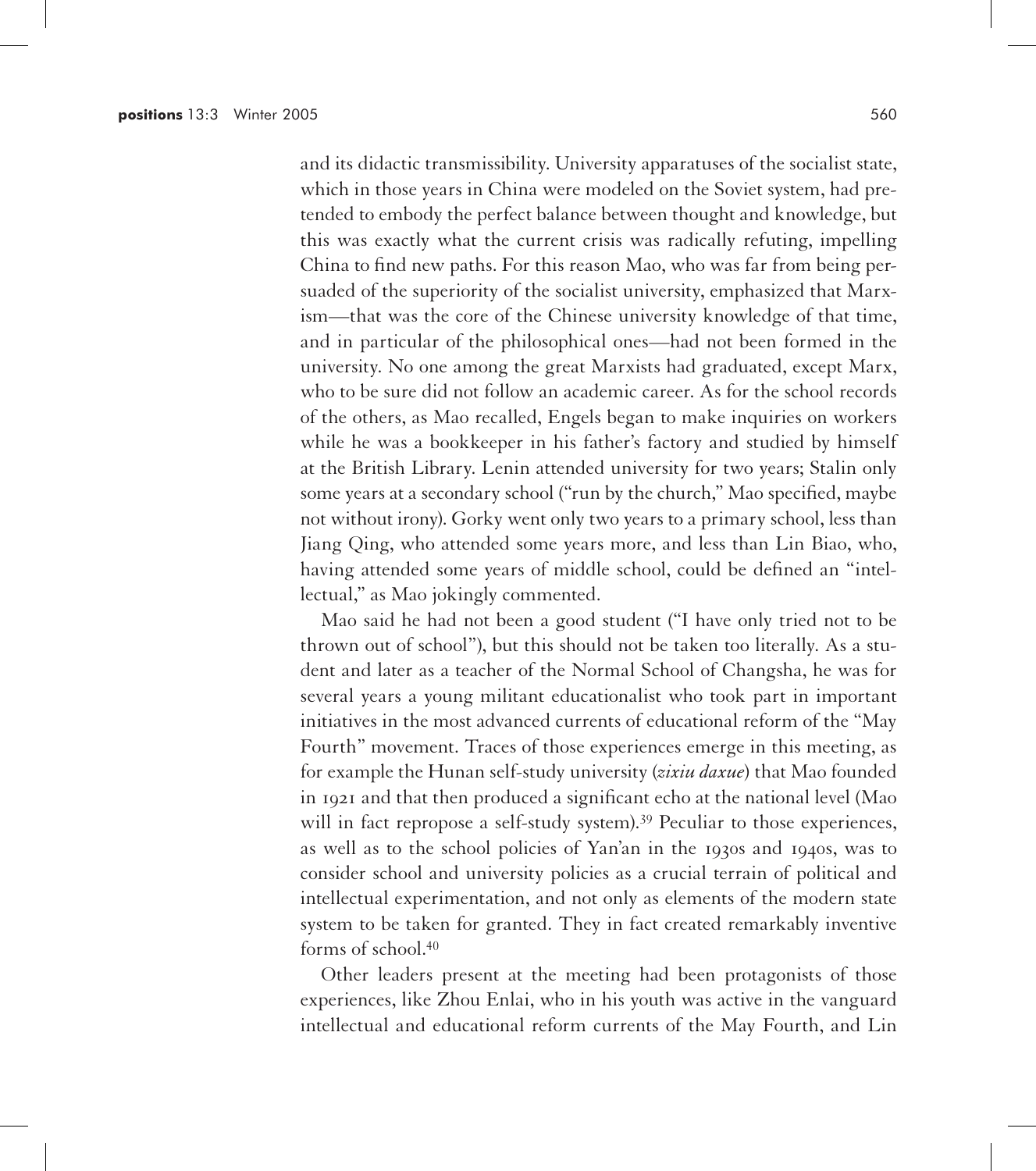Biao, who at Yan'an directed the University of the Anti-Japanese Resistance (*Kangda*). Although they avoided boasting of any special expertise in the educational field and proudly declared themselves to be self-taught, a number of the leaders present at the meeting had in fact a deep knowledge of the problem. Nevertheless, with the irreversible crisis that the school and university policies of the socialist state revealed in that moment, the issue of which new criteria should inspire an educational reform was then the most uncertain for all the participants. The evaluation of the last two decades was for them largely negative, and the experiences of the last two years did not show any new path.

"No steps forward have been made in the educational reform," someone said during the meeting. "If no steps forward will be made in the educational revolution—Mao replied to the students—we too will not make any step forward, let alone you. The old educational system damaged you." Moreover, if the situation would be blocked in the fighting between student factions, it was impossible to find out something new:

Chairman: . . . As I see it, if all is reduced to these few matters [of the student factions], what revolution in education can we do? If we fail, let us disperse [*san*]. This is what the students say, not information that I get from the disengaged [*xiayoapai*]! . . .

Yao Wenyuan: I am inclined to accept that in some schools there should be struggle-criticize-dispersion [*dou-pi-san*], or struggle-criticizequit [*dou-pi-zou]*.

Chairman: . . . With the two factions going on like this, I think that even if they do not want to quit they should quit [the campuses]. . . . When they leave the territory empty, let in their place go people for selfstudy of [*zixiu*] how to write a novel. If you study literature, you should write poems and drama. Those who study philosophy should write family history, history of the revolutionary processes. Those who study political economy should not learn from the professors of Peking University. Are there any famous professors at Peking University? These topics do not need professors who teach. Professors who teach, this is a harmful method. Organize a small group and study by yourself, [run] a self-study university [*zixiu daxue*]. Come and go, half a year, one year, two years, or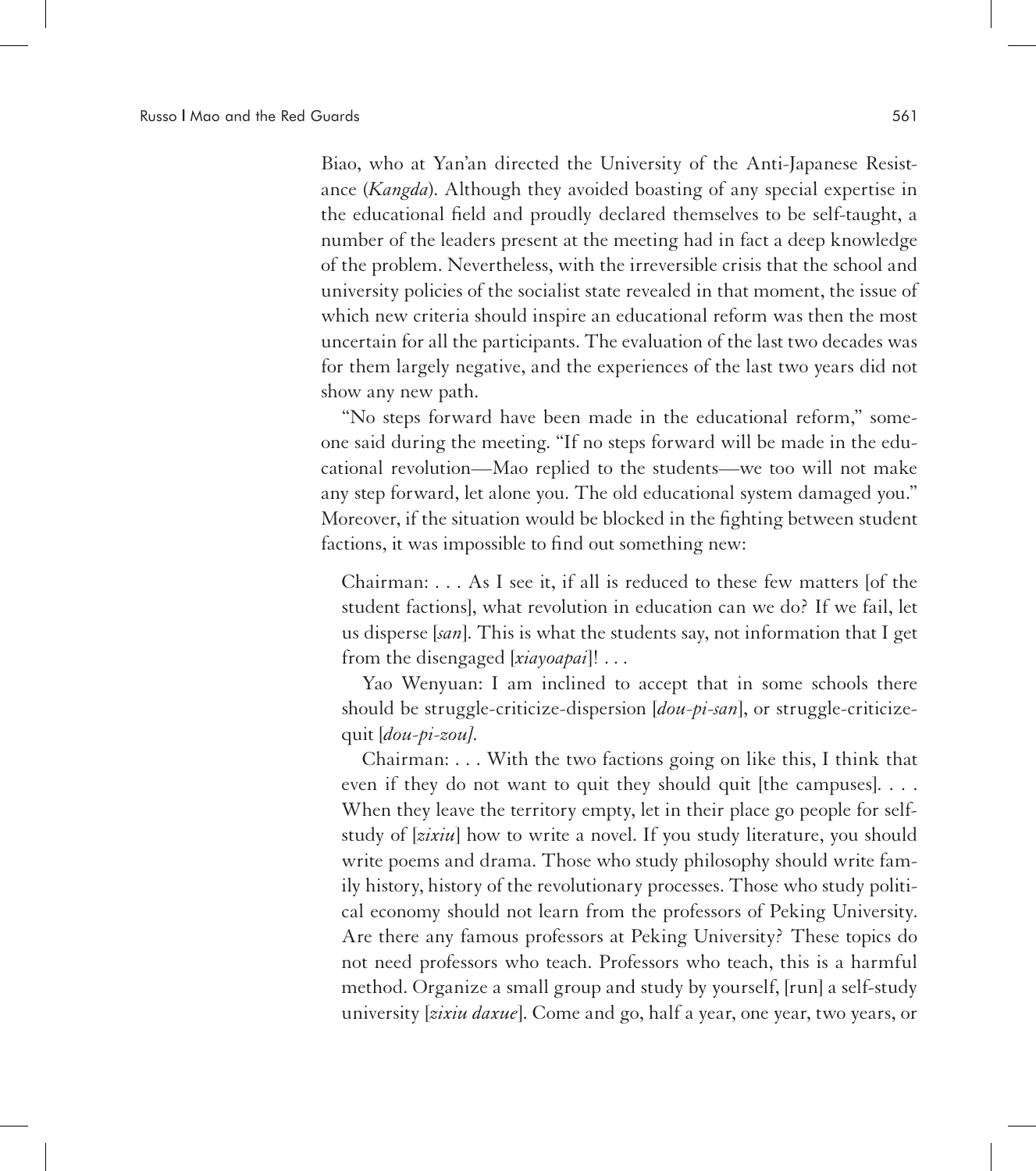three years. No examinations: examinations are not a good method. Suppose ten questions are asked about a book, which contains one hundred viewpoints: do they not only cover one-tenth? Even if you answer correctly, what about the other 90 percent?

Who examined Marx? Who examined Engels? Who examined Lenin? Who examined Comrade Lin Biao? Who examined Comrade Huang Zuozhen? The needs of the masses and Jiang Jieshi have been our teachers.<sup>41</sup> This was the case for all of us. Teachers are needed in middle schools but everything should be simplified and the superfluous eliminated [*shan rong jiu jian*].

Yao Wenyuan: Open a few good libraries.

Chairman: Give workers, peasants, and soldiers time to use them. To study in a library is a good method. I studied at a library in Hunan for half a year, and in the library of Peking University for another half a year. I choose books by myself. Who taught me? . . .

Universities are run in such a lifeless way. There should be some more freedom.<sup>42</sup>

As I have noted, these were crucial topics worldwide. Was not the intellectual value of the modern university, and then, in the long term, its institutional existence too, at stake, in China as in France or elsewhere? It is usually said that China had been isolated from the rest of the world for ten years. But any university student or teacher, in July 1968, who was not asking himself somewhat radical questions—about the usefulness or the damage of academic lessons, or the intolerable bureaucratism of exams, or the need for freedom of choice in study—lost a great chance to reflect on some essential circumstances of his own intellectual existence.

#### **The End of the Sequence Declared**

After the end of the meeting, the five "little generals" were kept a little while at Zhongnanhai. "What about today? Do you think that we are going to arrest you and to put you in isolation?" Mao had said sarcastically, blaming them for the cruelties against their opponents and for the deadly attack against the workers at Qinghua. The student leaders were in fact treated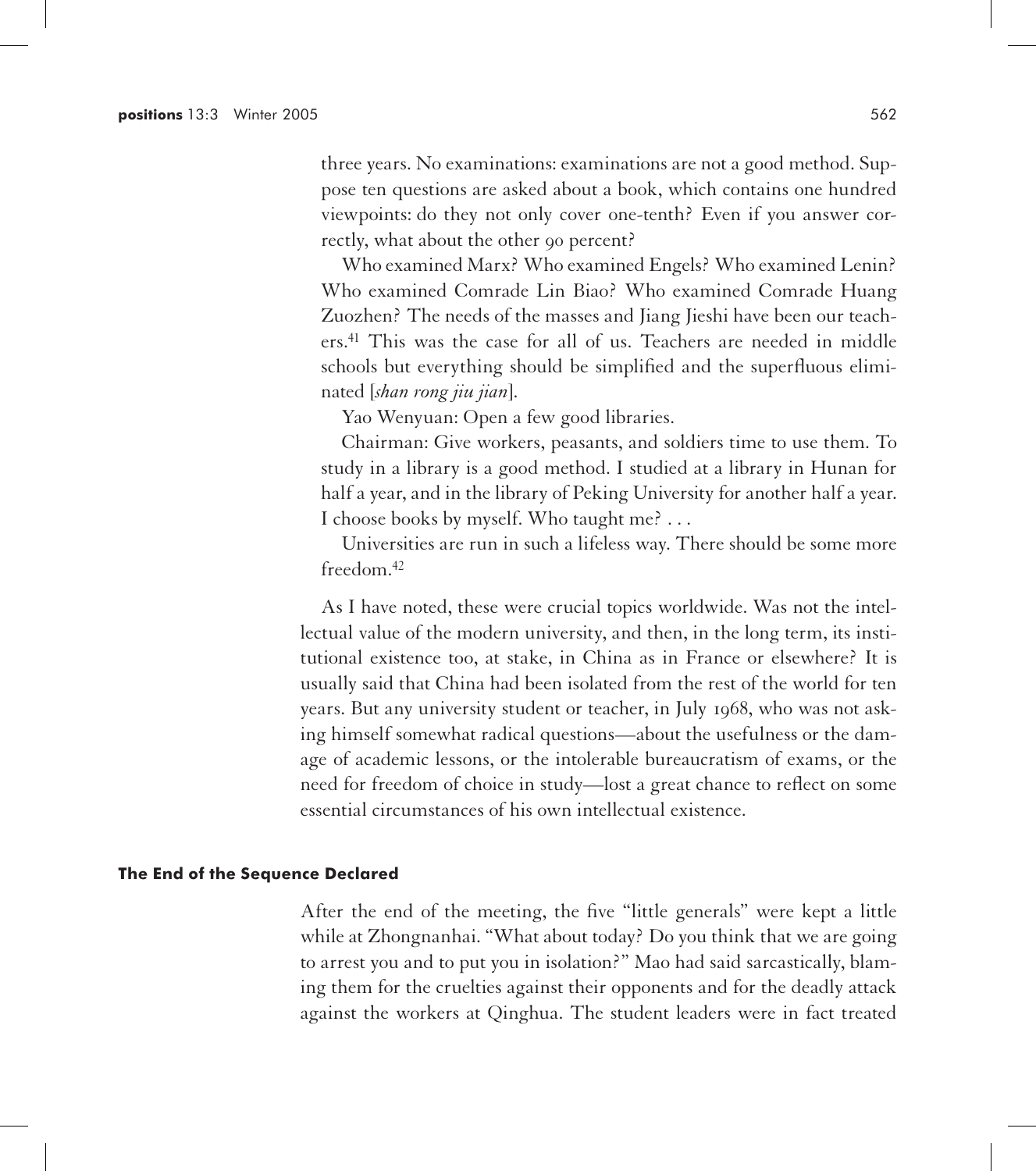rather magnanimously. They were only asked to sign a brief summary of the discussion and then disperse it on their campuses: two pages in all, containing the main arguments with which Mao and the others of the Central Group had harshly criticized the student leaders for their behavior and asked for the immediate end of the fighting.<sup>43</sup>

The meeting confirmed that the situation had reached a self-destructive gridlock because by that time Red Guard organizations were lacking any political content. Two years before, the Red Guards had been welcomed by the *Decision in Sixteen Points* of August 1966 as "an excellent bridge that allows our party a closer tie with the masses." They should be considered, continued the document, "not as temporary but as permanent organizations," destined "to operate for a long time" and not only in the schools and universities; their expansion to "factories, mines, neighborhoods, towns, and countryside" should be welcomed also. In July 1968, with the dispatching of the workers at Qinghua and with this meeting, Mao and the Central Group declared in fact that the subjective existence of that kind of organization should be considered as concluded. As for the political sequence started in June 1966, those places in which the "masses liberate only by themselves, and no one must in any way act in their place," as told by another famous passage of the *Decision in Sixteen Points*, had come to an end.

With the decomposition of the "rebel organizations," the most difficult problem for Mao and the Central Group was not how to halt armed struggle on the campuses but how to intervene in the student factions—disarming them and in fact envisaging their dissolution—without destroying the subjective energy that allowed their existence. It is remarkable that the main initiatives taken by the Central Group at the end of July 1968 crossed the theme of the university with that of the factories and the workers. The choice to involve the workers and the factories with the educational issues can be considered, using a classical Maoist category, a "strategic retreat." The retreat would be made only after having identified a terrain to orient themselves, to keep the chances to experience new forms of self-emancipatory politics alive, on the basis of the political energy of the last two years.

Sending the workers to the Qinghua campus was above all a way to deal with that situation as a political matter, rather than simply as an unavoidable police operation. The workers entered Qinghua to disarm the students,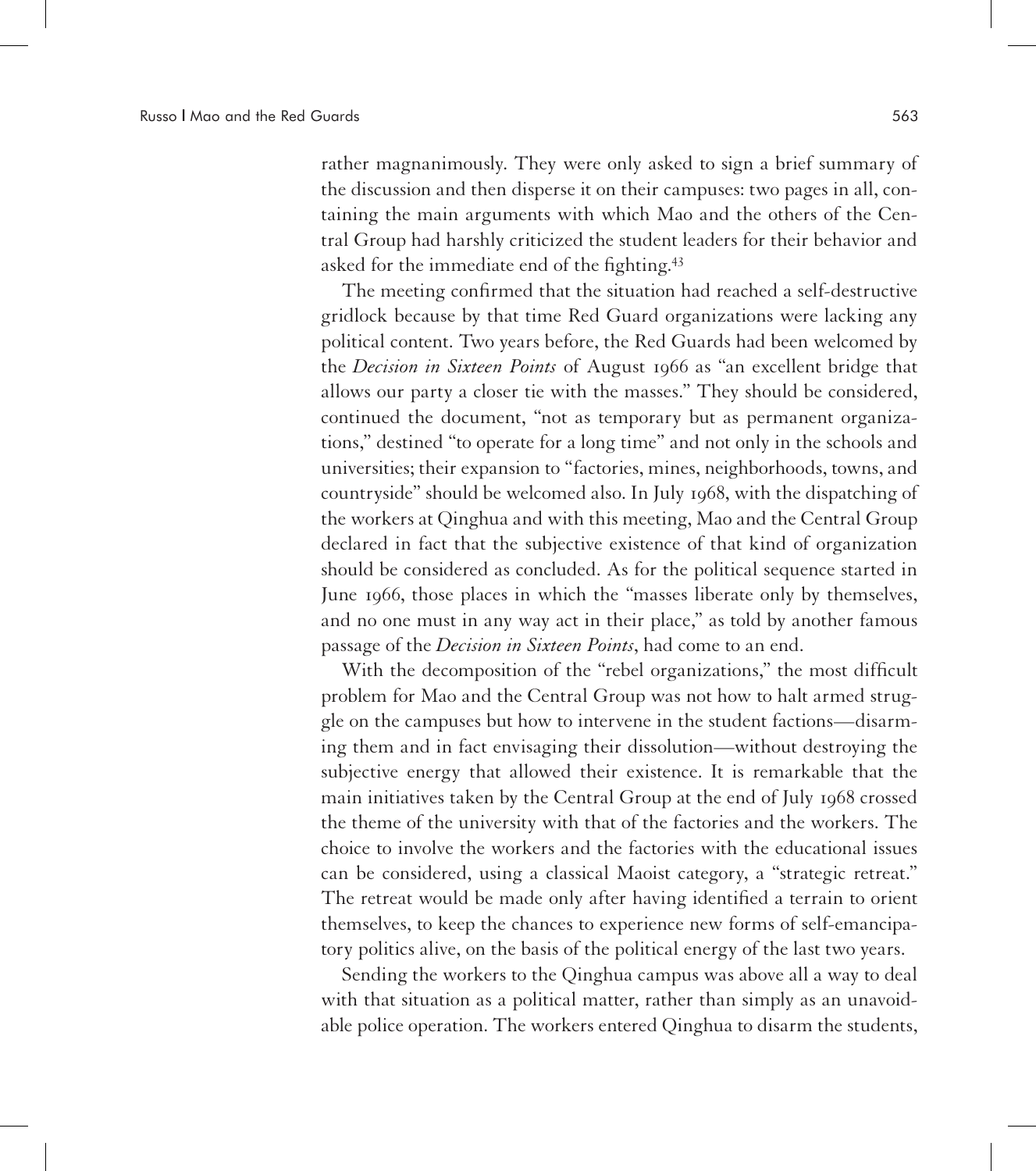screaming slogans like "use reason not violence, lay down the arms, form a big alliance," and thanks to this rationalist discipline, absolutely rare in this kind of event, they accomplished the task of stopping the fighting.<sup>44</sup> Mao mobilized the workers as possible protagonists of political inventions and not as substitutes of the state's repressive apparatus. The demonstration of the workers at Qinghua, to be sure, also carried out a highly symbolic role, thanks to the prestige of the category of "working class" in the ideology of the socialist state. However, Mao was not leaning on a fixed and stable point. Although that decision seemed to arise from the canonical options of Marxist-Leninist culture, and to bring the issue back to the relationships between the socialist state and its "worker base," it must be remembered that those relationships during the Cultural Revolution endured a political cataclysm.

In Shanghai's January Storm of 1967, the clash between millions of "red" workers and millions of "scarlet" workers led to a subjective breakdown within the very category of "working class" and therefore within the entire conceptual chain "worker-factory-class-party-state" that constituted the ideological and organizational pillar of the socialist state. The first result was in fact the collapse of the entire institutional machine of Shanghai's partystate. It is impossible here to investigate more precisely this crucial point, but it should at least be recalled that in the Chinese state asset of the 1950s and 1960s, and in its original Soviet model, the relationship of worker-factory was at the junction of a deadly ambiguity. The promise, essential to the existence of the socialist state, of a full political recognition of workers was reduced to forms of productive and social control, disguised with loyalty to a historical-political ideal.

This ambiguity underwent the subjective scrutiny of the January Storm, and, significantly, Shanghai was then the city least involved in the factional fighting and the most open to political and institutional innovation. Thanks to a newly enlightened leading group that was able to turn the consequences of that cataclysm into a stimulus for political experimentation, in Shanghai until the mid-1970s there were important attempts at thinking political content in the worker-factory relationship.

Mao tried to rely on those possibilities, although gropingly, when he appealed to the mobilization of workers for solving the fighting at Qinghua. Just a week before the meeting with the Red Guards, Mao had published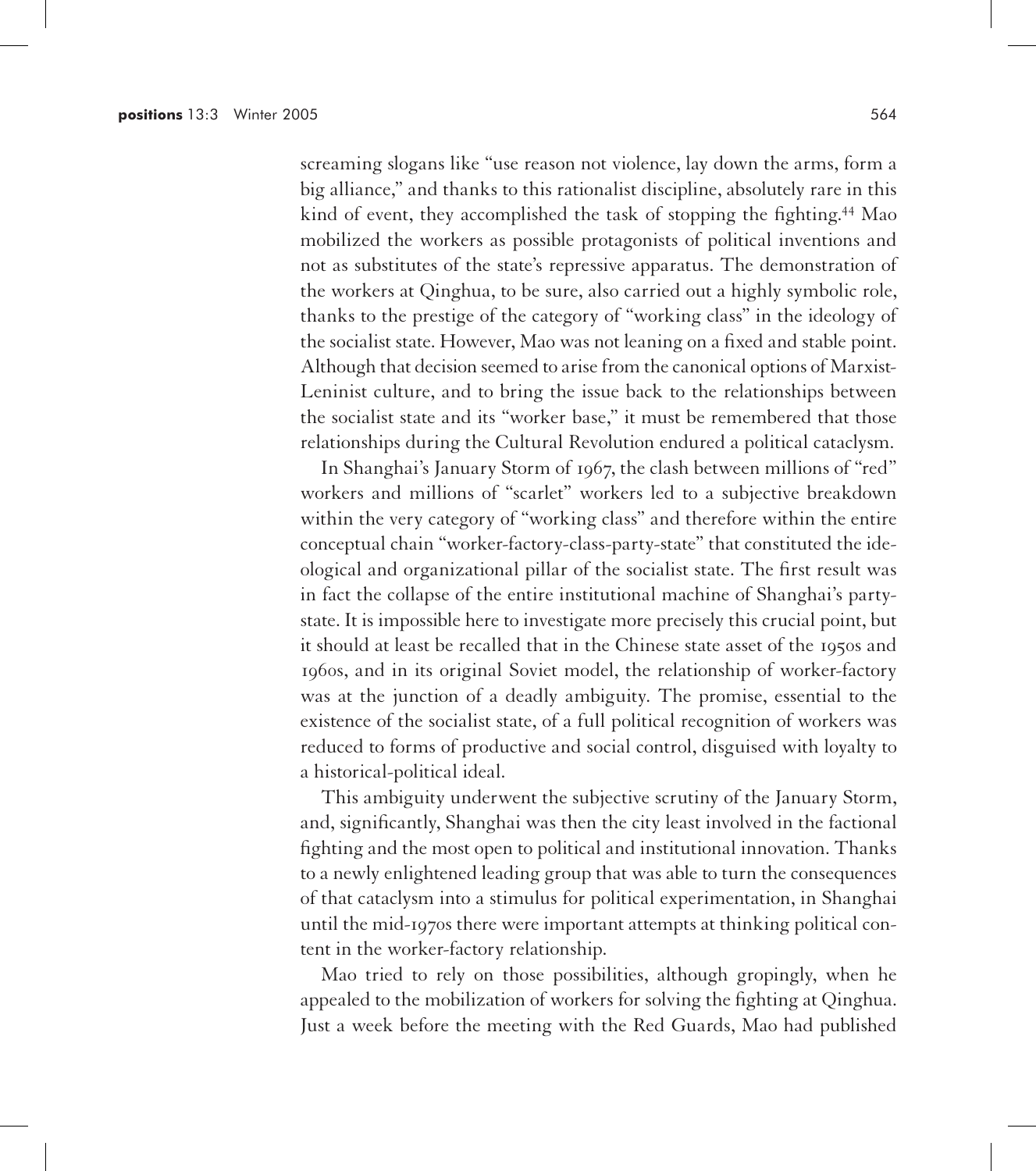a text accompanying a report from a Shanghai machinery factory, which announced the opening of a "worker university." Mao's remark, emphasized by the national press, enthusiastically supported the initiative, praising it as "the path to follow" in the transformation of the technical-scientific universities. Those strange "worker universities"—which in the following years were one of the strongest issues of the Maoist group—audaciously linked the university's destiny to the experimentation of new political possibilities in the worker-factory relationship.<sup>45</sup> The issue deserves specific research to clarify both the political content of some important experiments of the following years up to the Chinese "Thermidor" of 1976 and their relationship with the core sequence of the Cultural Revolution, whose end was declared by the meeting with the five leaders of the Beijing students.

The three main initiatives taken by the Maoist group at the end of July 1968—the publication of Mao's remark on the "worker university" of Shanghai, the sending of the workers to Qinghua, and the meeting analyzed above—formed a coherent, although precarious and risky, set of political decisions. The large distribution of the record of the meeting, both in the form of a synthetic summary and in its full text, played a crucial role in the attempts to find a political way out of the impasse created by the factional exhaustion, in fact by the depoliticization, of the Red Guard organizations.

#### **P.S. One Step, an Encounter**

One could ask why such an exceptional document, published in the wellknown 1969 edition of the collection *Mao Zedong sixiang wansui* (*Long Live Mao Zedong Thought*, in the mid-1970s a "must" for contemporary China scholarship) and supposedly familiar to many specialists, has been rarely quoted and never directly analyzed. The omission might have been accidental, but more likely it is symptomatic of scholarship's attitude toward the Cultural Revolution and of the decline, both political and epistemic, of a research field nowadays almost lifeless.

As for the scholarly predicament of historiography and sociology in facing the Chinese events of the mid-sixties to mid-seventies, I have argued elsewhere that the major theoretical difficulty is that the Cultural Revolution undid the previously established conceptual bridges between history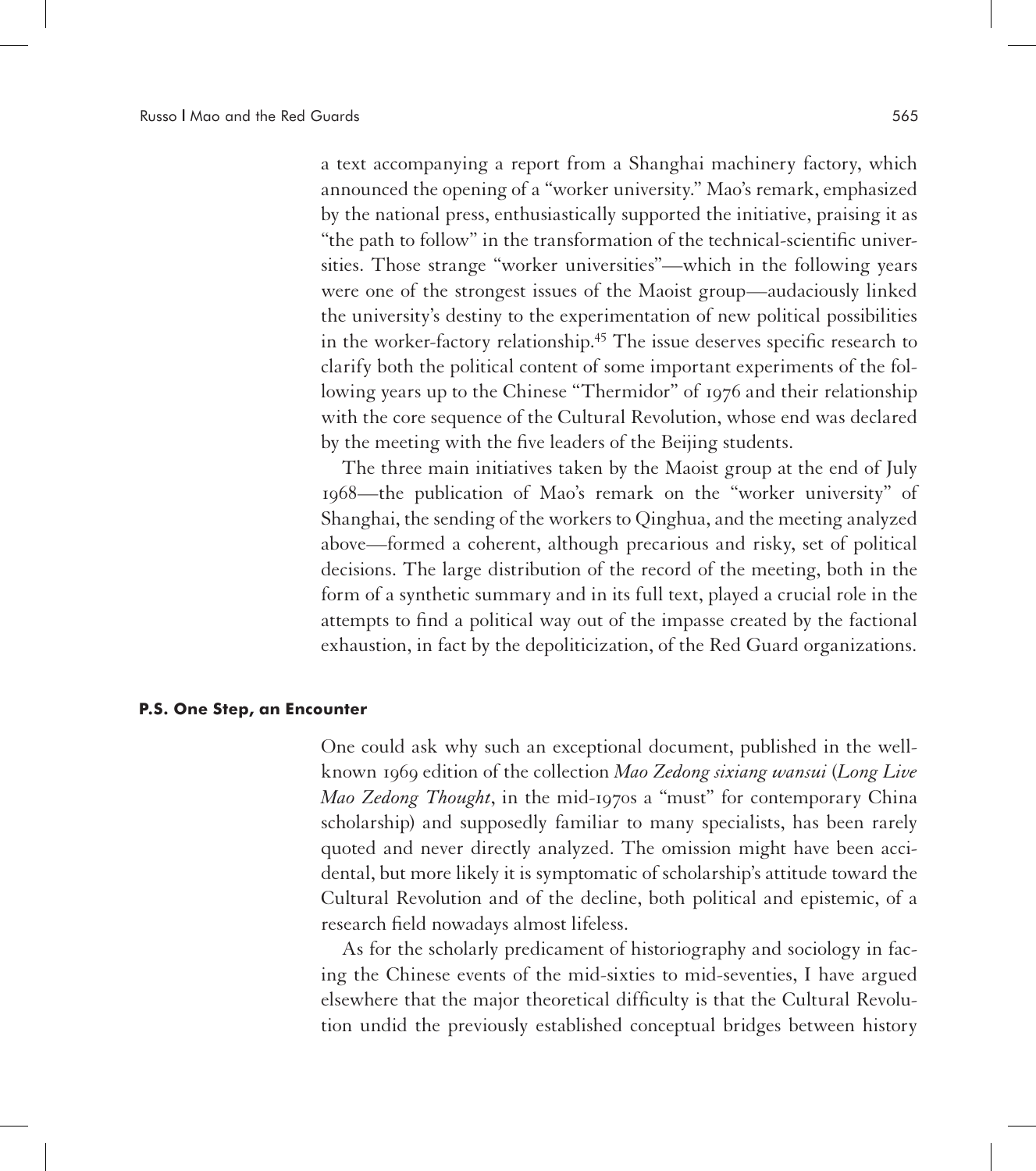and politics—bridges that were crucial in the network of modern political episteme and that all the social sciences had crossed when investigating political events.<sup>46</sup> I am at present more inclined to stress the role of political bewilderment, in fact, a vast reactionary drift that has dominated the field since the 1980s, as the main cause of its desertification.<sup>47</sup> I do not intend to further discuss the question here and limit myself to summarizing some circumstances of my work on this text and the arguments for considering it as an important step into the analysis of the events.

For quite some time, I had looked at the record of this meeting as a key document, but only a few years ago did I start to study it in detail. At one level, for me its importance is that it marks a crucial caesura: in the early hours of July 28, 1968, the core sequence of the Cultural Revolution definitely resolves. That sequence had been determined by the existence of independent political organizations, or the "Red Guards," that through this meeting were put under tutelage and shortly after dissolved. This document was therefore one of the main vouchers for the chronology of events that I have proposed in a previous article, where I have also sketched some preliminary arguments for reorganizing a perspective for research and a possible way out of the deplorable scholarly impasse in the study of the Cultural Revolution.<sup>48</sup>

After some hesitations and false starts, I finally realized that starting from an examination of this formidable transcript was the right step for going beyond the preliminaries. As I had always been struck by the potential theatrical value of the text, I translated it entirely into Italian, both to scrutinize its details and with the intention, or better with the vague hope, of submitting the "script" to a professional artist from whom I hoped to receive a well-grounded answer to the question: could a brave director give this text a theatrical enactment?

I met with particularly lucky circumstances. Shortly after completing the translation and writing a commentary that constitutes the basis of the present article, I was visited by the artistic supervisor of Bologna's Teatro dei Dispersi, Gianfranco Rimondi, an extremely talented director and dramaturge. Rimondi asked for some advice in the staging of *Bus Stop* by Gao Xingjian, whose Italian version I had helped edit some years earlier. As the consulting involved sideline activities that the director had conceived as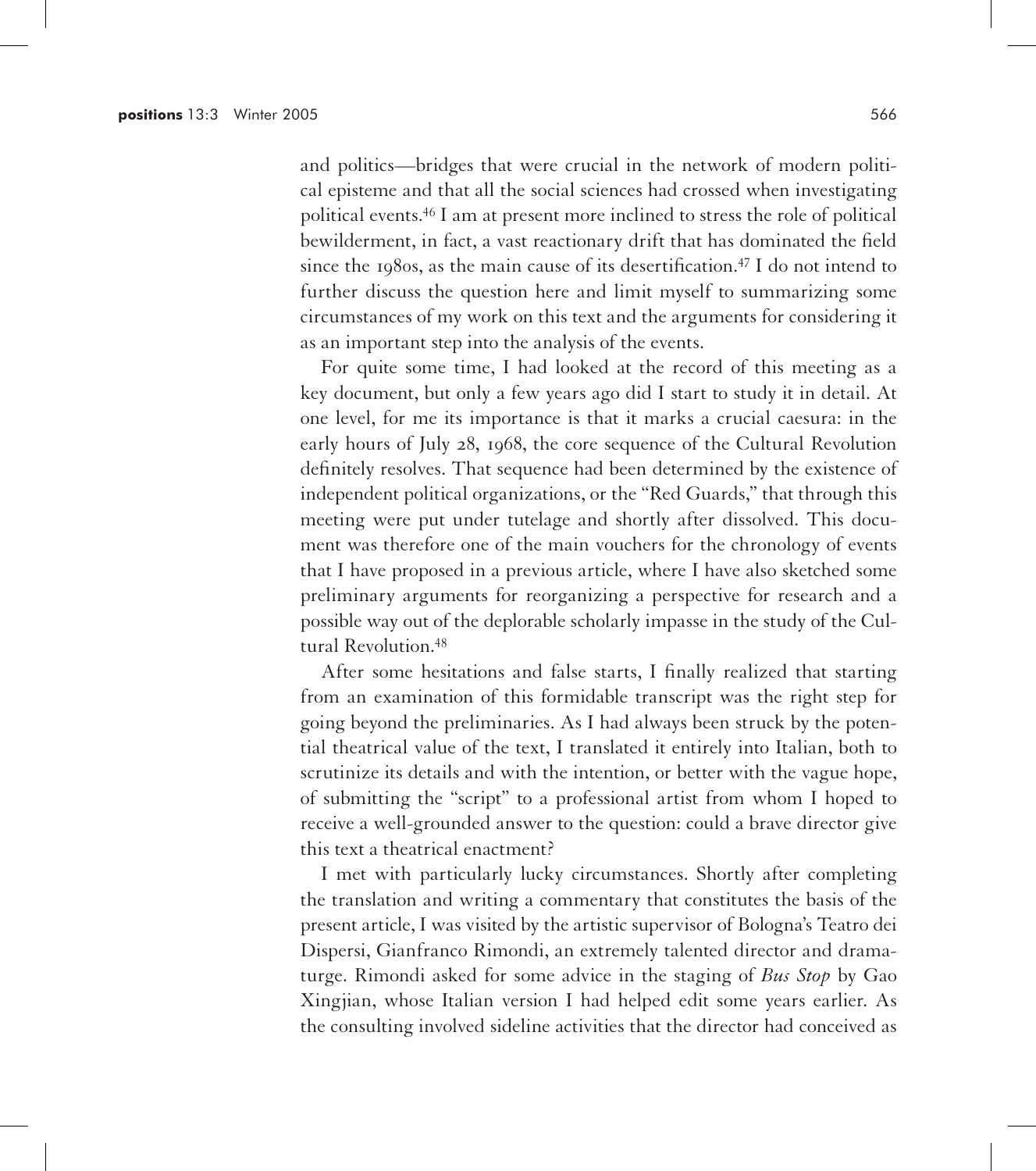introductory to the Chinese social and political context, how could I have hesitated to show him the "script" that I had just translated? After a few days, an enthusiastic response came: the company was strongly interested in staging "the conclusive scene."

An exciting experience then started: after having slightly reduced the text together with the director, deleting only some details, the rehearsals were a unique occasion of a specialist seminar held literally on the stage. The questions posed by the director and the actors were precise, and the subsequent discussions pertinent indeed: how to render the right intonation of one or another of the participants of the meeting? Was the Chairman's attitude more severe or rather indulgent in that remark? How relevant was a certain literary or historical citation? Was not Lin Biao somewhat ironic in that passage? How to realistically perform Jiang Qing's affliction, or Xie Fuzhi's sarcasm, or the "little generals'" mix of real bewilderment and unshakable attachment to their imaginary role?

Most remarkable was that the questions concerned primarily the subjective nature of the situation, or what was happening just on the stage, and were largely indifferent to the "backstage"—not only in the sense of the vulgar version of the Cultural Revolution as an effect of plots and intrigues but also in the perspective of the more classical historical-social scholarly wisdom engaged in interpreting subjective attitudes as intrinsically linked to objective conditions and in the last analysis grounded on them. One could say that the actors and the director were doing their own jobs, and as they were neither historians nor sociologists they could refrain from those sorts of questions. However, it was exactly their lack of attention to the relationships between "subjective and objective" that allowed them to look at the text as merely subjective, that is, as intrinsically political. To perform the text with the realism indispensable on the stage, the actors focused on the declarations in subjectivity, and in doing so they spontaneously adopted the only perspective through which political situations can be thought.

The performance was very successful.<sup>49</sup> The actors in black scenic suits, standing in front of music rests in a choruslike order, offered a masterly "reading" of the document. The political and even the emotional relationships among the "characters" were fully rendered in a thoughtful atmosphere, broken by a single coup de théâtre: the rushing into the scene of the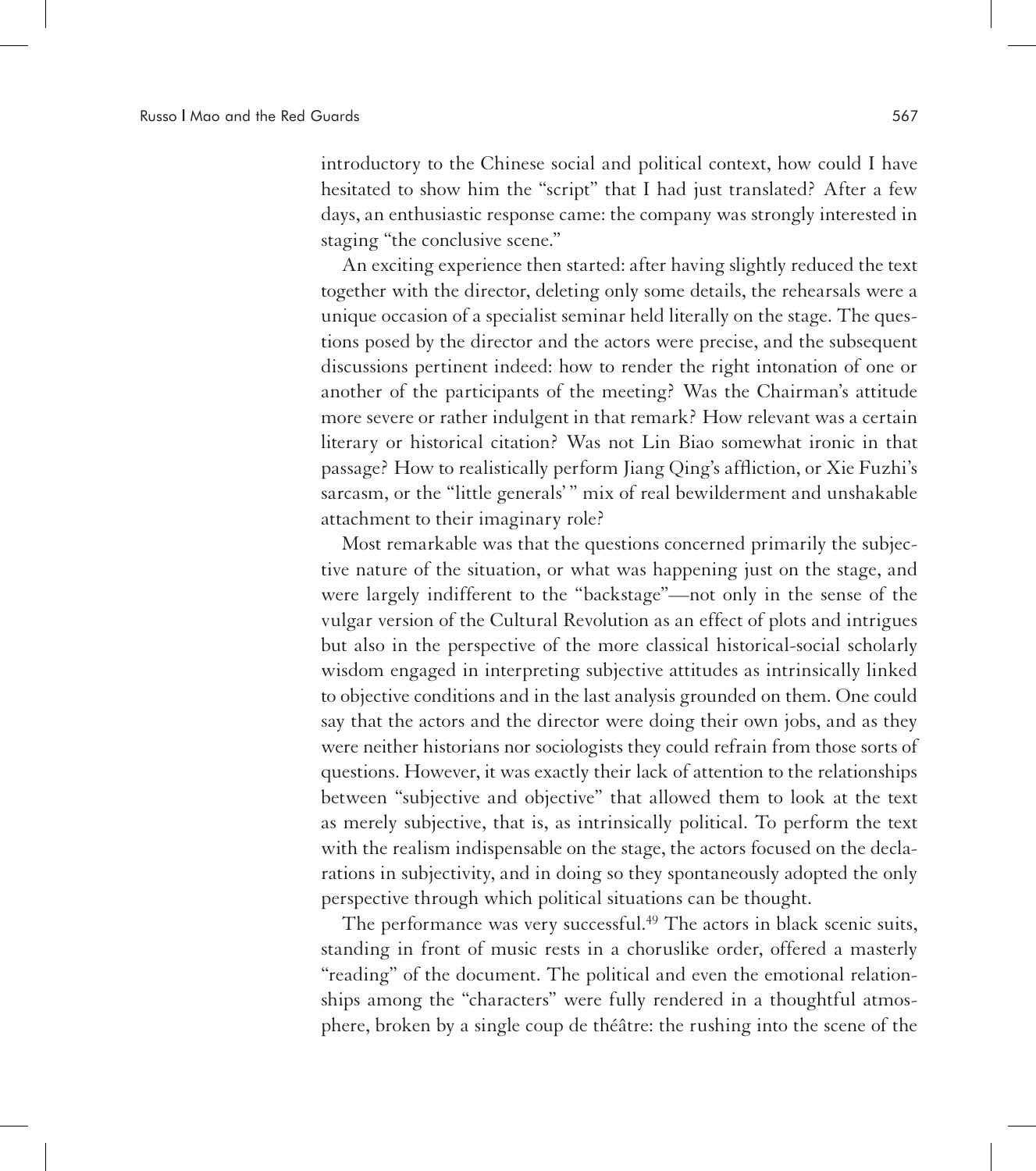sobbing Kuai Dafu coming out from the parquet circle. The music of Béla Bartók's *Miraculous Mandarin*, well chosen for opening the performance and marking the pauses, enriched the horizon.

Marc Bloch once described the historian as rewinding the tape in a film viewer.<sup>50</sup> To be sure, the idea that history is a movie that can be investigated through a Movieola was just a metaphor for expressing the question of temporality. However, after that theatrical experience, I would argue, and not only metaphorically, that at least in the case of politics, the stage rather than the film viewer is a much more suitable analytic support, because the theater, more than cinematography, can claim a peculiar homogeneity with political situations. Since ancient times, the mise-en-scène of political dilemmas has been a crucial element of the theater, because the declaration, or the subjective precision of the statement, is as essential on the stage as it is in politics meant as a subjective activity. Something similar can be told about love, whose subjective choices are equally essential for the theater. Is there not a declaratory essence of politics (and of love as well) that the theater can grasp and illuminate more than any other artistic mode? That performance, far from being a "dramatization," showed the intimate proximity of a document that records an unrepeatable moment of political subjectivity, with the singularity of theater that exposes itself, each night unrepeatable, to its visitors in subjectivity.<sup>51</sup>

#### **Notes**

- 1 A preliminary project to examine this document was developed as a part of the 1999 graduate interdisciplinary seminar Cultural Revolution vs. Revolutionary Culture, held at the University of Washington, Seattle, in the Program in Critical Asian Studies, under the kind invitation of Tani Barlow. Suggestions and encouragement came from Alain Badiou, Edoarda Masi, and Claudia Pozzana, who read an earlier draft of this article. Thanks to Giacomo Ferrarello, Robert Fulton, and Alex Passi for editorial assistance and linguistic advice.
- 2 According to William Hinton, author of a book of inquiry written a few years after the events, thirty thousand workers took part in the demonstration in an organized way, and at least as many joined spontaneously. See *Hundred Day War: The Cultural Revolution at Tsinghua University* (New York: Monthly Review Press, 1972).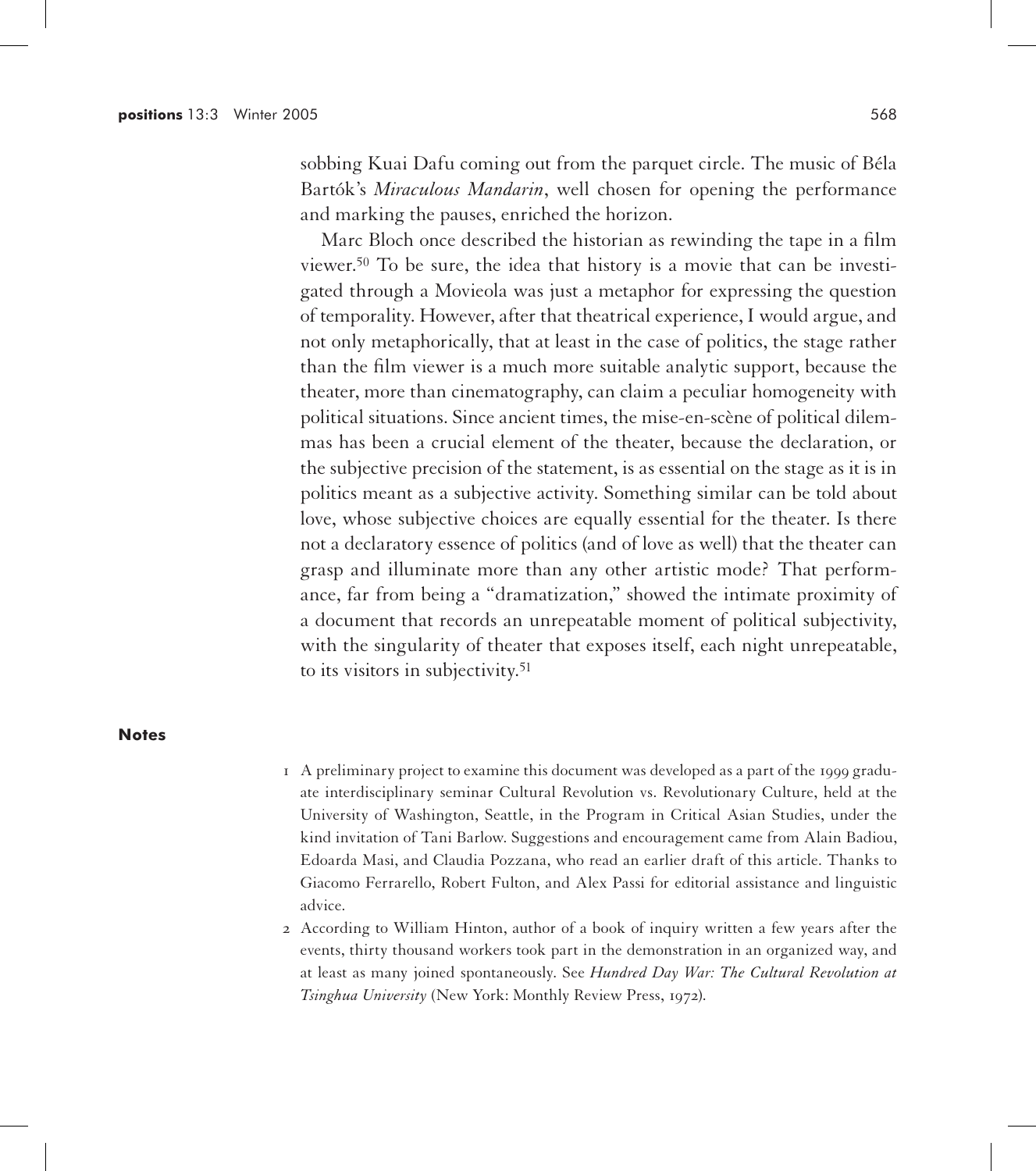- 3 The transcript was published with the title *Zhaojian shoudu hong dai hui fuzeren de tanhua* (*Talk with the Responsible Persons of the Conference of the Red Guards of the Capital*), hereafter cited as *Tanhua*, in *Mao Zedong sixiang wansui* (*Long Live the Thought of Mao Zedong*) (n.p., 1969), 687–716, a nonofficial publication attributed to an unidentified organization of Red Guards, which contains most of Mao's texts from the years of the Cultural Revolution. The volume has been well known to scholars since the 1970s thanks to reprints from Taiwan and Japan. A partial translation of the volume, though not always accurate enough, may be found in *Miscellany of Mao Tse-tung Thought (1949–1968)*, Joint Publication Research Service, 61269, pts. 1 and 2 (for the record of this meeting see pages 469–97).
- 4 It is almost superfluous to recall that the relationships between Mao and the Red Guards are unanimously considered by historians to possess an exclusive imaginary nature: "A curious alliance between an old leader and fanatic teenagers that adored him like a God" (Marie-Claire Bergère, *La république populaire de Chine de 1949 à nos jours* (*The People's Republic of China from 1949 to the Present*) [Paris: Colin, 1989]).
- 5 *Tanhua*, 687. In the present article, all the quotations are taken from the above-quoted volume *Mao Zedong sixiang wansui*; all translations in this article are mine. The text is reproduced, unfortunately somewhat imprecisely, in the *Chinese Cultural Revolution Database*, ed. Song Yongyi (Hong Kong: Chinese University Press, 2002), with the title, added by the editor, *Zhaojian hongdaihui "wu da lingxiu" shi de tanhua* (*Talk at the Meeting with the "Five Great Leaders" of the Red Guard Congress*).
- 6 The faction of Nie Yuanzi majority at Beida (abbreviation for *Beijing Daxue* [University of Beijing]), called "New Beida (Commune)," was affiliated with the Sky faction. Therefore, it was in principle allied with Kuai Dafu and Han Aijing's group; whereas the Beida's faction opposed to Nie (stemming from a division of the same "New Beida" faction) called "New Beida (Jinggangshan)," or only "Jinggangshan," was affiliated with the Earth faction. However, Jinggangshan was also the name of the majority faction at Qinghua led by Kuai Dafu, who was in principle an ally of Nie and therefore an enemy of the Jinggangshan faction of Beida. In fact, Nie pretended to be in a superior position (an "Old Buddha") in regard to the network of alliances. Moreover, the faction opposed to Kuai at Qinghua was called "Jinggangshan (April 14th)," or simply "April 14th"; it resulted from the 1967 split of the original "Jinggangshan" of Kuai Dafu, now called "Jinggangshan (Headquarters)." There were obviously various contradictions within each of the two main factions as well. With the name "Jinggangshan" (the mountains of the first "red bases" created by Mao in 1929) caught in a tug-of-war between "Sky" and "Earth," one of the great revolutionary modern Chinese names became politically exhausted.
- 7 Hinton, *La Guerra dei cento giorni: Rivoluzione culturale e studenti in Cina*, trans. Silvia Calamandrei (Turin: Einaudi, 1974), 182.
- 8 *Tanhua*, 697–98.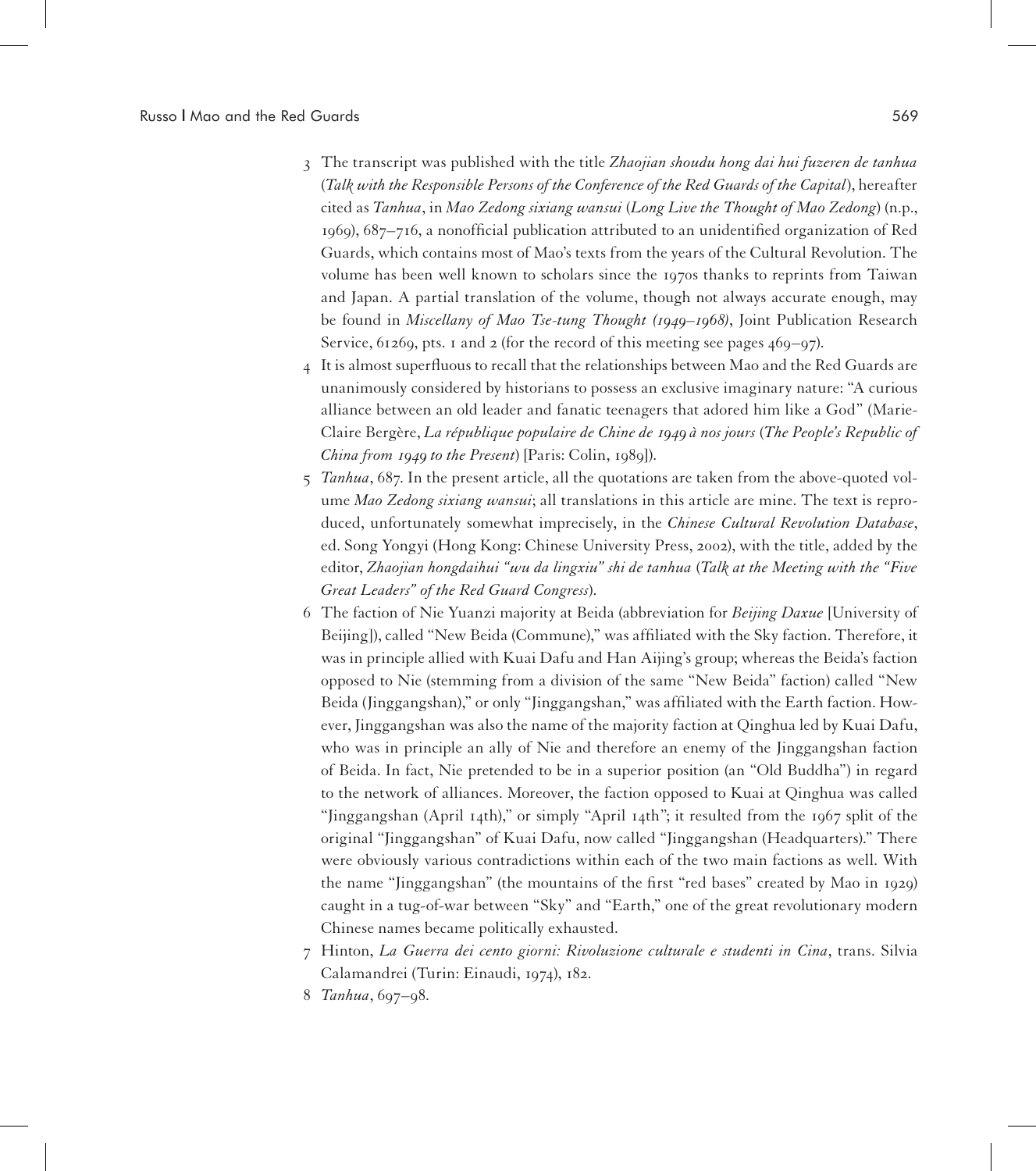- 9 He also said: "You must put politics in command, go among the masses and together with them carry on the Cultural Revolution in a better way." See *Jianguo yilai Mao Zedong wengao* (*Mao Zedong's Manuscripts after Liberation*), vol. 12 (Beijing: Zhongyang Wenxian Chubanshe, 1998), 158. The demonstrations of 1966 deserve to be investigated beyond the "charismatic" image that they obviously bear.
- 10 As told above (see note 6), both the Beida factions had the same name, "New Beida," but were distinguished by the label in parentheses: "New Beida (Commune)" and "New Beida (Jinggangshan)." Mao remarked sarcastically that, merely at the level of the signifier, they were imitating the specification "Bolshevik" in parentheses in the title of the Russian Communist Party, to distinguish it from the "Menshevik" Communist Party.
- 11 *Tanhua*, 688.
- 12 Ibid., 688–89.
- 13 See *Mao Zedong sixiang wansui*, 648.
- 14 The quoted volume of Marie-Claire Bergère summarizes the current opinion in the specialized historiography. This is also a recurrent judgment in memoirs of the Red Guards, especially among the most radical ones. See, for instance, Hua Linshan, *Les années rouges* (Paris: Seuil, 1987).
- 15 *Tanhua*, 689.
- 16 Ibid., 707–9.
- 17 Ibid., 689.
- 18 A reconstruction of the factional contradictions at Qinghua, based on interviews with the participants, may be found in Joel Andreas, "Political and Cultural Capital as Axes of Contention in Student Factional Conflict during the Chinese Cultural Revolution," *Theory and Society* 31 (2002): 463–519.
- 19 *Tanhua*, 690.
- 20 Ibid.
- 21 This is another historical reference, which here seems to have only a proverbial meaning, to the military revolts that marked the fall of the Han dynasty between the 2nd and the 3rd centuries BC.
- 22 *Tanhua*, 700–702.
- 23 Tan Houlan seemed not to have any special reason to oppose Jiang Qing, who during the meeting recalls an episode in which she had helped her. However, because of Tan's association with the Earth faction, she was allied with the Beida Jinggangshan (those who wanted "to fry" Jiang Qing) that was hostile to the Central Group (as was also the case of Qinghua April 14th). According to Jiang Qing's words, the opponents to Tan at the Normal University (those whom Tan had imprisoned in the dark without food and drink) seem to have also been hostile to the Central Group. The confused tangle of unprincipled alliances and enmities among factions was proportional to their political exhaustion.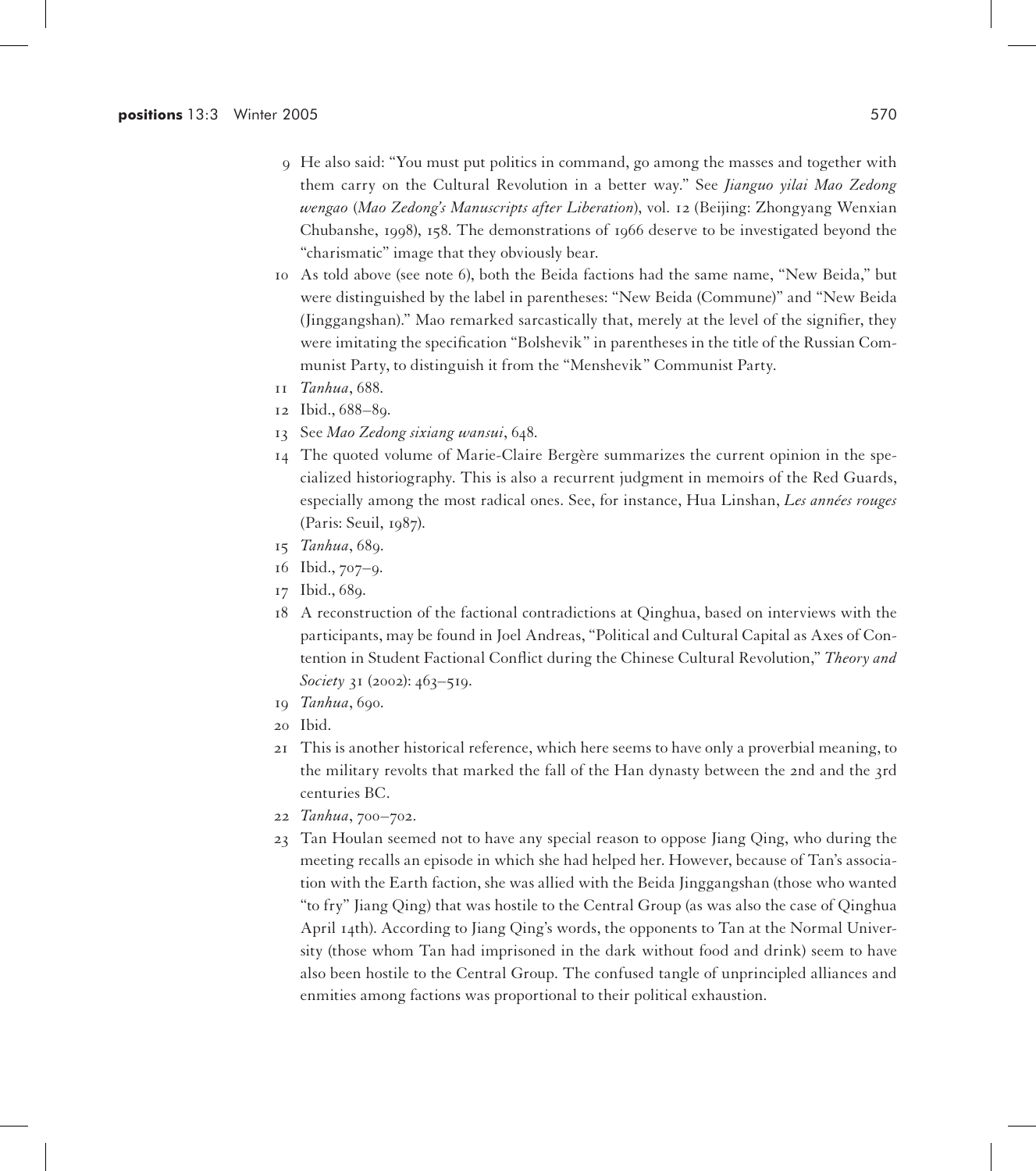- 24 The insistence with which the Central Group kept a distance from involvement in fights between Red Guard organizations can be explained as a reaction to tendencies manifested in the previous months inside the same organization. In September 1967, three of its members, Qi Benyu, Guang Feng, and Wang Li, had been removed, accused of stirring up the hostilities between the factions to strengthen their own position inside the Central Group. The episode marked a critical passage, but during this meeting, it was only marginally recalled.
- 25 As is well known, during the summer of 1967, the "Wuhan incident" showed the possibility of serious clashes between local military commands and the central military machine.
- 26 *Tanhua*, 699–700.
- 27 In fact, Guanxi's factional armed struggle—one of the most self-destructive episodes of the Cultural Revolution—was dealt with in a very different way than that on Beijing's campuses. The clashes were closed off not by disarmed workers, like those who entered in Qinghua, but by the People's Liberation Army and the armed militia, which treated students much more brutally. In the above-quoted memoir, *Les années rouges*, Hua Linshan, who was a member of a Red Guard organization in Guangxi, gives a different version than that offered here by Mao and Lin Biao, and insists on the purely military form of suppression. He confirms, however, and not without nostalgia, the heroic-militaristic imaginary vision of politics that dominated among the Guangxi student factions in 1968.
- 28 *Tanhua*, 699.
- 29 Ibid., 704.
- 30 Hinton, *La Guerra dei cento giorni*.
- 31 *Tanhua*, 711. According to Hinton, the attitude of April 14th was due to serious "military" difficulties in that moment and to the fact that they were on the point of being overwhelmed by the Jinggangshan. In a sense, they welcomed the workers as their rescuers. Those of the Jinggangshan who believed themselves to have almost reached a complete control of the situation were particularly fierce against the workers, whom they saw as stealing away their victory. This detail further confirms the total political groundlessness of the armed clashes at Qinghua.
- 32 *Tanhua*, 700–701.
- 33 The criticism of the theory of a "docile tool" was in those months one of the main polemical arguments against Liu Shaoqi's most famous work, *Lun gonchandagyuan xiuyang* (*On the Cultivation of a Member of the Communist Party*), translated into English with the title *How to Be a Good Communist*, which in the past decades, and especially in the early 1960s, had constituted a fundamental ideological-moral breviary in the political pedagogy of the CCP.
- 34 A vivid narration of the disciplinary atmosphere in the Chinese schools in the early 1960s, especially the most prestigious ones, may be found in Rae Yang's memoir *Spider Eaters* (Berkeley: University of California Press, 1997).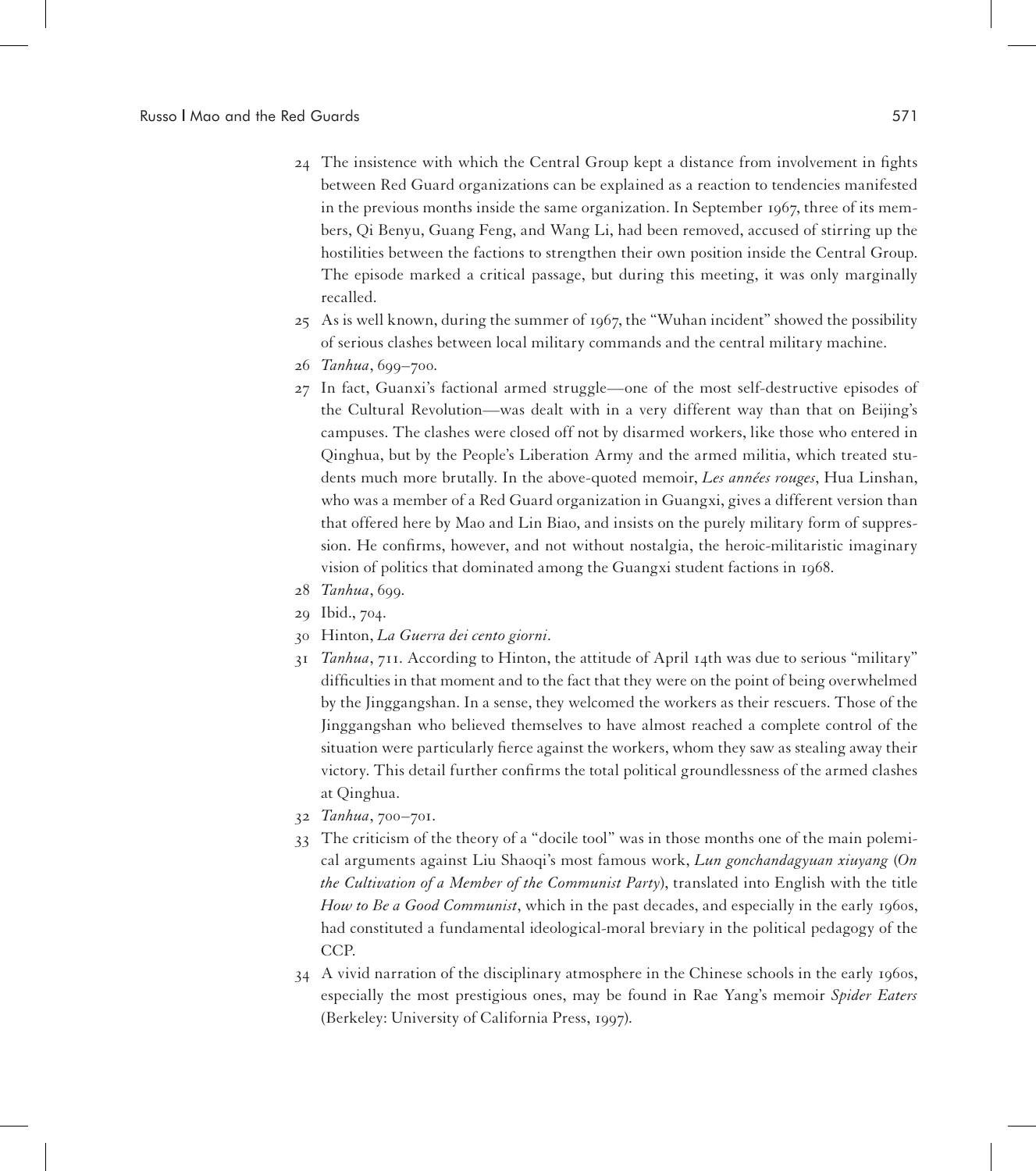- 35 *Tanhua*, 693.
- 36 Gao Yubao has been the author of a book of memories translated into several languages by the Foreign Languages Press.
- 37 *Tanhua*, 693.
- 38 Together with Claudia Pozzana, I have translated into Italian and commented on the works of these authors in two anthologies: *Nuovi poeti cinesi* (Torino: Einaudi, 1995) and *Un'altra Cina: Poeti e narratori degli anni Novanta*, special issue of *In forma di Parole* 19, no. 1 (1999).
- 39 I have edited with Fabio Lanza and introduced a collection of texts of the young Mao on education in the May Fourth years, among which those on the Hunan self-study university are the most remarkable. See Mao Zedong, *Inventare una scuola: Scritti giovanili sull'educazione* (*Inventing a School: Early Writings on Education*) (Roma: Manifestolibri, 1996). Chinese texts are collected in *Mao Zedong zaoqi wengao* (Changsha: Hunan Chubanshe, 1990). For an English version, see *Mao's Road to Power: Revolutionary Writings 1912–1949*, ed. Stuart R. Schram, vol. 1 (Armonk, NY: Sharpe, 1992).
- 40 I have analyzed the inventiveness of educational policies from the May Fourth to the Yan'an period in chapters 5–8 of my book *Le rovine del mandato: La modernizzazione politica dell'educazione e della cultura cinesi* (*The Ruins of the Mandate: The Political Modernization of Education and Culture in China*) (Milan: Angeli, 1985).
- 41 Jiang was cited here in the sarcastic sense of *fanmian jiaoyuan*, or "teacher in negative," which was one of the favorite expressions of the Maoists in those years.
- 42 *Tanhua*, 705–6.
- 43 "Mao zhuxi guanyu zhizhi wudou wenti de zhishi jingshen yaodian" ("Basic Points of the Directives of Chairman Mao on the Cessation of the Armed Struggle"), reproduced in "*Wenhua da geming" yanjiu ziliao* (*Material for the Study of the "Great Cultural Revolution"*), vol. 2 (Beijing: Guofang Daxue, 1988), 153–54. The document that resumes the main passages of the above-cited interventions of Mao and Lin Biao was written under the supervision of a member of the Central Group, Xie Fuzhi, and was signed by all five leaders of the Red Guards. On this episode, see Wang Nianyi, *Da dongluan de niandai* (*The Years of the Great Disorder*) (Zhengzhou: Henan Renmin Chubanshe, 1988), 302–3.
- 44 Some interviews done by William Hinton with the workers who attended the demonstration are remarkable.
- 45 We can appraise that farsightedness today, when the depreciation of the worker job, in China as elsewhere, is the base of the depreciation of the intellectual job. It should be recalled that during the 1980s a basic and even explicit topic of the Chinese social consensus was that the intellectual job would have regained prestige again only through the devaluation of worker's job, not to mention that of the peasants.
- 46 Alessandro Russo, "The Probable Defeat: Preliminary Notes on the Chinese Cultural Revolution," in *New Asian Marxisms*, ed. Tani Barlow (Durham, NC: Duke University Press, 2002), 311–32, originally published in *positions* 6 (1998): 179–202.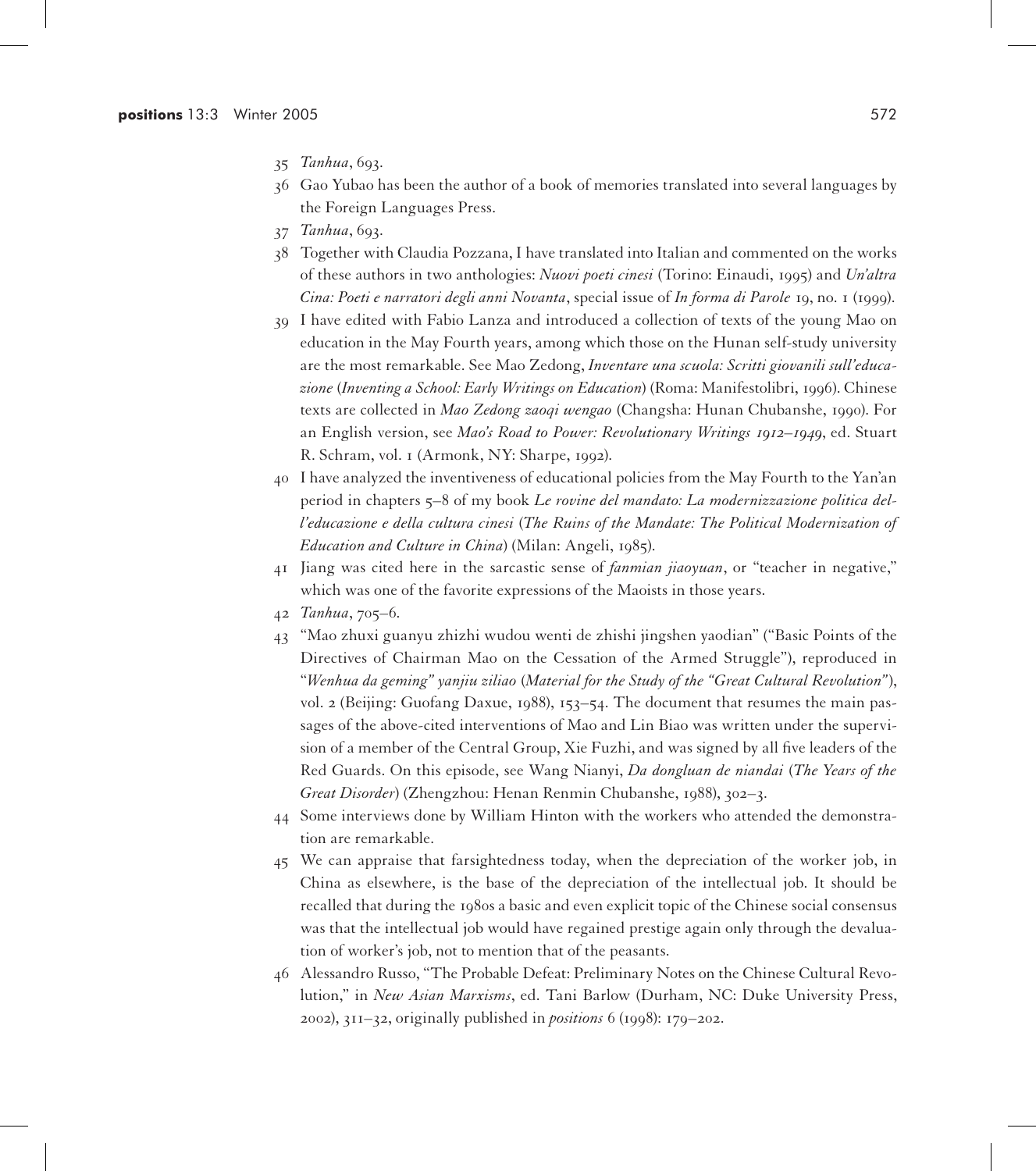- 47 I have discussed the question of the "radical negation" in my paper "How to Translate Cultural Revolution?" (presented at the conference "Translating Universals: Theory Moves Across Asia," University of California, Los Angeles, January 21–22, 2005), forthcoming in a volume edited by Michael Bourdaghs and John Duncan.
- 48 Russo, "Probable Defeat."
- 49 The performance was held on March 10, 2002. The actors were Marina Pitta (Jiang Qing), Roberto Mantovani (Chairman), Alessandro Tampieri (Han Aijing), Luisa Vitali (Nie Yuanzi), Franco Laffi (Lin Biao), and the students of the theatrical school run by the Teatro dei Dispersi. During three short interruptions, roughly corresponding to the subdivision of the present article, the director and I sat in a corner of the stage and discussed some introductory questions.
- 50 Marc Bloch, *Apologia della storia*, trans. C. Piscgedda (Torino: Einaudi, 1969), 56; originally published as *Apologie pour l'histoire ou métier d'historien* (*A Defense of the Historian Craft*) (Manchester: Manchester University Press, 1954).
- 51 A final remark or, better, a note for further research. The record of the "conclusive scene" is not an archival exception. Other records of talks, meetings, and face-to-face encounters between groups of Red Guards and party leaders are disseminated in the immense and still largely unexplored mass of publications of the Red Guards. Moreover, the transcripts of political dialogues are not limited to the Cultural Revolution period, and they probably should be seen as a peculiar tradition in modern Chinese politics that traces back at least to the May Fourth and may have much older roots. The best known, for obvious reasons, are the records of talks and meetings involving Mao Zedong: as for instance the meetings of the *Xin min xuehui* (Society of the New People) in the May Fourth period, compiled by Mao himself, reproduced in *Xin min xuehui ziliao* (*Materials on the Society of the New People*) (Beijing: Renmin Chubanshe, 1980); the transcripts by Li Rui of the face-to-face disputes between Mao and Peng Dehuai at the Lushan conference of 1959 (*Lushan huiyi shilu* [*The True Records of the Lushan Conference*] [Zhengzhou: Henan Renmin Chubanshe, 1999]); and various of Mao's talks with other central leaders in the 1950s and 1960s collected in the above-quoted *Mao Zedong sixiang wansui* and in other Red Guard publications. Two editions of Mao's texts in English are based on these sources: *Mao Tse-tung Unrehearsed: Talks and Letters, 1956–71*, ed. Stuart Schram (Harmondsworth, U.K.: Penguin, 1974); Roderick MacFarquhar, Timothy Cheek, and Eugene Wu, eds., *The Secret Speeches of Chairman Mao: From the Hundred Flowers to the Great Leap Forward* (Cambridge, MA: Harvard University Press, 1989). In the introduction to the latter, Benjamin I. Schwartz observed that the style of Mao's transcribed conversations is reminiscent of that of university departmental meetings. This should be considered, however, as an excessive attachment, on the part of Schwartz, to his academic workplace. In fact, few people would have felt the need to give large distribution to the accurate transcript of such bureaucratic exchanges; and as far as department meetings are concerned, most participants would rather forget what has been